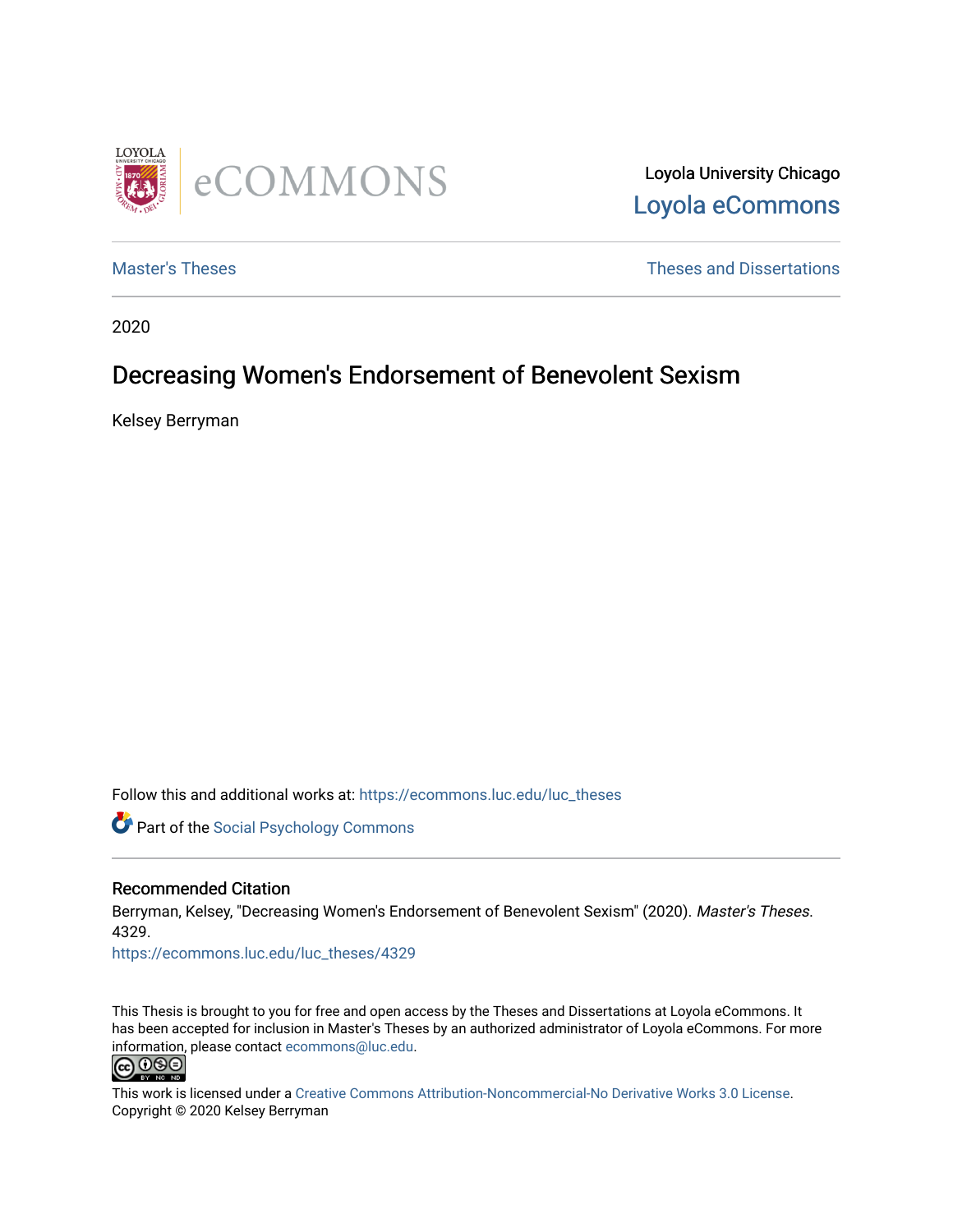# LOYOLA UNIVERSITY CHICAGO

# DECREASING WOMEN'S ENDORSEMENT OF BENEVOLENT SEXISM

# A THESIS SUBMITTED TO THE FACULTY OF THE GRADUATE SCHOOL IN CANDIDACY FOR THE DEGREE OF MASTER OF ARTS

# PROGRAM IN APPLIED SOCIAL PSYCHOLOGY

BY

# KELSEY L. BERRYMAN

CHICAGO, IL

MAY 2020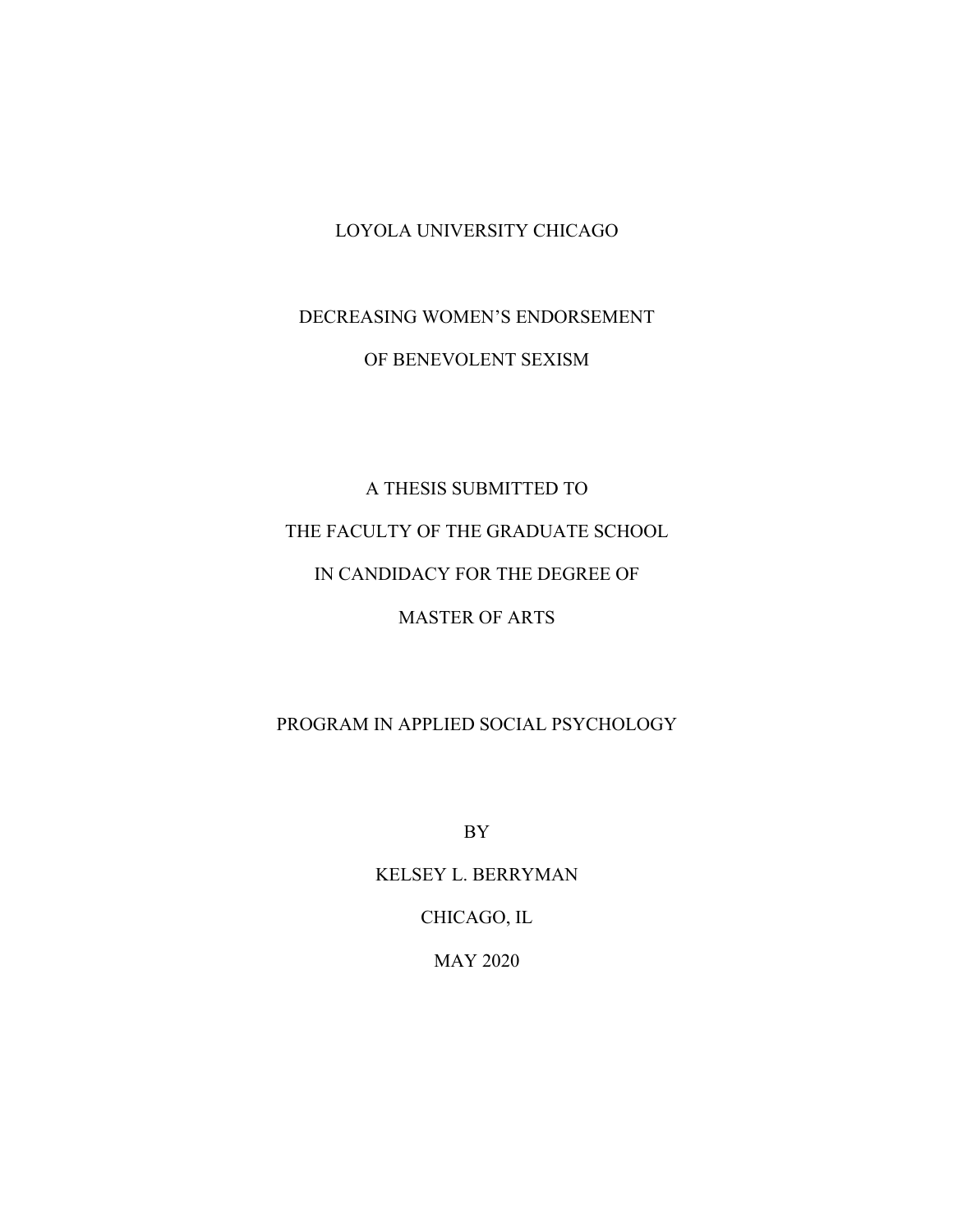Copyright by Kelsey L. Berryman, 2020 All rights reserved.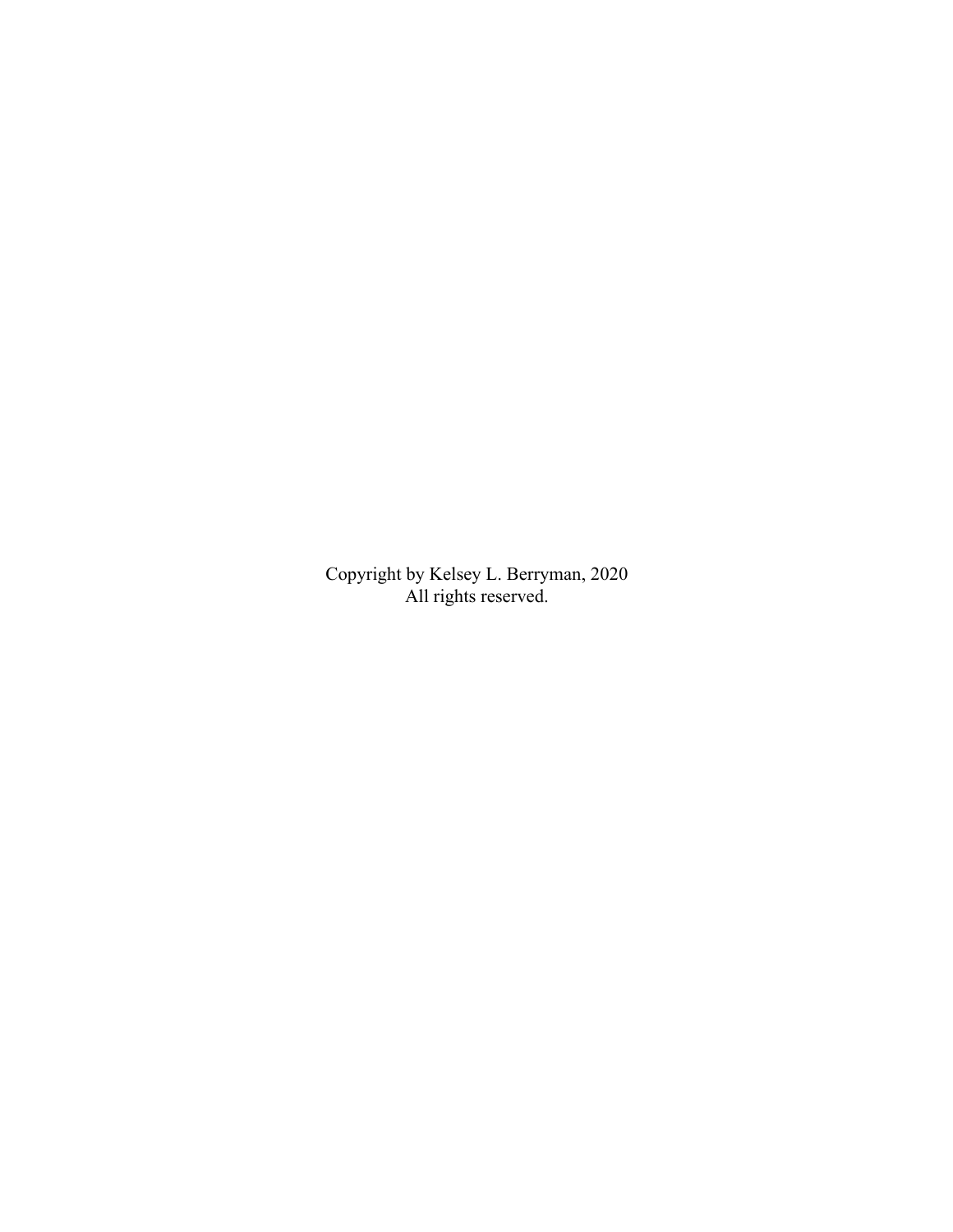# LIST OF TABLES

| Table 1. Intercorrelations between Education, Negative-Self Affect, Benevolent Sexism and<br>Gender-Specific System Justification                          | 19 |
|------------------------------------------------------------------------------------------------------------------------------------------------------------|----|
| Table 2. Means and Standard Deviations of Benevolent Sexism, Hostile Sexism,<br>Negative-Self Affect and Gender-Specific System Justification by Condition | 20 |
| Table 3. Intercorrelations between Education, Negative-Self Affect, Hostile Sexism and<br>Gender-Specific System Justification                             |    |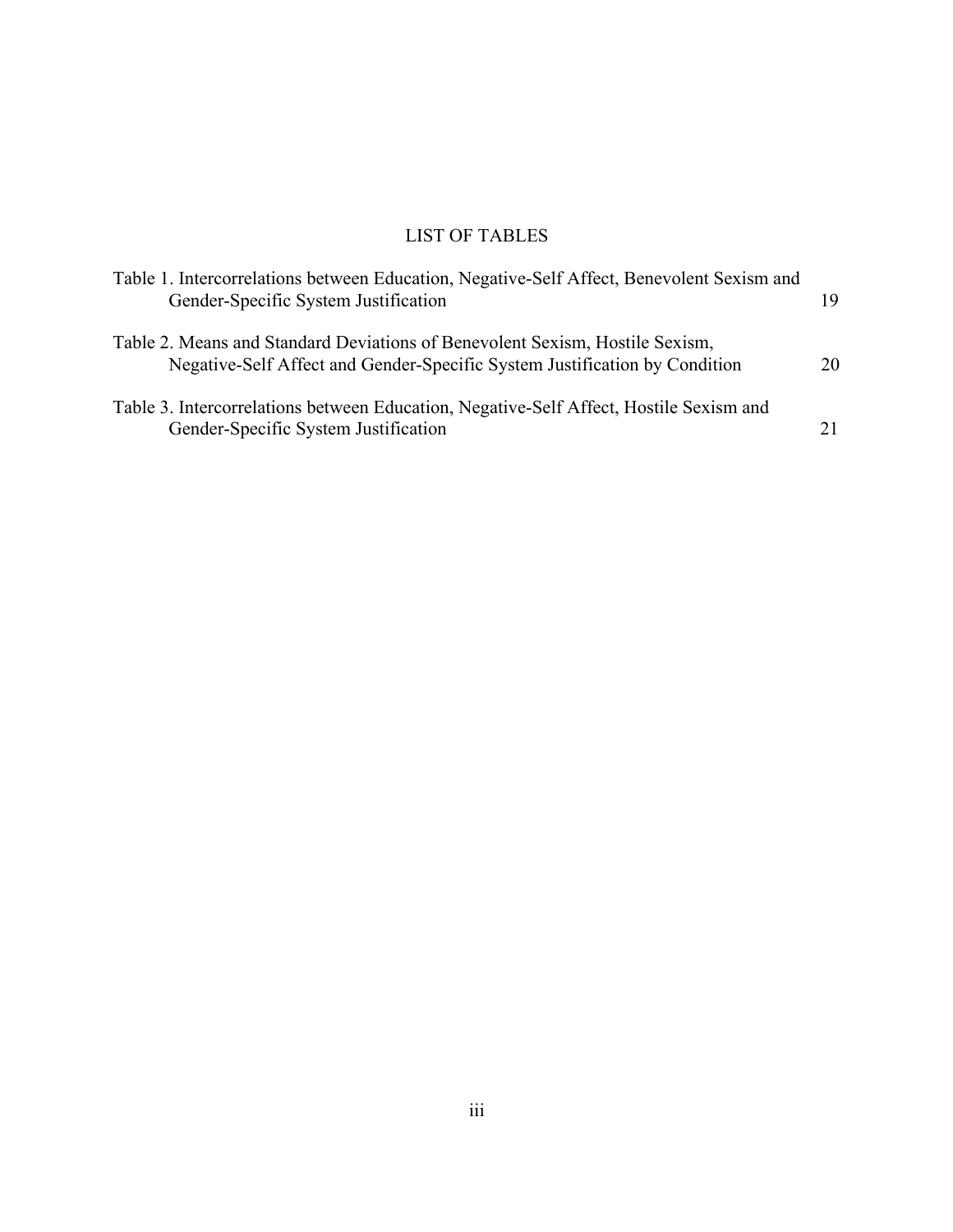# LISTS OF FIGURES

| Figure 1. Model of Moderated Mediation         |  |
|------------------------------------------------|--|
| Figure 2. Pilot Study Data for Writing Prompts |  |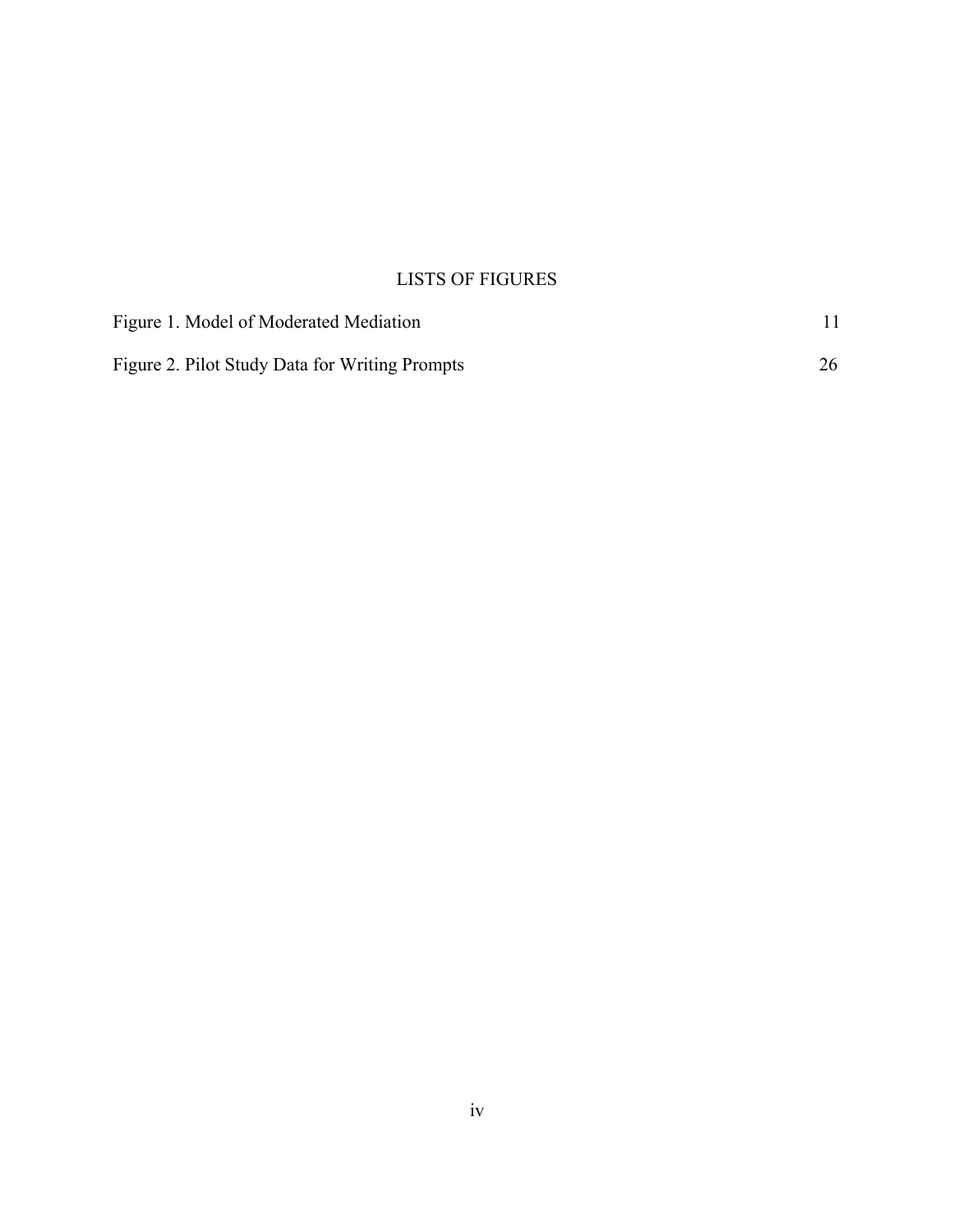#### ABSTRACT

The aim of the current study was to reduce women's endorsement of benevolent sexist beliefs. This intervention aimed to educate women about the prevalence and seriousness of benevolent sexism. To increase awareness for benevolent sexism, participants read an informational text about the pervasiveness and harmfulness of benevolent sexism in the U.S. This text was read after participants had written about a time they engaged in benevolent sexism. This procedure aimed to elicit negative self-directed affect when attention was drawn to their sexist behavior. Negative self-directed affect was hypothesized to mediate the relationship between education and endorsement of benevolent sexism. In addition, this relationship was hypothesized to be moderated by Gender-Specific System Justification (GSSJ). The results indicated that educating women about the pervasiveness and harmfulness of benevolent sexism did not directly or indirectly impact their endorsement of benevolent sexism. In addition, GSSJ did not moderate either the relationship between education and benevolent sexism or education and negative-self affect. However, GSSJ did predict benevolent sexism and hostile sexism endorsements. This indicated that those who believe that the current system is fair and just for men and women are more likely to hold attitudes that justify that worldview, like benevolent and hostile sexism. The implications for benevolent sexism and endorsement reduction strategies are discussed.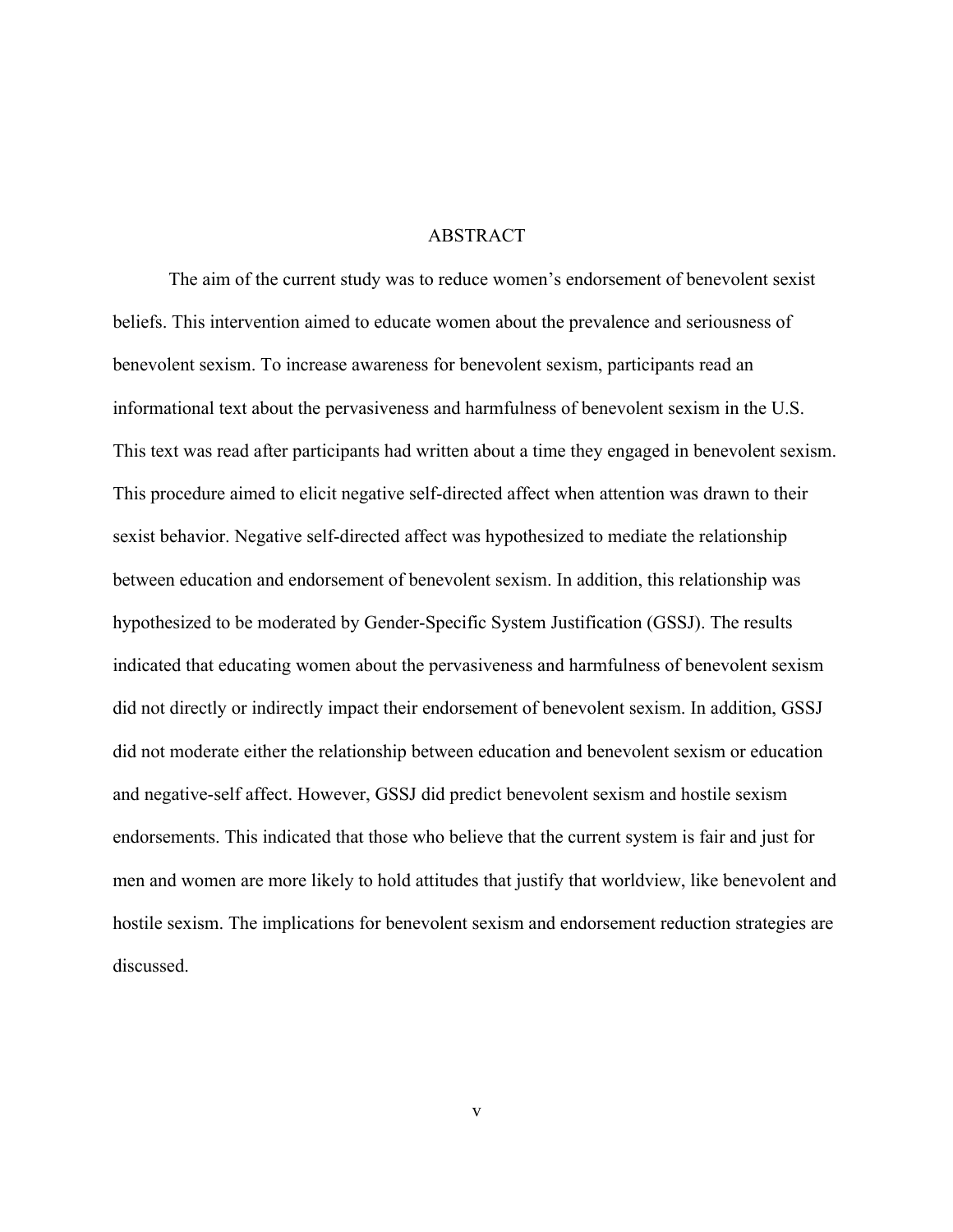#### DECREASING WOMEN'S ENDORSEMENT OF BENEVOLENT SEXISM

#### **Introduction**

#### **The Effects of Discrimination**

Women experience discrimination in the form of sexism in many different ways without even realizing it. Continued discrimination from sexism can lead to numerous detrimental effects. For instance, discrimination can lead to economic consequences for women: less job opportunities, fewer career advancements, and lower wages (Crosby, 1984). Women still earn only seventy-seven cents for every dollar that men earn each hour ("ITUC Economic and Social Policy Brief: The Gender Wage Gap", 2018). In addition, women are drastically underrepresented in managerial positions, representing a menial twenty-five percent of senior leadership positions ("ITUC Economic and Social Policy Brief: The Gender Wage Gap", 2018).

Besides economic consequences, continued discrimination can lead to harmful health effects, both mentally and physically. Chronic discrimination is associated with an increase in depression, anxiety, and psychological distress. Research also suggests that repeated exposure to discrimination makes the body become hypersensitive in stressful or potentially stressful situations, triggering a sustained stress response (Pascoe & Smart Richman, 2009). Furthermore, experiencing chronic discrimination drains self-control resources, putting an additional strain on health. Due to this drain of resources, individuals are left with less energy to make healthy behavioral choices (Pascoe & Smart Richman, 2009). This research highlights some of the many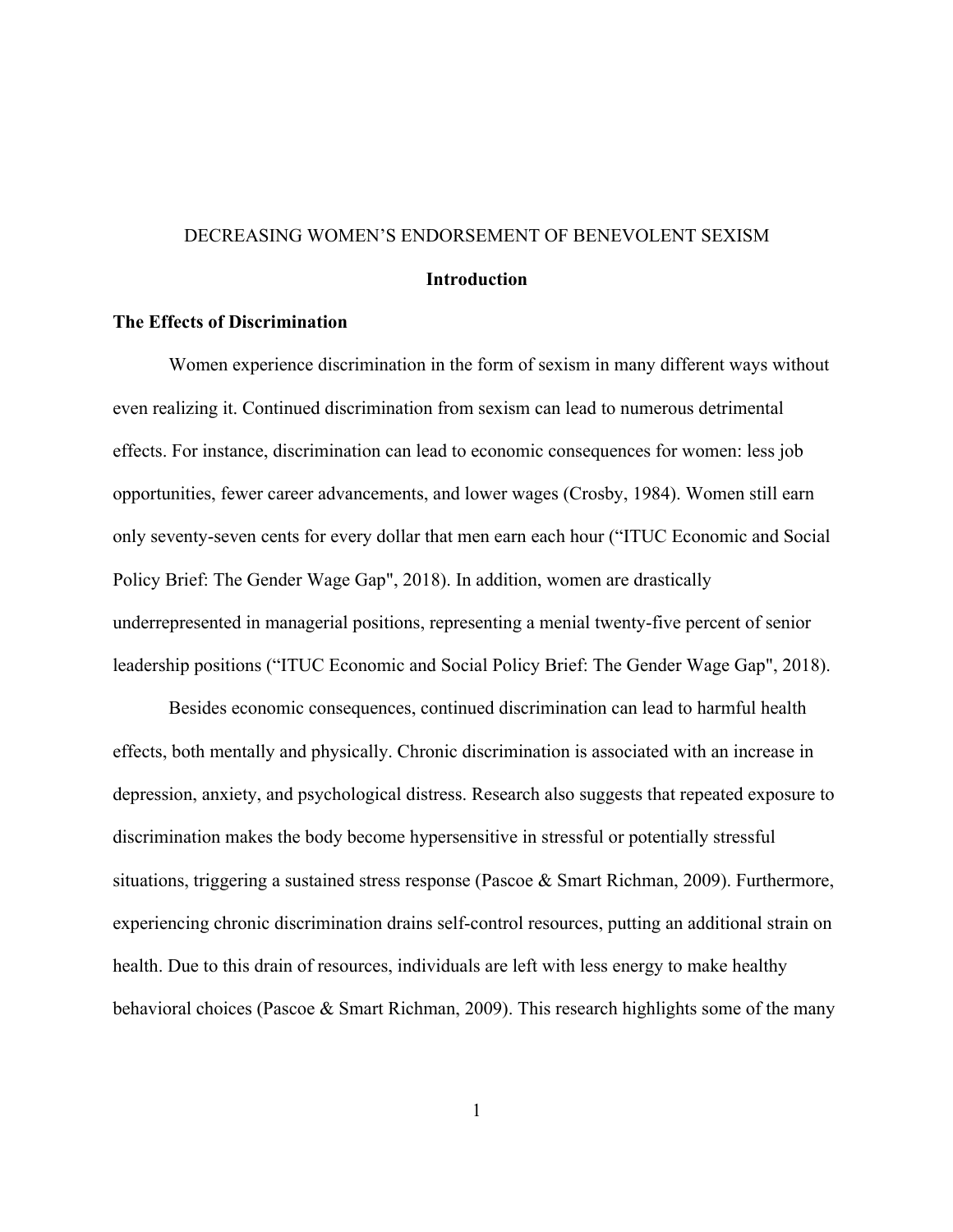detrimental effects that discrimination has on women throughout their lives, including negative health effects due to stress responses and changes in healthy behaviors.

Due to the predominantly harmful consequences of discrimination and endorsement of benevolent sexism, an intervention is needed in order to mitigate these negative effects. In this study, benevolent sexism is targeted because of its subtleness, harmful nature, and its increased support among women compared to hostile sexism (Glick & Fiske, 2001). As benevolent sexism can be harder to recognize, the ability to recognize and identify behaviors as sexist is of key importance for women. While the idea of gender discrimination in the workplace has become a well-known phenomenon, many women may not realize it is happening in their own lives (Crosby, 1984). Women are still not fully aware of the overall prevalence and the extent to which sexism affects their everyday lives. This same finding emerged from the diary studies of Swim, Hyers, Cohen, and Ferguson (2001). Participants became more aware of sexist incidents in their everyday lives when they kept a daily diary, which had previously gone unnoticed.

Yet when found that as women kept track of personal discrimination, they were more likely to reject benevolent sexist beliefs (Becker & Swim, 2011). This increase in awareness of the pervasiveness and the harmful effects of benevolent sexism can decrease women's endorsement of it (Becker & Swim, 2011). And as women decrease their endorsement, they are more likely to act against benevolent sexist behaviors (Becker & Swim, 2012). Thus, one aim of this research is to draw women's attention to sexism and to their endorsement of benevolent sexism.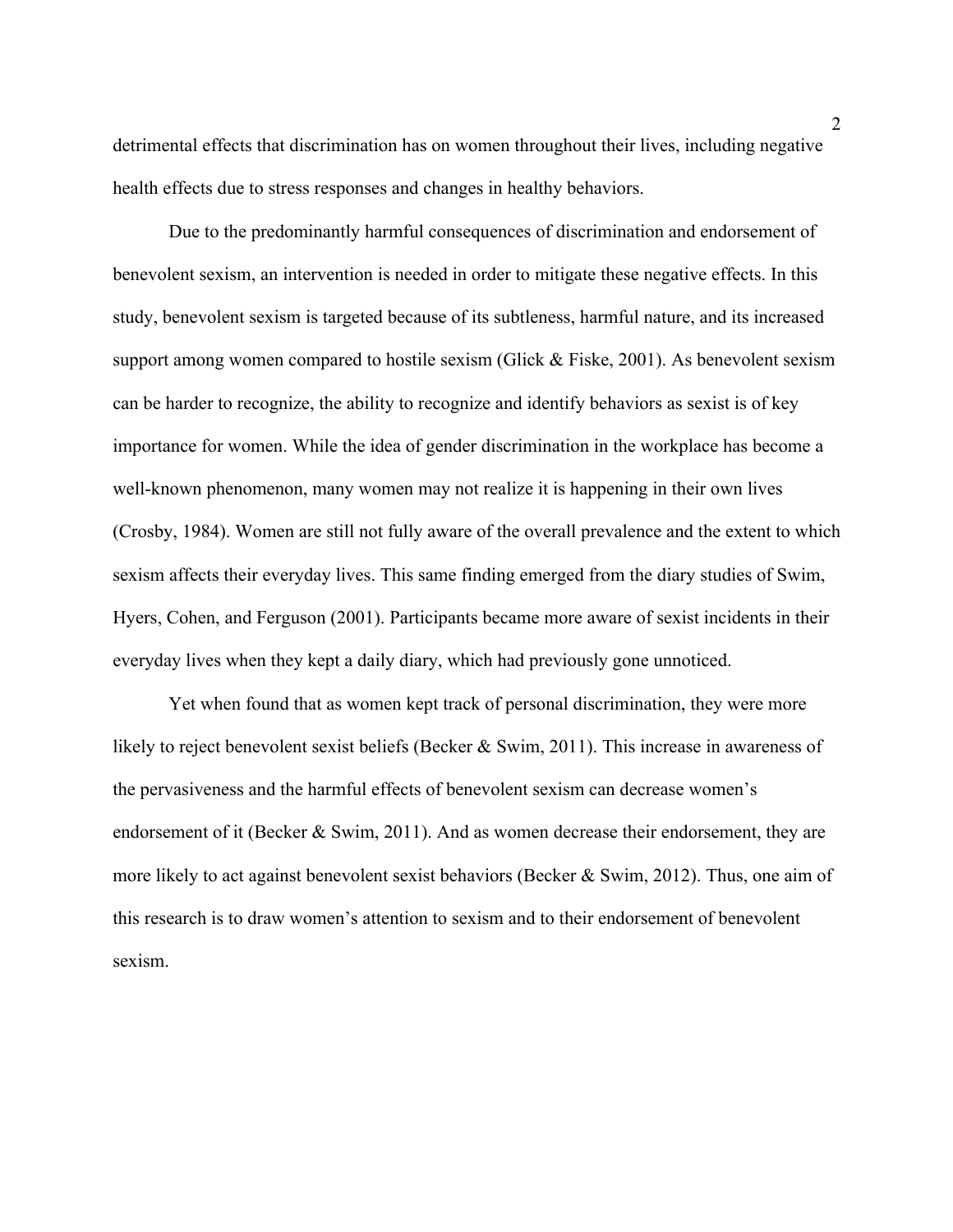#### **Stereotype Usage**

In order to discern why sexism exists, it is necessary to understand the underlying processes and social environments that produced it. To make sense of the complex world around us, our brains have to utilize heuristics like categorization. Stereotypes are a type of categorization that allow for precious resources to be saved by making quick, automatic evaluations about our complex environments. Without conscious thought, stereotypes about groups of people come to mind in order to guide behavior (Macrae, Milne & Bodenhausen, 1994).

As these stereotypes are applied throughout daily interactions, they become reinforced through observations of groups' typical roles in society. Individuals make correspondent inferences from group members' typical role behavior to their group stereotype (Koenig  $\&$ Eagly, 2014). Social Role Theory helps account for both the reinforcement and for the creation of these stereotypes. For instance, women are currently disproportionately represented in childcare roles (e.g., teachers, stay-at home-moms, daycare providers), which typically requires a nurturing temperament (Koenig & Eagly, 2014). As attributes of a group's typical role influence the group's stereotypes, and as women are more likely to be in childcare settings, women as a group are perceived to be more nurturing compared to men. This theory reflects a correspondence bias, a process in which people's traits are linked to their behaviors and roles.

On a macrolevel, these stereotypes can lead to the maintenance of the status quo. This status-quo maintenance can be detrimental when it leads to unjust evaluations and unequal treatment of large groups of people within a society (Jost & Hunyady, 2005). For women, these stereotypes can systematically label them as possessing communal and empathetic traits (e.g.,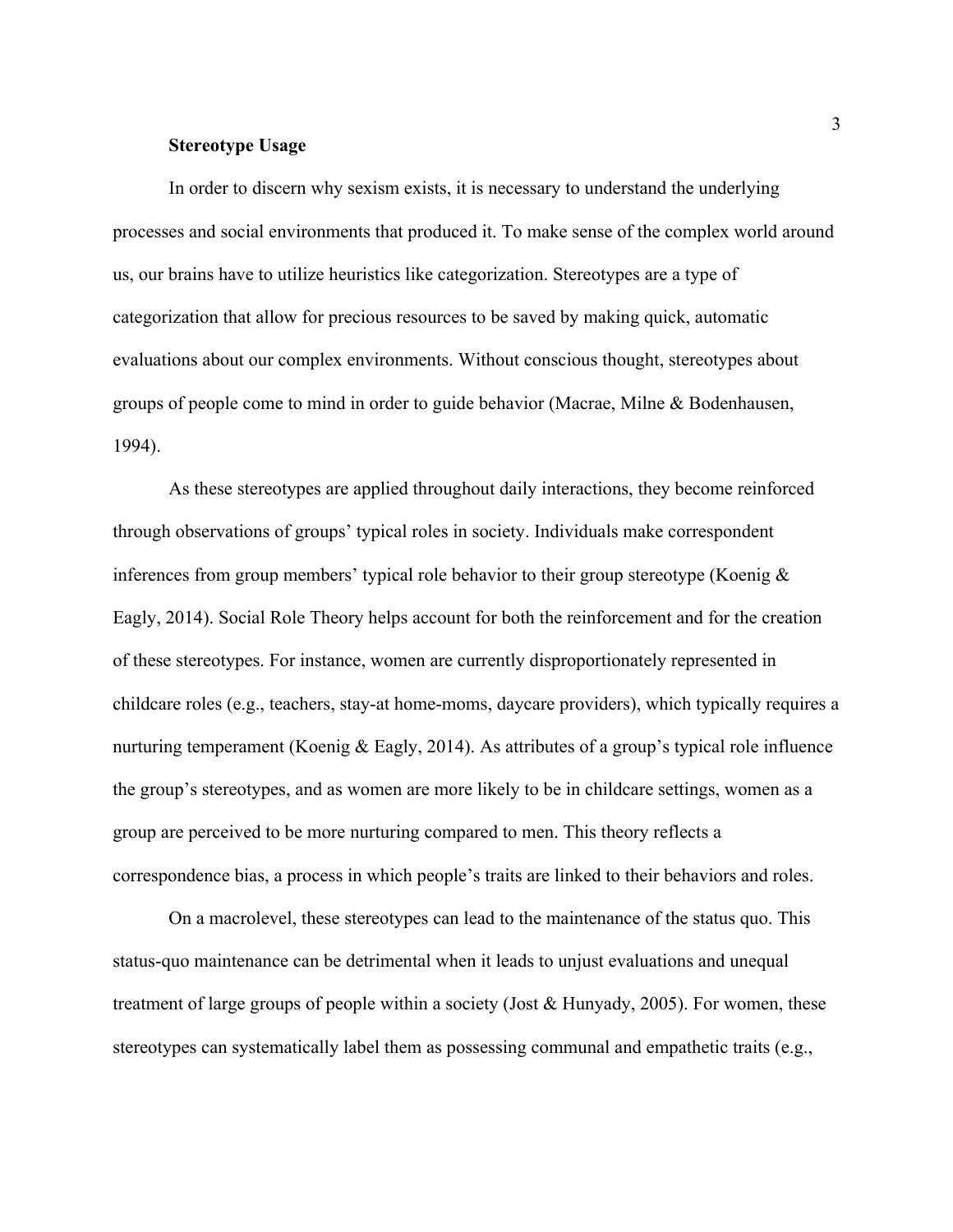friendly, nurturing, and helpful). These attributes are consistent with more domestic or subordinate roles. Men, however, are stereotypically labeled as competent and ambitious. This entails them for high-status roles as leaders (Glick & Fiske, 2001). These differing stereotypes create a division of power, in which men are inherently expected to lead and women to follow.

### **Ambivalent Sexism**

These stereotypes are captured by ambivalent sexism. Ambivalent sexism is derived from a paradoxical liking of women accompanied by an adversarial view of them. This adversarial view is reserved for women who challenge men's power and leadership and who are perceived as trying to seek control over men, through feminist ideology or sexuality (Glick & Fiske, 2001). These two facets of ambivalent sexism are characterized by hostile sexism and benevolent sexism (Glick & Fiske, 2001).

Hostile sexism is a system-justifying response to women who are perceived as a threat to men's power and control. Hostility can manifest as anything that derogates women for failing to appreciate men, unnecessary complaining about sexism, or using feminist ideology or their sexuality to gain power (Connelly & Heesacher, 2012). This could take the form of negative stereotypes against women, such as "women are too easily offended." (Becker & Wright, 2011). Stereotypes like this demean women and highlight hostile sexism's goal of thwarting anyone or any assertion that tries to challenge men's dominance. Hostile sexism's goal is to scorn and prevent women from obtaining equality. This is one of the reasons why men are more likely to endorse and engage in this type of sexism compared to women (Fisk & Glicke, 2001).

Unlike hostile sexism, benevolent sexism is much harder to recognize as sexist (Swim, Mallett, Russo-Devosa & Stangor, 2005). It represents the two genders as possessing different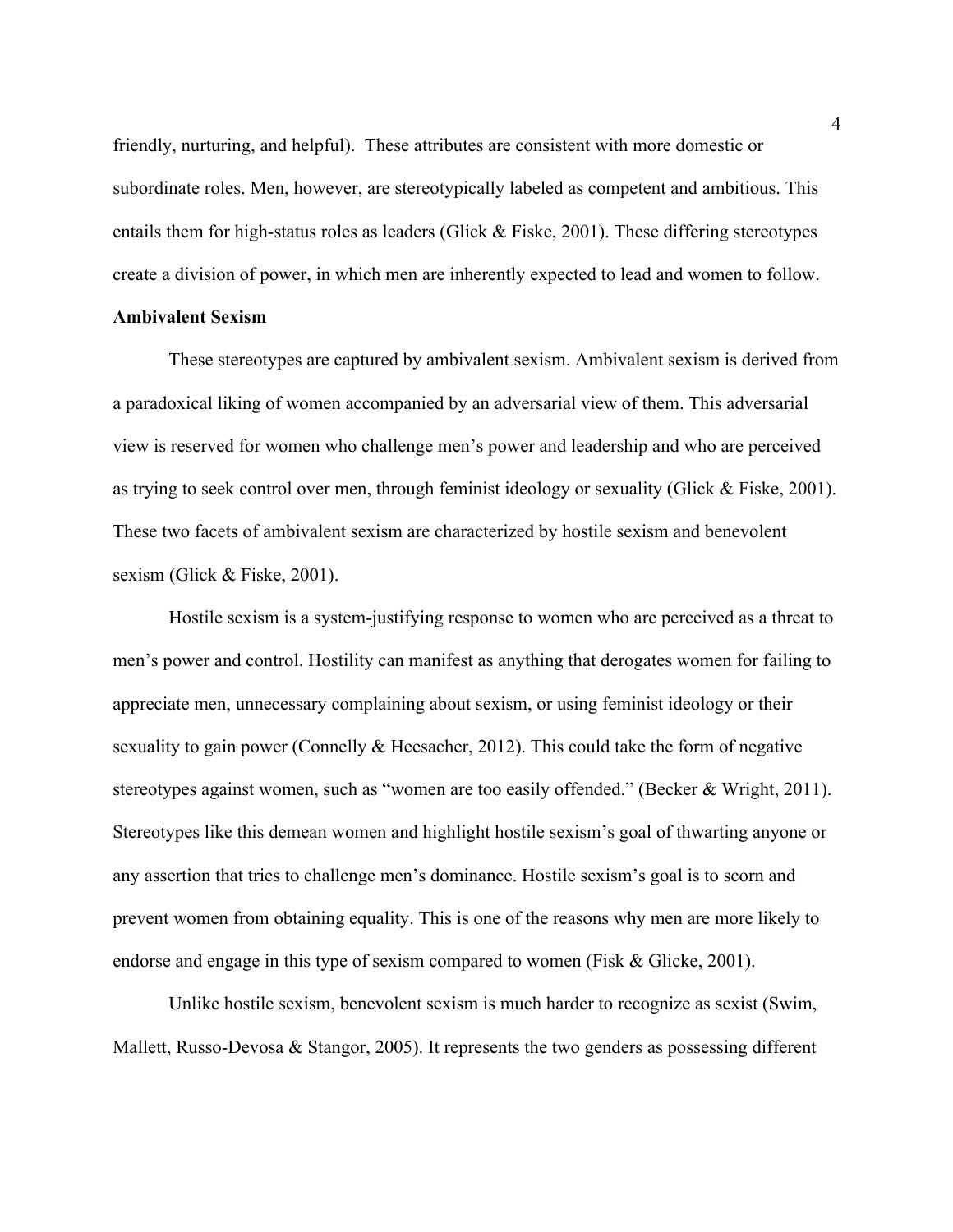strengths and advantages that balance out the other gender's weaknesses. Women become placated by the seemingly positive attributes given to them: virtuous, empathetic and nurturing (Becker & Wright, 2011). These positive attributes may seem to work in favor of their group. Benevolent sexism provides a favorable view of women, and it also implies that men's powers will be used to advantage women in a chivalrous fashion (Glick & Fiske, 2001). As benevolent sexism masks inequalities, men neither see women as their equals (as they are deemed less competent) nor do they acknowledge discriminatory acts (Vescio et al., 2005).

Benevolent sexism coaxes women in accepting their inequality and placates them with minimal rewards (Becker & Wright, 2011). Due to its deceptively positive attributes, it could be argued that this type of sexism is even more dangerous for women in the long run. Unlike hostile sexism, which openly antagonizes women, the danger in benevolent sexism is its ability to deceptively promote society as fair and legitimate. It is much harder for women to rationalize society as equal and fair with hostile sexism's overt antagonization (Connelly & Heesacher, 2012).

Benevolent sexism is quite prevalent for women. According to Swim et al. (2001), on average, women reported one to two sexist hassles per week (e.g. traditional gender roles beliefs and prejudices, demeaning comments and behavior, and sexual objectification). In the workplace, forty-two percent of women in the U.S. reported experiencing gender discrimination (Parker & Funk, 2017). These discriminatory experiences included being treated as if they were not competent, receiving less support from senior staff than a man doing the same job, and experiencing repeated, small slights. As these benevolent sexist experiences are less openly sexist and hostile, it becomes difficult to identify them as sexist.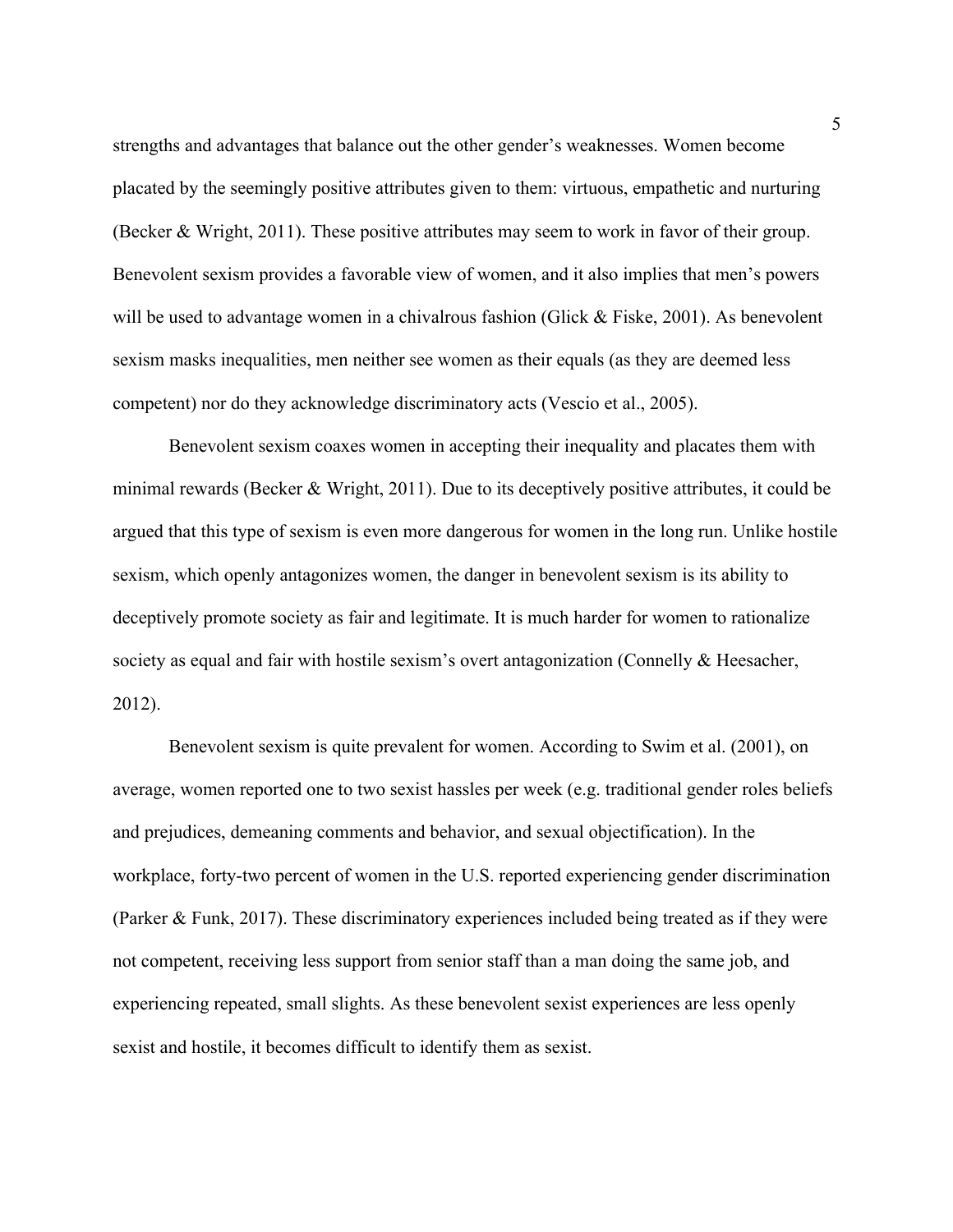Over time, benevolent sexism takes a heavy toll on women. Women who endorse it are more likely to accept men's behavioral restrictions, expect men to react negatively to women's career success, and tend to have beliefs that excuse sexual harassment (Connelly & Heesacher, 2012). Even if women do not endorse benevolent sexist beliefs, mere exposure to benevolent sexist comments can worsen their performance on cognitive tasks (Dardenne, Dumont & Bollier, 2007), increase self-objectification, and decrease their motivation to reduce gender discrimination (Connelly & Heesacher, 2012). Even more alarming, it undermines women's collective action for equality more than hostile sexism. Becker and Wright (2011) found that when faced with benevolent versus hostile sexism, women felt positive emotions, which predicted less engagement in collective action compared to hostile sexism. However, hostile sexism elicited negative emotions like anger, which predicted more engagement in collective action compared to benevolent sexism. This demonstrates that benevolent sexism's subtle, and deceivingly positive attributes undermine women's motivation to challenge bias. Subsequently, this allows for gender inequality and injustices to remain.

#### **System-justification and Backlash**

Attributing stereotypical traits to group members may not seem detrimental when members adhere to the typical attributes and roles associated with their group. However, it can have negative effects for individuals who do not fit the stereotypical description of their group. According to social role theory, these individuals may incur backlash (Rudman & Glick, 1999). This backlash is aimed at deterring the group member from defying the status-quo and curbing their behavior to realign with what is expected from their social group. Rudman and Glick (1999) found that when women's behaviors were deemed "too masculine" (i.e. self-promotional or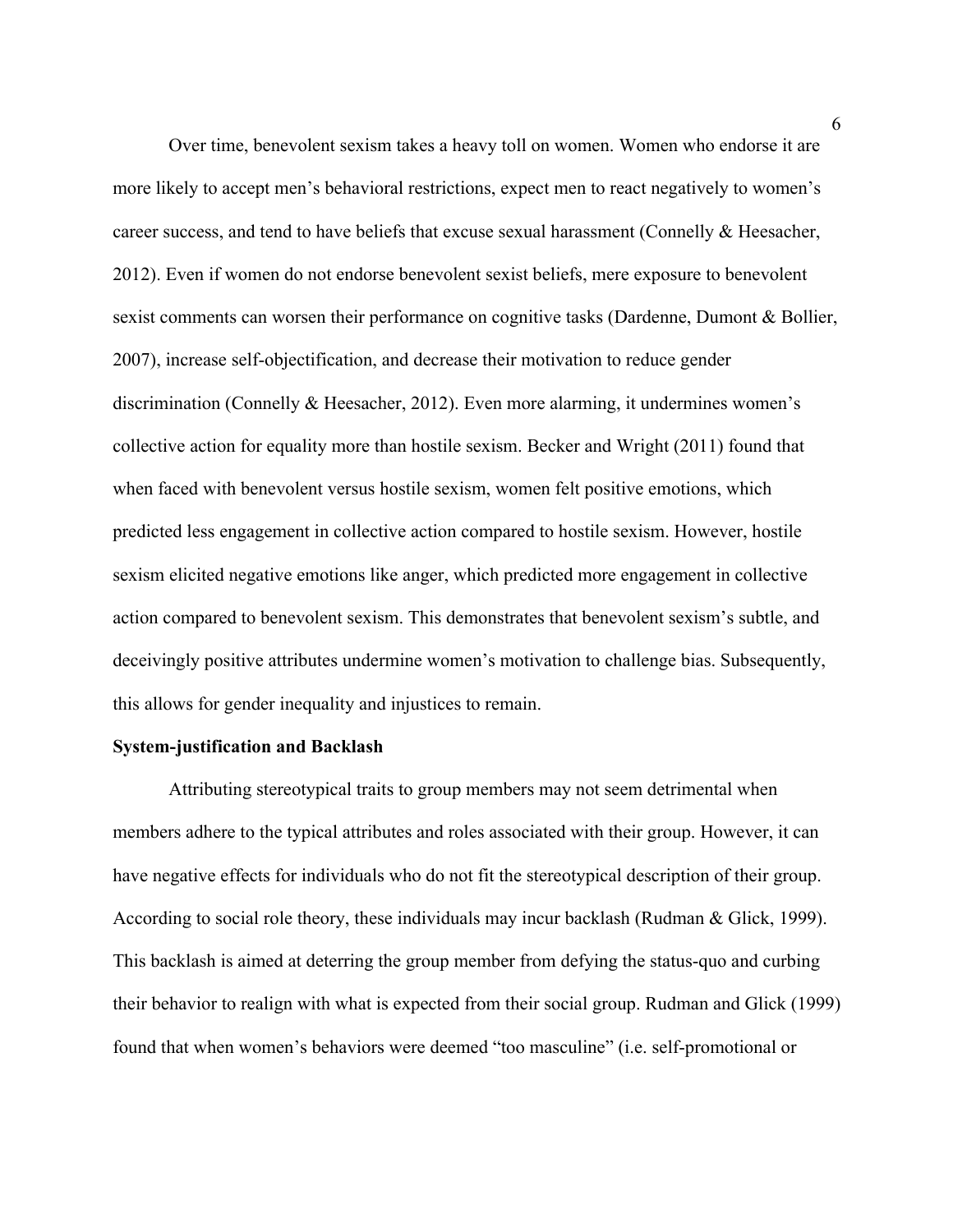dominant), they experienced backlash. This backlash emerged as a decrease in their odds of being hired for a high-status job.

Backlash also represents a response to incongruent roles. But more importantly, it is a response to deviation from societal systems. This systematic maintenance concern derives from system-justification theory. The theory postulates that people are motivated to justify and rationalize current societal beliefs and practices in order to perceive their society as fair and legitimate (Jost & Hunyady, 2002). In order to avoid uncertainty, individuals tend to rationalize existing systems so that they can believe that they live in a just world, which is predictable and hopeful. This just-world thinking allows for the rationalization of women's current roles as what they deserve and as what they are meant to do (Fiske et al., 2002). Likewise, in order to minimize the stress of perceiving oneself as a victim of discrimination, women may instead blame themselves for their lack of success or misfortunes (Jost & Hunyady, 2002).

Jost and Hunyady (2002) propose that for advantaged groups, rationalizing the status quo means internalizing their position of power within it, creating ingroup favoritism. However, for disadvantaged groups, this creates an internalized acceptance of inequality and outgroup favoritism (toward the advantaged group). In order to maintain this unequal system, the dominant group acts warmly toward those who adhere to the system. In terms of gender groups, this gives women patronizing affection for their compliance to the system. For those who do not adhere to the system, they incur hostile backlash**.** 

Those who strongly endorse the maintenance of the status quo are more likely to endorse benevolent sexist beliefs (Jost & Kay, 2005). One reason for this relationship is due to the complementary gender roles component of benevolent sexism. This component asserts that the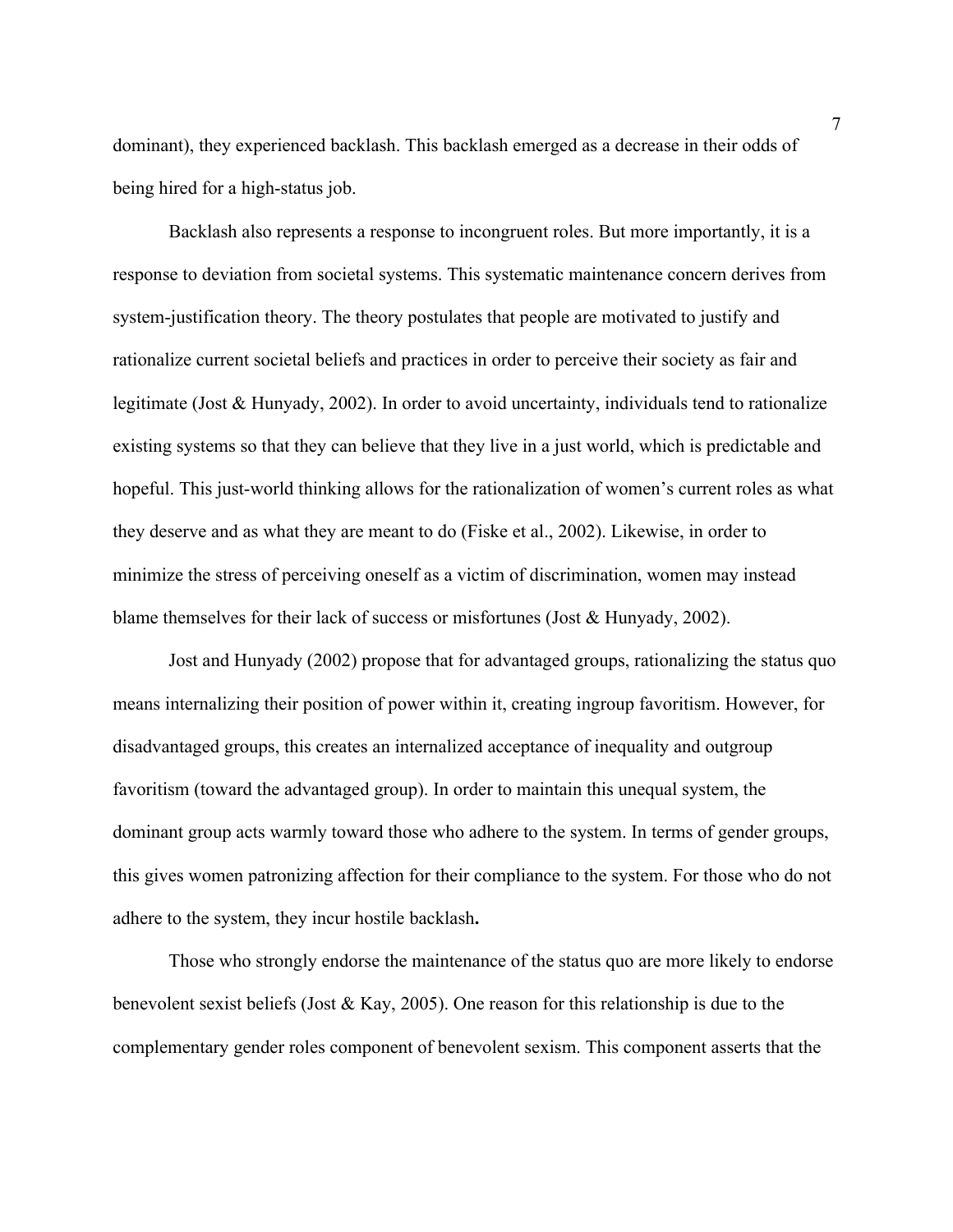genders have complementary roles. This implies that every group in our society has some advantages and some disadvantages. Gender-Specific System Justification (GSSJ) creates the perception that society is fair, just and legitimate for both genders (Jost & Kay, 2005). Therefore, if an individual is high in GSSL, then it will be harder to convince them that benevolent sexism is contributing to an unjust society.

#### **Negative Self-Directed Affect**

Merely educating women about sexism may not be enough for attitude change. Unlike racial bias, gender bias is typically disregarded even after confrontation (Parker, Monteith, Moss-Racusin & Camp, 2018). People tend to think others are more likely to hold gender biases rather than themselves (Parker et al., 2018). In particular, individuals who think they hold very positive attitudes toward women may not believe they are prone to gender bias. Czopp, Monteith and Mark (2006) found that participants were more likely to decrease their biased responding to the extent that a confrontational experience elicited feeling of negative, self-directed affect. This negative-self affect induced rumination among participants. This rumination then elicited feelings of guilt and self-criticism when participants realized the discrepancy between their behaviors and beliefs. The participants in this study encountered cognitive dissonance, a type of psychological distress experienced when some aspect of one's behavior threatens their selfintegrity (Leippe & Eisenstadt, 1999).

Paluck and Green's (2009) metanalysis of prejudice reduction strategies supports the use of cognitive dissonance to induce negative-self affect. One effective approach to prejudice reduction utilized cognitive dissonance by targeting value consistency within participants. Participants who agreed to write public pro-Black policies later softened their pre-existing anti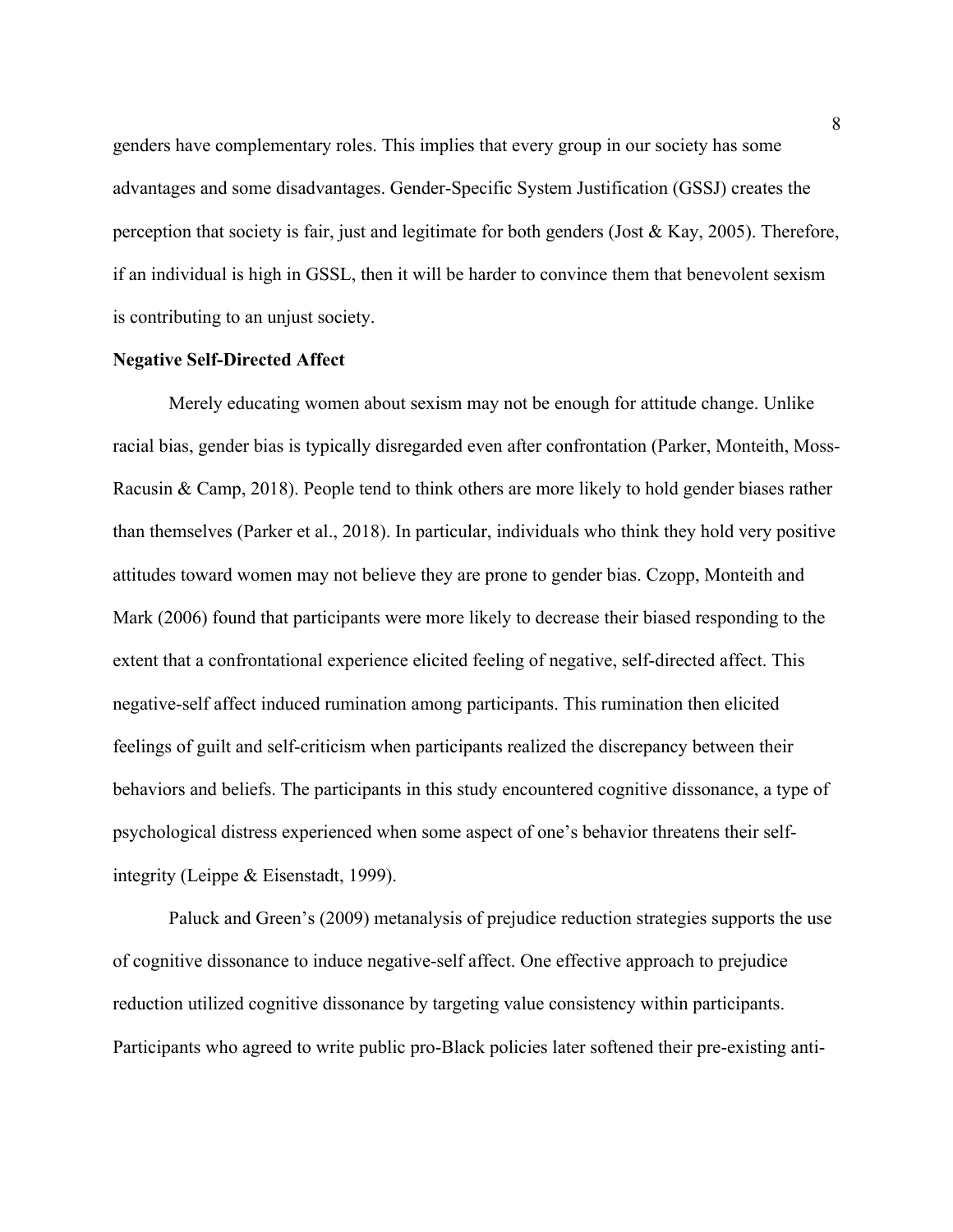Black positions on social policies. As awareness of the discrepancy between behavior and beliefs increases, negative self-directed affect occurs, and eventually behavioral inhibition of activated stereotypes is enacted. Monteith, Ashburn-Nardo, Voils and Czopp (2002) discovered that selfdiscrepancy produced more self-focus, which led to self-regulation against prejudiced responses to African Americans. Another study induced self-hypocrisy, which led to an increase in negative-self affect and a subsequent reduction in prejudicial behavior against Asians (Son Hing, Li & Zanna, 2002).

These studies provide support for the importance of negative-self affect in facilitating a change in attitudes and behavioral responses. Therefore, it is of key importance to make it impossible for any doubt to linger that individuals are impervious to gender bias because they "love women" (Parker et al., 2018). Along with the influence of education about benevolent sexism, higher levels of guilt and discomfort during these experiences should make a reduction in the endorsement of benevolent sexism more probable and longer lasting.

This procedure will be specifically aimed at women. Even though men are more likely to endorse and perpetuate sexism, women still share the responsibility for its continuation (Becker & Swim, 2012; Connelly & Heesacker, 2012; Glick & Fiske, 2001; Parker & Monteith, 2018; Swim et al., 2001). When the act and perpetuator of sexism is prototypical (i.e., men using traditional gender roles or hostile sexist beliefs), then sexism may be easier to identify than when its committed by nonprototypical perpetuators and types of action (i.e., women using benevolent sexist beliefs) (Swim et al., 2005). As women are more often the recipients of gender discrimination (Swim et al., 2001), it is important for women to be aware that they also contribute to sexism to their determent.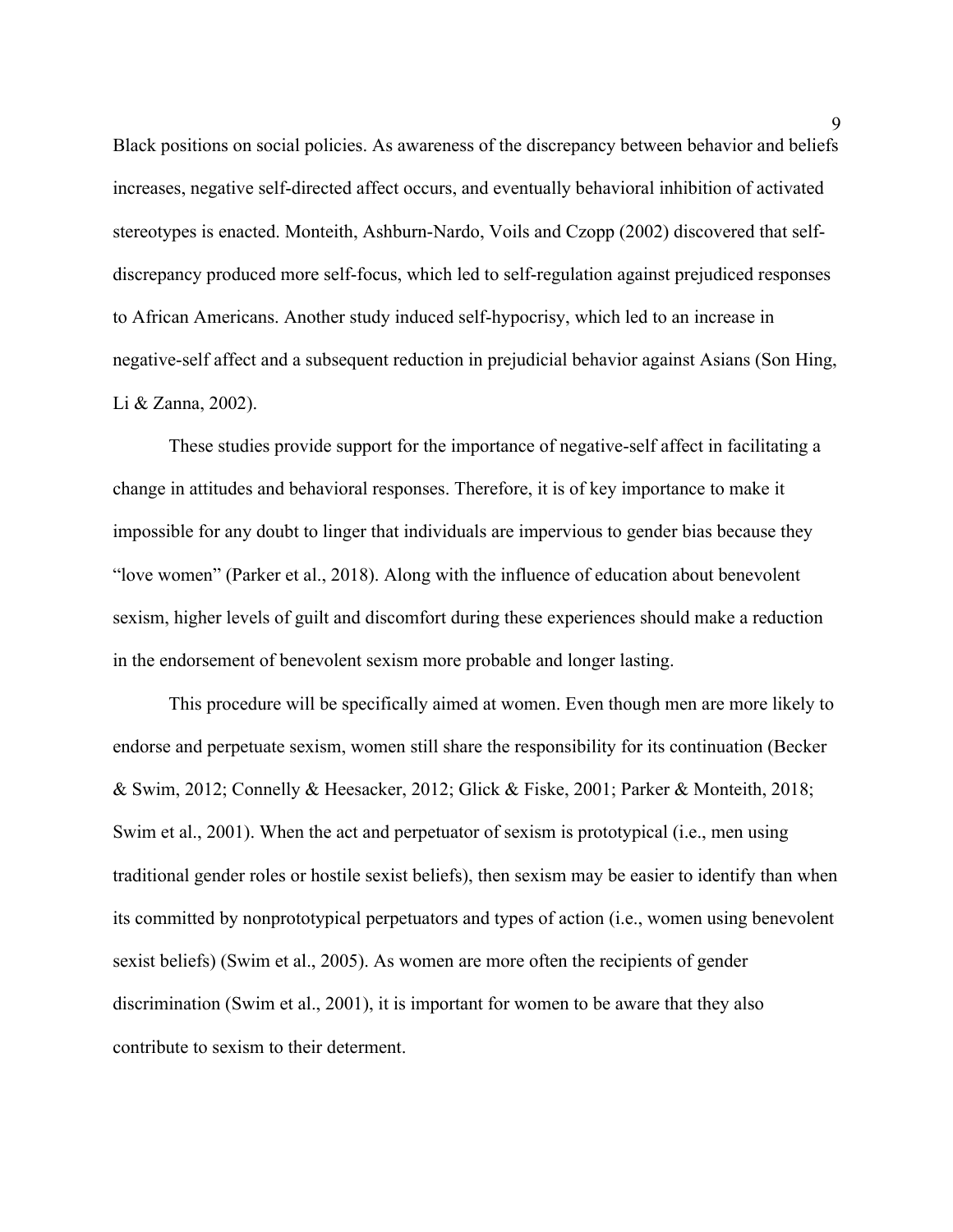#### **Current Study**

The aim of the current study is to reduce women's endorsement for benevolent sexist beliefs. The intervention aimed to educate women about the prevalence and seriousness of benevolent sexism. As this is a subtle and deceptively positive type of sexism, women are particularly susceptible in endorsing it (Glick & Fiske, 2001). In order to increase awareness for benevolent sexism in their everyday lives, some participants read an informational text about the pervasiveness and harmfulness of benevolent sexism in the U.S. This text was read after participants have already written about a time they engaged in benevolent sexism (without addressing it by name). This procedure should result in negative self-directed affect when attention is drawn to this discrepancy. In this condition, women should realize that they are perpetuating benevolent sexism to their own detriment and to their group's. As negative selfdirected affect increases, endorsement of benevolent sexism will decrease. Negative self-directed affect should act as a mediator between the experimental manipulation of information about the harmfulness and pervasiveness of benevolent sexism and benevolent sexism endorsement. Due to an increased awareness and self-dissatisfaction over their role in perpetuating sexism, women in the experimental condition should report lower levels of benevolent sexism endorsement than women in the control condition.

This relationship should be moderated by Gender-Specific System Justification (GSSJ). I hypothesized that those who are low in system justification would produce this intended effect: higher levels of negative-self affect and a subsequent lower endorsement for benevolent sexism. However, those who are high in system justification would have lower levels of negative-self affect and higher endorsement for benevolent sexism, regardless of condition.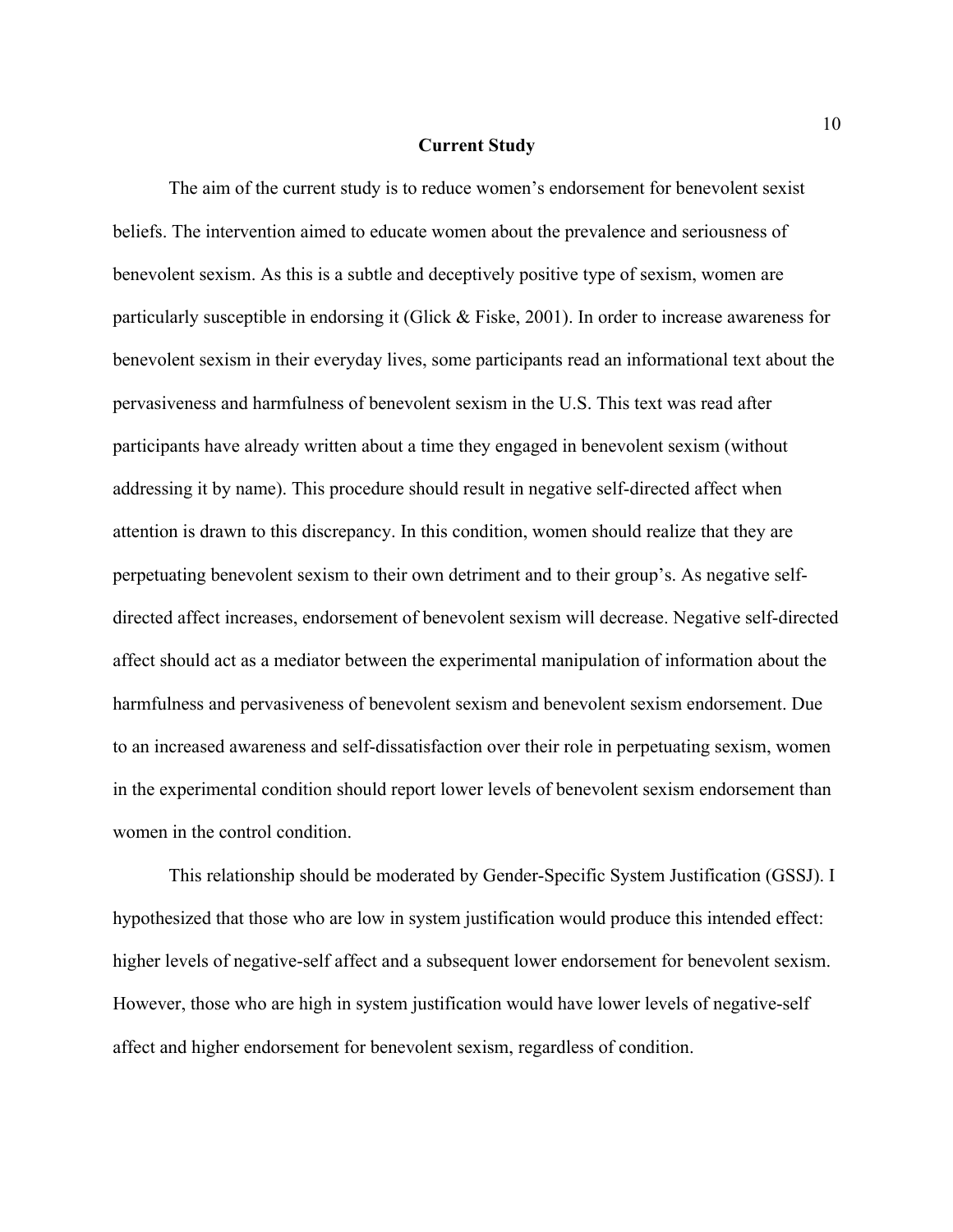

Figure 1. Model of Moderated Mediation. The presence of harmfulness and pervasiveness information increases negative-self affect and decreases benevolent sexism endorsement, only when an individual has low gender-specific system justification

#### **Methods**

### **Participants**

A power analysis was run to determine sample size, in which power was set as .80 and the effect size was set to fall equally in-between a small and medium effect. This resulted in 266 participants needed to power this study. In order to ensure that power is met and to accommodate any procedural errors, approximately ten percent more participants were recruited, for an aim of 294 participants.

A total of 310 cisgender female Loyola undergraduate students participated. However, six participants were excluded from analysis, due to only completing the consent form or only completing the first questionnaire (*N*=304). Participants were randomly assigned into two groups, the experimental education condition (*n*=153) and the control procrastination group (*n*=151). Participants received class credit for an introductory psychology course for completion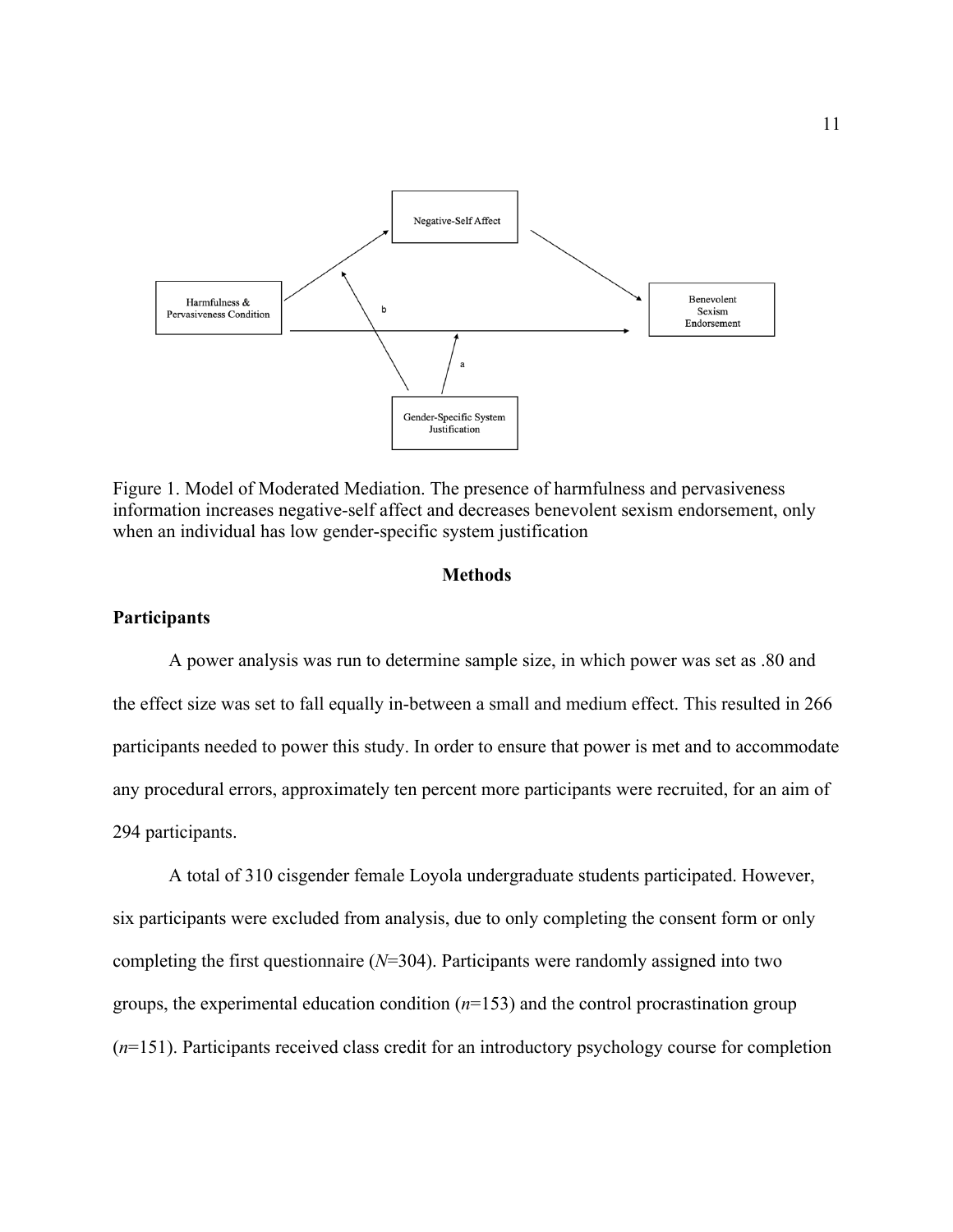of the experiment. Participants had a mean age of 18.72 (*SD*=1.07) and were 55% White/Caucasian (*n*=169), 15% Latinx (*n*=45), 15% Asian (*n*=45), 8% biracial/multiracial (*n*=24), 4% African American/Black (*n*=11), 2% Middle Eastern (*n*=5), and 2% listed other (*n*=5). They also tended to be more liberal and strongly identity with the Democratic Party (*M*=2.84) on a 7-point scale ranging from 1 (*strongly liberal*) to 7 (*strongly conservative*).

# **Procedure**

Participants were randomly assigned into two groups, the experimental "interpersonal relationship" study or the control "procrastination and relationships" study. Participants were told that the study would consist of three parts: an honor's thesis project, a reading comprehension portion, and a study concerning interpersonal relationships or procrastination and relationships. In the alleged first part of the study, all participants filled out the GSSJ scale (Jost & Kay, 2005). Once completed, all participants engaged in the reading comprehension portion of the study. This portion acted as a distractor task between the moderator, the GSSJ scale, and the experimental manipulation portion. During this part, participants read a brief article about how chocolate is made. After, they responded to three reading comprehension questions concerning information from the passage.

Participants assigned to both conditions then started the third portion of the study. All participants read a writing prompt that asked them to describe a time in which "you felt that people need a romantic partner of the opposite sex in order to be truly happy." From previous pilot testing, this writing prompt was taken from the most endorsed component of the benevolent sexism scale by female undergraduate student at Loyola (see Appendix A).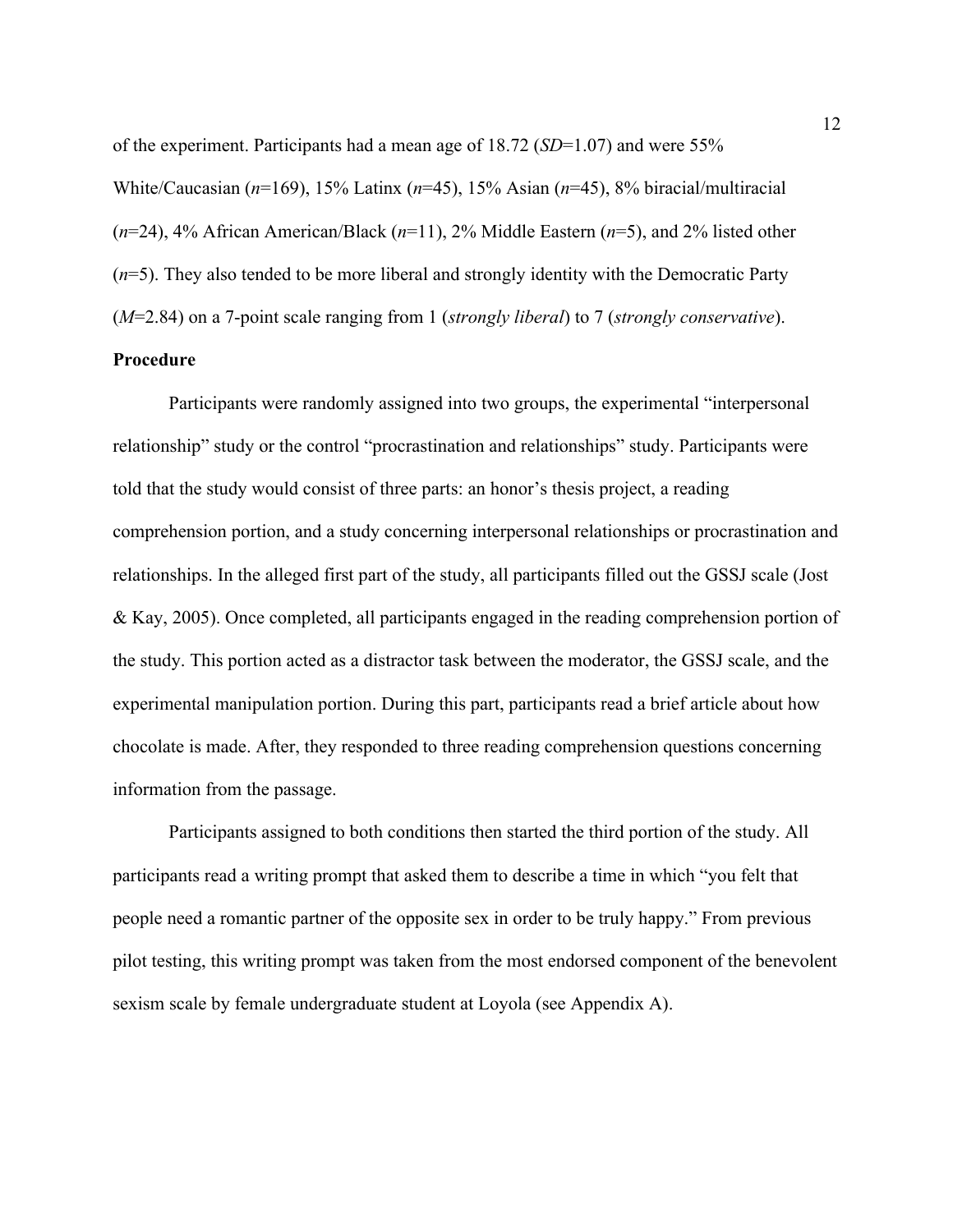Next, participants assigned to the experimental condition read a passage about benevolent sexism, its pervasiveness, and its harmfulness to women (Becker & Swim, 2012). Participants then responded to a manipulation check to ensure that they perceived the described beliefs and behaviors as damaging and pervasive in the United States. Likewise, participants in the control condition read a passage about procrastination, its pervasiveness, and its harmfulness. In order to remain consistent with the experimental condition, these participants responded to two manipulation check questions that concerned their perception of the harmfulness and pervasiveness of procrastination in the U.S.

For both conditions, these passages were followed by instructions that asked participants to consider what they had just written. Participants were first asked if they thought their response was sexist on a rating scale. This question was followed by an adjective checklist questionnaire (Czopp et al., 2006) to measure affect in response to the writing prompt.

Then, all participants engaged in another writing prompt. This writing prompt was taken from the second most endorsed component of the benevolent sexism scale by female undergraduate students. This writing prompt asked participants to describe a time in which "you felt that men should idolize their romantic female partners." The purpose of this second writing was to further demonstrate the participants' participation in perpetuating benevolent sexism.

After completion of the second writing prompt, all participants responded to the Ambivalent Sexism Inventory (ASI). This was followed by a brief demographic questionnaire that asked for participants' age, gender, political affiliation, and ethnicity. After completion, participants were debriefed about the study's actual purpose.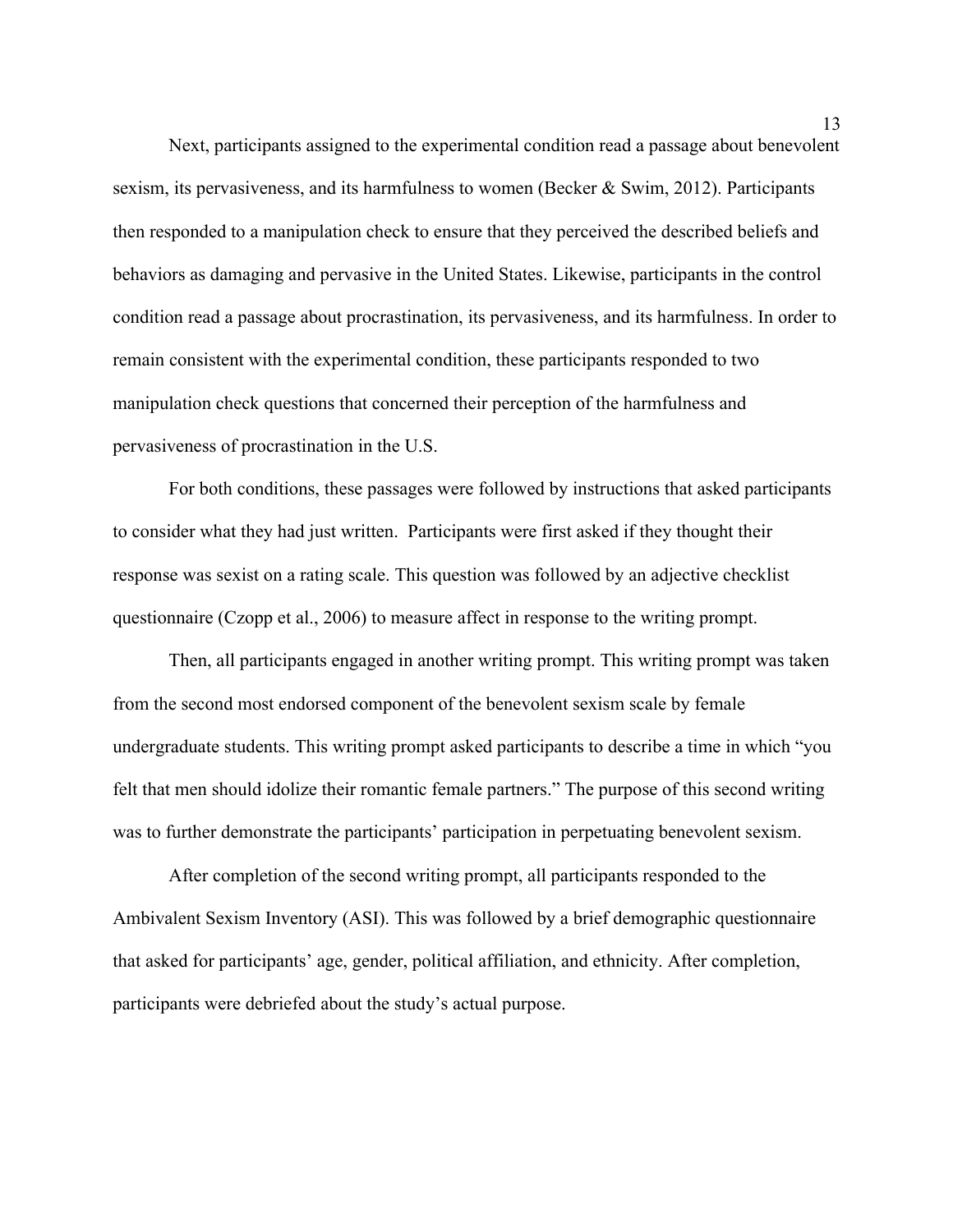### **Materials**

#### **Gender-specific system justification***.*

This measure has eight opinion statements ( $\alpha$ =.71) regarding the current status of gender roles and relations (Jost & Kay, 2005). Participants responded with a 7-point scale for their level of agreement with each statement, 1 (*strongly disagree*) to 7 (*strongly agree*) (see Appendix B). For example, participants rated the statement "In general, relations between men and women are fair."

#### **Distractor task.**

Participants read a passage about how chocolate is made. Three reading comprehension questions followed which corresponded to the passage (see Appendix C). For example, participants were asked "Where are cacao beans founds?"

#### **Writing prompt.**

In both conditions, participants were asked to describe two different scenarios in which they engaged in a component of benevolent sexism (see Appendix D). For example, participants responded to "describe a time in which you felt that people need a romantic partner of the opposite sex in order to be truly happy." These texts were created from the most highly endorsed questions on the benevolent sexism scale by female undergraduate participants from earlier pilot testing (see Appendix A).

#### **Affective responses**.

Affect responses were measured with a 31-item adjective checklist questionnaire that targeted negative self-directed affect, discomfort and negative affect toward others (Czopp et al., 2006). Participants rated adjective items separately on a 7-point scale, from 1 (*does not apply at*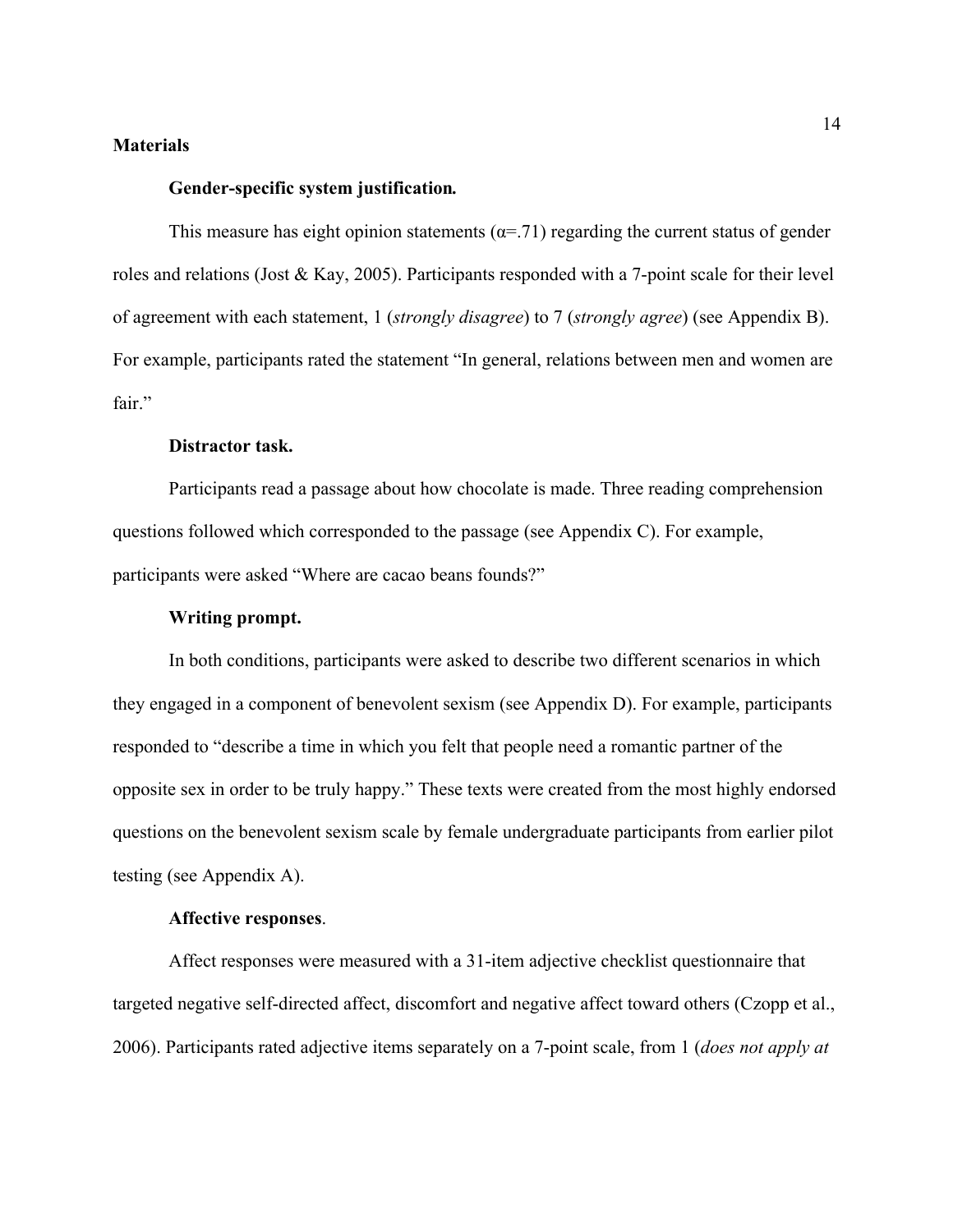*all*) to 7 (*applies very much*) (see Appendix E). For example, participants were asked to rate the extent that they felt "angry at myself."

### **Manipulation passages.**

For the experimental condition, participants read a passage that explains benevolent sexism and its harmfulness and pervasiveness, based on a similar manipulation from Becker and Swim (2012). This manipulation was pilot tested by female Loyola participants (n=19) and female mTurk participants (*n*= 30) to ensure that they perceive benevolent sexism as harmful and pervasive. It included statements such as "Our society has certain beliefs about the roles and relationships between men and women. These beliefs characterize men and women as each possessing unique and complementary gender differences." Those in the control condition read a similarly formatted passage, which describes procrastination and its harmfulness and pervasiveness in society (see Appendix F). This text included statements such as "Procrastination is the act of unnecessarily postponing decisions or actions. Procrastination generally occurs as a result of a person's inability to self-regulate their behavior."

#### *Manipulation check*

A manipulation check measured how the pervasiveness and harmfulness of benevolent sexism was perceived by the participants. Participants reported their agreement to statements about the pervasiveness and harmfulness on a 7-point scale from 1 (not at all) to 7 (very much) (see Appendix G). For instance, participants rated the statement "Can the types of beliefs and behaviors described in the essay be harmful for women?" Overall, participants in the experimental condition reported that the manipulation text demonstrated benevolent sexism as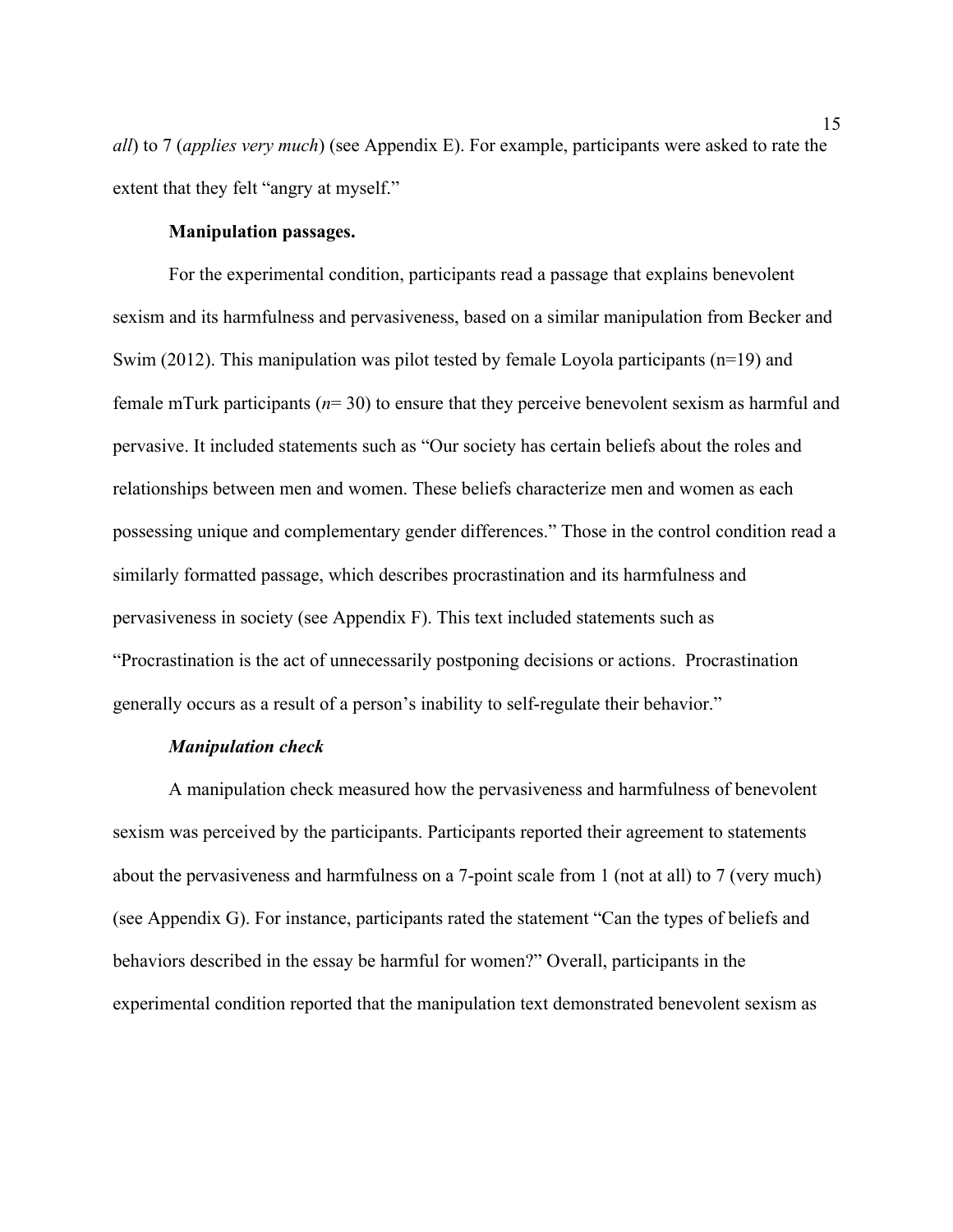very harmful (*M*= 5.83) and pervasive (*M*=5.50). However, these two items did not have a high interreliability ( $\alpha$ =.62). Therefore, each were treated as separate indices.

### **Dependent measures.**

#### *Benevolent sexism.*

Benevolent sexism endorsement was measured utilizing the 11-item benevolent sexism scale ( $\alpha$ =.87) derived from the Ambivalent Sexism Inventory (Glick & Fiske, 2001) (see Appendix H). Participants rated their agreement with each statement on a 7-point scale ranging from 1 (*strongly disagree*) to 7 (*strongly agree*). For example, participants will rate their agreement to the statement, "women should be cherished and protected by men."

#### *Demographic questionnaire.*

A brief, close-ended demographic questionnaire asked for participants' age, gender, political affiliation, and ethnicity (see Appendix I). For example, participants were asked "Where would you place yourself on the political spectrum?" Participants responded on a 7-point scale ranging from 1 (*strongly liberal*) to 7 (*strongly conservative*).

#### **Results**

#### **Overview of Analyses**

For any missing data, participant mean substitution was implemented. If the item was not a part of a larger scale, then that data point was excluded from the analyses. As the main analyses involved scales with averaged items, and there was a minimal amount of missing data points, these approaches were deemed appropriate.

The main analysis of the moderated mediation model was analyzed using conditional process analysis in SPSS. This allowed for the examination of the conditional reduction in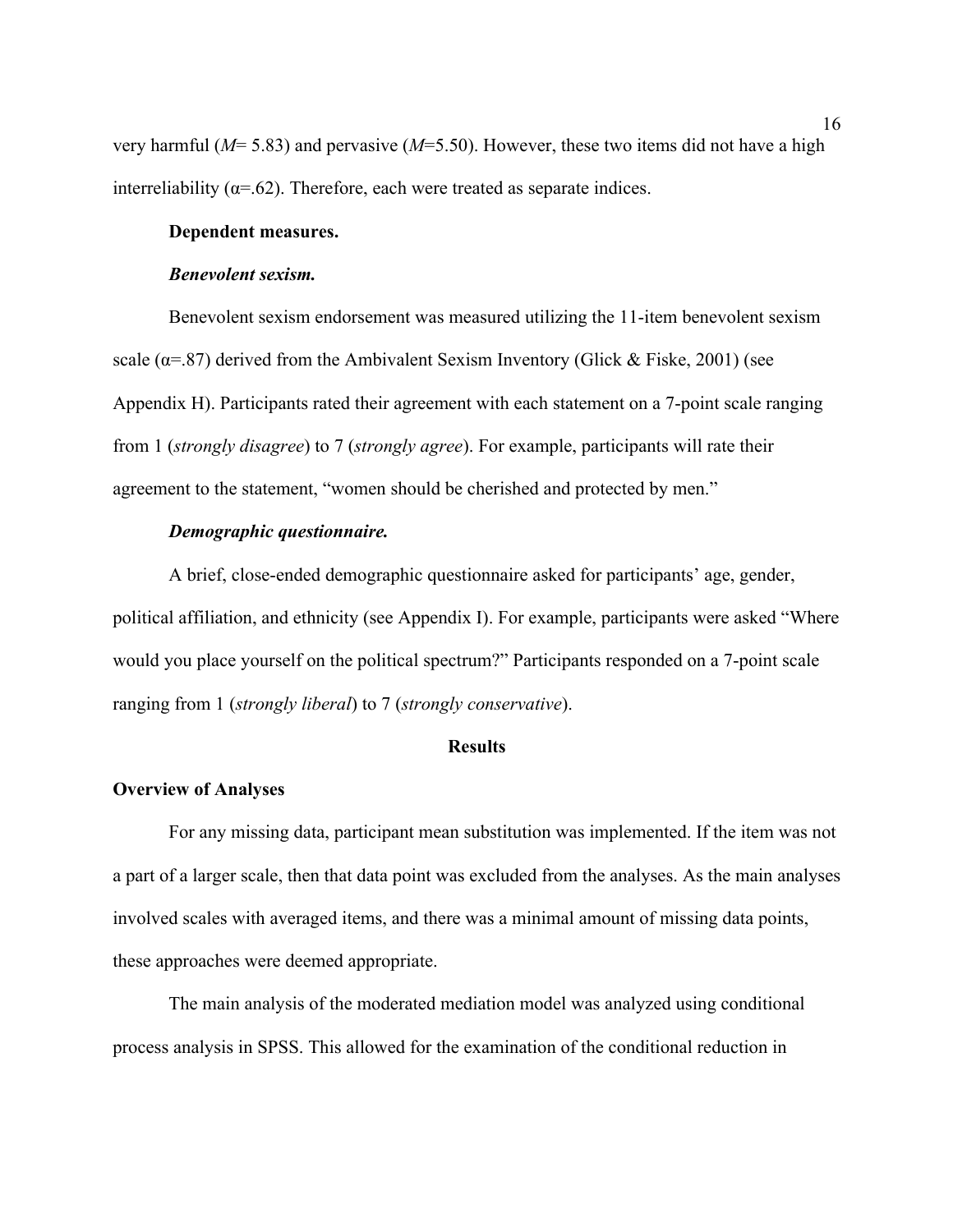benevolent sexism (*BS*) endorsement dependent on *GSSJ* (see figure). Like simple mediation, this analysis measured the direct and indirect effect of the experimental condition on *BS* endorsement. However, this model is unique because the direct and the indirect effect are contingent upon GSSJ (Hayes, 2013). A series of ordinary least squares (OLS) regressions was used to estimate the direct and indirect effect. In addition, bootstrapping was implemented to statistical infer the confidence intervals for the conditional indirect effect (Hayes, 2013). These analyses were run using Model 8 in PROCESS, a macro for SPSS.

#### **Construction of Affect Indices**

The participants' ratings of the 31 affect items were analyzed with a principal-component analysis with varimax rotation. A four-factor solution accounted for 67.7% of the total variance. Each item only loaded on one factor (*with a criterion of .40 or higher*), which led to seven affect items failing to meet this criterion (*depressed, sad, frustrated, threatened, bothered, uncomfortable and neutral*). The first factor accounted for 38.9% of the total variance and included the following items: *disappointed at myself, annoyed at myself, disgusted with myself, regretful, angry at myself, self-critical, shame, embarrassed,* and *low*. This factor was interpreted as negative self-directed affect or  $Negself$  ( $\alpha$ =.93).<sup>1</sup> The second factor accounted for 16.5% of the variance and included the following items: *happy, good, friendly, optimistic, energetic, content,*  and *consistent*. This factor was labeled *Positive* ( $\alpha$ =.91). The third factor accounted for 7.4% of the variance and included *anxious, fearful, uneasy, tense*, and *helpless*. This factor was interpreted as feelings of anxiety and uneasiness, so it was labeled as *Anxious* ( $\alpha$ =.86). The

<sup>&</sup>lt;sup>1</sup> This factor differed from past research, which included depressed instead of embarrassed (Czopp et al., 2006). However, as the Czopp et al. (2006) *Negself* had an identical Cronbach's alpha (α=.93) and did not change the findings from the moderated mediational model, the current conceptualization of *Negself* was utilized.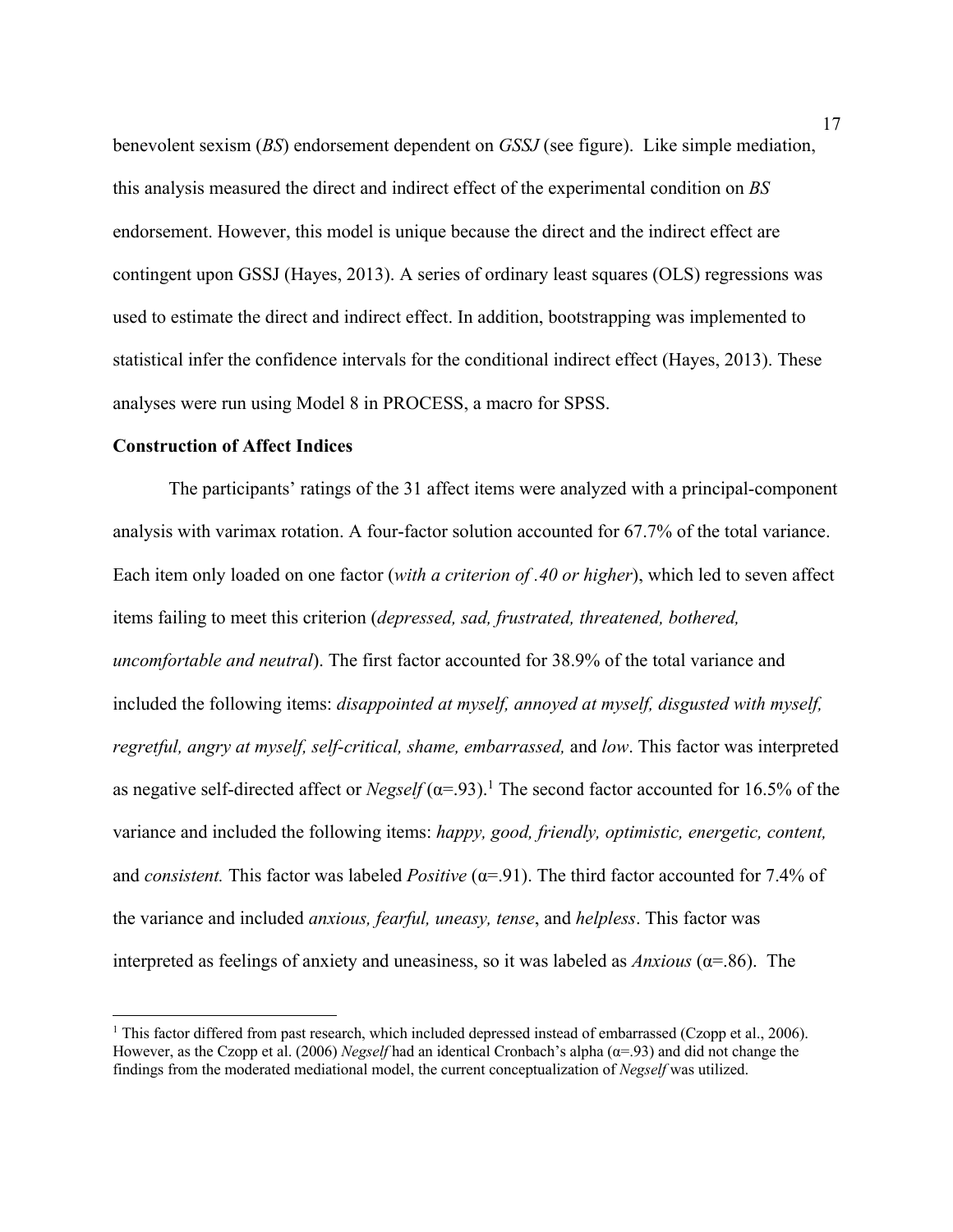fourth factor accounted for 3.4% of the variance and included the items *disgusted with others, irritated at others*, and *angry at others*. As all of these items concerned negative feels toward other people, it was labeled *Negother* (α=.84).

These four factors are very similar to past research, particularly the *Negself*, *Negother*, and *Positive* factors (Parker et al., 2018; Devine, Monteith, Zuwerink & Elliot, 1991; Czopp & Monteith, 2003). Following these previous examples, separate affect indices were constructed for each identified factor by averaging the items that loaded on each factor. However, as negativeself affect is the crucial component for reducing prejudice and stereotypic responding (Parker et al., 2018, Devine et al., 1991; Czopp & Monteith, 2003; Czopp et al., 2006; Son Hing et al., 2002; Monteith et al., 2002), only *Negself* was used in the moderated mediation model.

#### **Manipulation Check and Perceived Sexist Response**

Before analyzing the moderated mediational model, the manipulation check was examined. Overall, participants in the experimental condition reported that the manipulation text portrayed benevolent sexism as very harmful (*M*=5.83, *SD*=1.16) and pervasive (*M*=5.50, *SD*=1.14). However, there was no significant difference between the experimental (*M*=2.80, *SD*=1.58) and control conditions (*M*=2.52, *SD*=1.55) concerning how sexist they believed their written response was  $(t(301)=1.55, p=.53)$ . Despite this finding, it is still possible that that this question forced participants to further consider if their response was sexist or not, applying their newfound knowledge of benevolent sexism to their past behavior for those in the education condition. This should elicit rumination about their response and lead to subsequent negative-self affect. To explore this possibility, a moderated mediational analysis was performed with GSSJ as a moderator.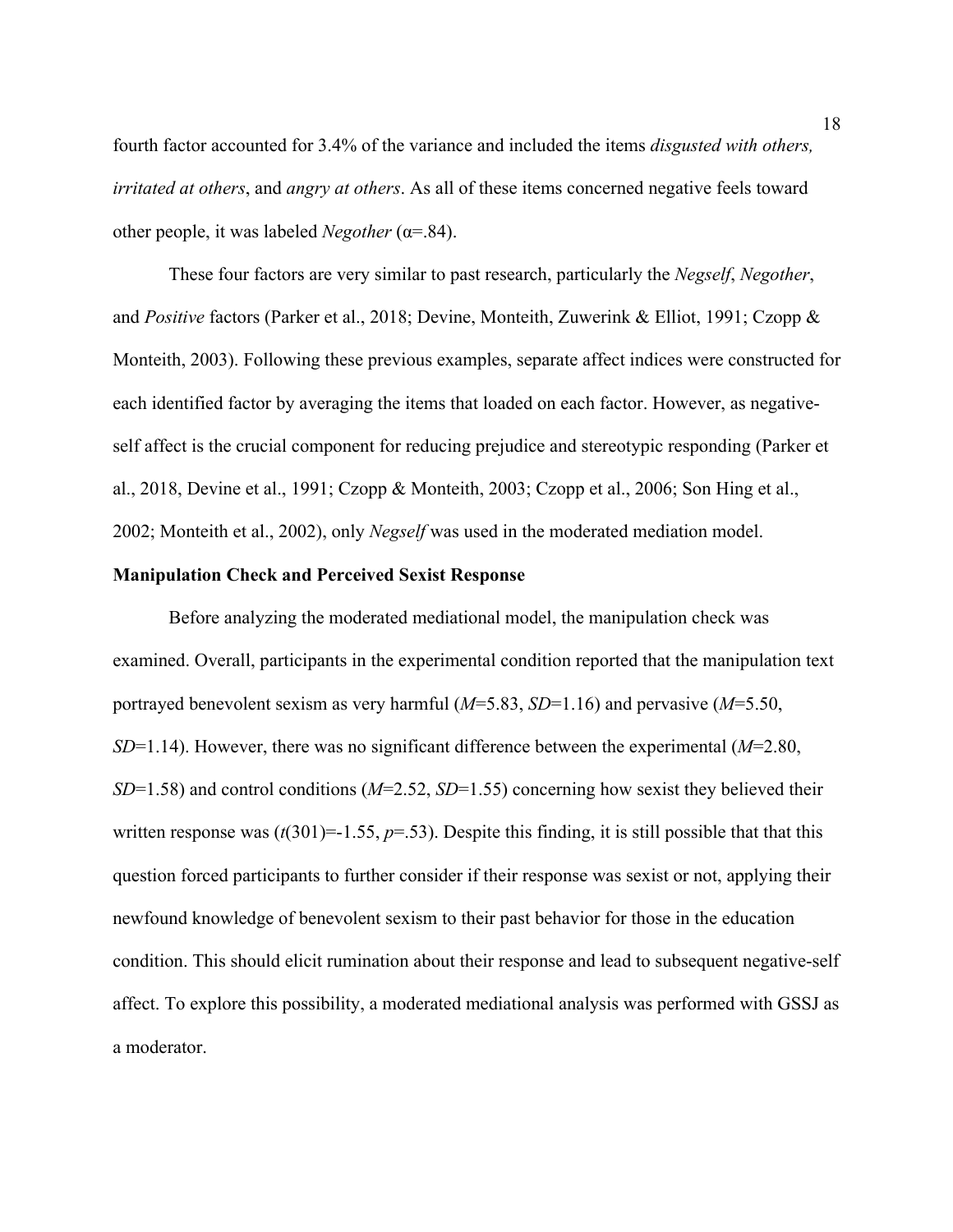### **Moderated Mediation Model**

The conditional process analysis revealed that *GSSJ* did not significantly moderate the relationship between *Education* and *BS* ( $t$ (299)= 0.04,  $p$ =.97) or *Education* and *Negself* ( $t$ (300)= -0.62, *p*= .53). In addition, *Education* did not have a significant direct effect on *BS* (*t*(299)= - 0.45, *p*=.655), or an indirect effect on *BS* through *Negself* (Indirect Effect= -0.004, 95% CI [- 0.03, 0.02]). Also, *Negself* did not have a significant effect on *BS* (t(299)=1.21, p=.226). Overall, *BS* and *Negself* were both low for the Education ( $M_{BS}$ = 2.68,  $M_{Negself}$ = 2.75) and the Control groups ( $M_{BS}$ = 2.75,  $M_{Negself}$ = 2.81). While GSSJ did not significantly effect *Negself* (*t*(300)= -1.47,  $p= 0.14$ ), *GSSJ* did have a significant effect on *BS* ( $t(299) = 2.69$ ,  $p<.01$ ). This indicated that those with higher *GSSJ* scores reported higher *BS* endorsement. See *Table 1* for more information.

|             | Education | Negself | <b>BS</b> | <b>GSSJ</b> |
|-------------|-----------|---------|-----------|-------------|
| Education   | 1.00      | $-.022$ | $-.031$   | $-.019$     |
| Negself     |           | 1.00    | .036      | $-154**$    |
| <b>BS</b>   |           |         | 1.00      | $.208**$    |
| <b>GSSJ</b> |           |         |           | 1.00        |

Table 1. Intercorrelation between Education, Negative-Self Affect, Benevolent Sexism and Gender-Specific System Justification.

\*\* Indicates significance of p< .01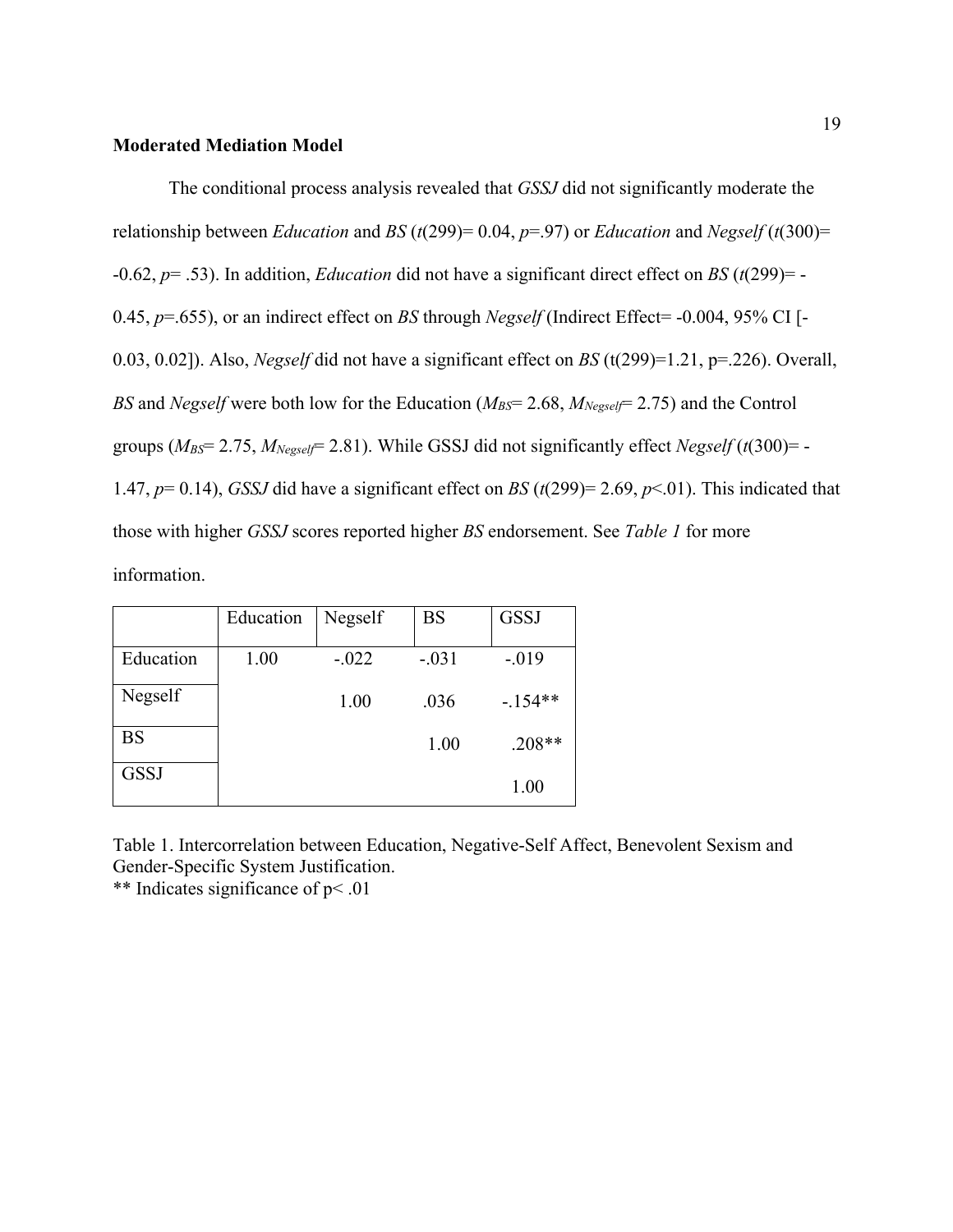|                                          |              | Education            |                      | Control              |
|------------------------------------------|--------------|----------------------|----------------------|----------------------|
|                                          | М            | <b>SD</b>            | M                    | <b>SD</b>            |
| <b>BS</b>                                | 2.68         | 1.12                 | 2.75                 | 1.05                 |
| <b>HS</b><br>Negself 2.75<br><b>GSSJ</b> | 2.24<br>3.46 | 1.07<br>1.48<br>0.79 | 2.30<br>2.81<br>3.49 | 1.05<br>1.40<br>0.80 |

Table 2. Means and Standard Deviations of Benevolent sexism, Hostile Sexism, Negative-Self Affect, and Gender-Specific System Justification by Condition.

#### **Auxiliary Analyses**

### **Hostile Sexism**

Due to the lack of significant findings and low levels of *BS* reported for both groups, other analyses were performed to investigate measures that were not captured in the initial analysis. First, hostile sexism (*HS*) was investigated. While the education component did not specifically aim to reduce *HS*, it is possible *HS* could have been affected. Additionally, *HS* should be related to *GSSJ*, acting as the backlash component of system justification. So, an identical conditional process analysis was performed with HS instead of BS. Again, *Education* did not have a significant direct effect on *HS* (*t*(299)= -0.33, *p*=.74), or an indirect effect on *HS* through *Negself* (Indirect Effect= -0.007, 95% CI [-0.05, 0.03]). However, both *GSSJ* (*t*(299)= 5.83, *p*< .001) and *Negself* (*t*(299)= 2.49, *p*=.01) had a significant effect on *HS*. Those who expressed higher levels of *GSSJ* also reported higher levels of *HS*. Likewise, those who expressed higher amounts of *Negself* also reported higher levels of *HS*.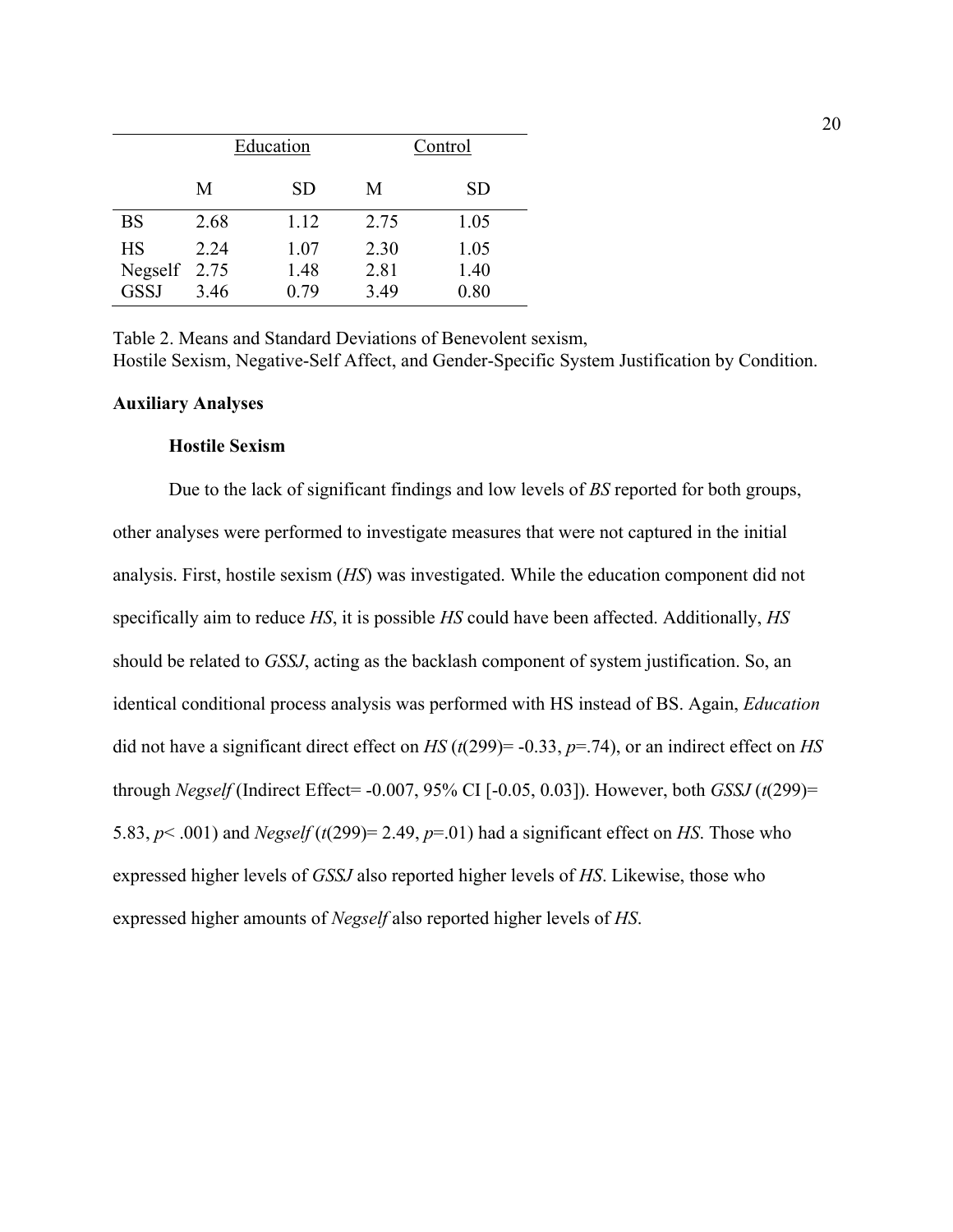|             | Education | Negself | <b>HS</b> | <b>GSSJ</b> |
|-------------|-----------|---------|-----------|-------------|
| Education   | 1.00      | $-.022$ | $-.027$   | $-0.019$    |
| Negself     |           | 1.0     | .083      | $-.154**$   |
| <b>HS</b>   |           |         | 1.00      | $.339**$    |
| <b>GSSJ</b> |           |         |           | 1.00        |

Table 3. Intercorrelation between Education, Negative-Self Affect, Hostile Sexism and Gender-Specific System Justification. \*\* Indicates significance of p< .01

#### **Manipulation Check and GSSJ**

To further understand *GSSJ* and its impact on the manipulation, I performed two separate linear regressions that examined the impact of *GSSJ* on the perceived pervasiveness and harmfulness of *BS* described in the education condition. This revealed that *GSSJ* significantly affected the perceived pervasiveness  $(F(1, 151)=13.86, R^2=.08, p<.001)$  and perceived harmfulness  $(F(1, 151)=16.60, R<sup>2</sup>=.10, p<.001)$  of *BS*. Those higher in *GSSJ* perceived the experimental text as less harmful for women  $(\beta = -0.46)$  and less pervasive in the U.S.  $(\beta = -0.42)$ .

#### **Political Orientation**

As individuals on the conservative end of the political spectrum tend to express higher levels of *GSSJ* than on the liberal end (Jost & Kay, 2005), I was curious if this finding would replicate and to discover if *political orientation* would also impact *BS* and *HS* endorsements. 2 Due to the high reliability between the two political orientation questions ( $\alpha$ =.88), these indices

<sup>2</sup> *Political orientation* was added as a covariate to both moderated mediational models. However, it was not included in the final analyses, as its inclusion did not change the findings for either analysis. Instead, an explanation of its direct impact on *BS* and *HS* are expanded upon.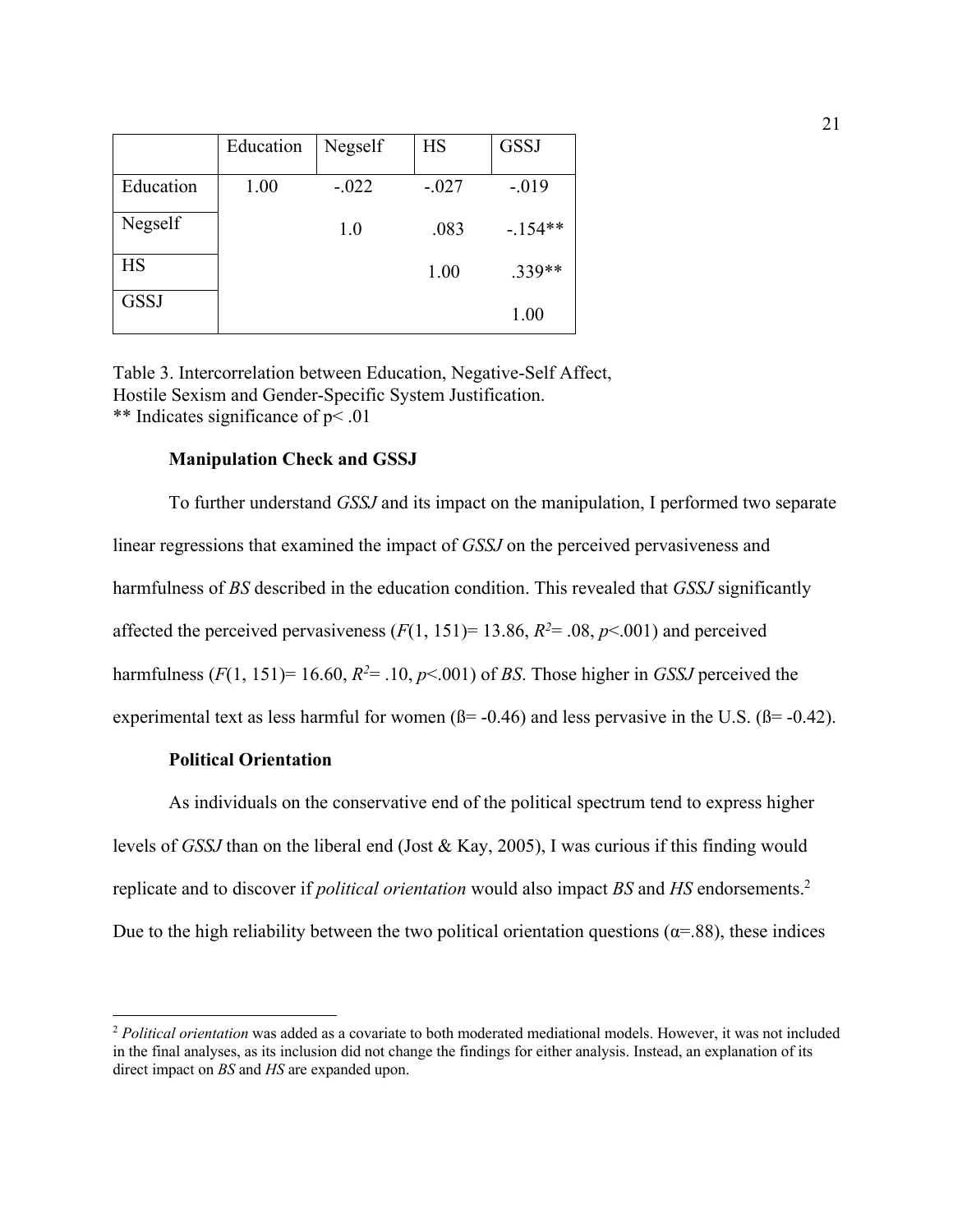were combined to form a mean score labeled *political orientation*. For the first analysis, a bivariate correlation revealed a significant relationship between *political orientation* and *GSSJ*  $(r(300)=.49, p<.001)$ . This indicated that the more conservative participants tended to have higher levels of *GSSJ*. In addition, two separate liner regressions with *political orientation* as a predictor revealed that it had a significant effect on *BS* ( $F(1, 300) = 54.59$ ,  $R^2 = .15$ ,  $p < .001$ ) and *HS* ( $F(1, 300) = 144.59$ ,  $R^2 = 33$ ,  $p < .001$ ) endorsements. These indicated that the more conservative on the political spectrum, the higher the reported levels of *BS* ( $\beta$ = 0.35) and *HS* ( $\beta$ = 0.49).

#### **Discussion**

The goal of this study was to examine how educating women about the harmfulness and pervasiveness of benevolent sexism can impact their endorsement of it. I hypothesized that women who learn about benevolent sexism after describing a time that they engaged in it should decrease their endorsement of benevolent sexism. This relationship was hypothesized to be contingent upon experiencing negative-self affect and moderated by Gender-Specific System Justification.

This model was examined in order to replicate previous studies that utilized education as a mechanism to decrease benevolent sexism (Becker & Swim, 2012). In addition, I combined this method with the prejudice reduction strategy of confrontation. Previous research suggests that individuals need evidence-based confrontation in order to decrease BS endorsement (Parker et al., 2018). Therefore, this procedure aimed to strengthen the manipulation by ensuring participants self-identified with the text, due to a realization of their contribution to these sexist behaviors in society. Likewise, I also utilized this procedure to overcome the phenomenon of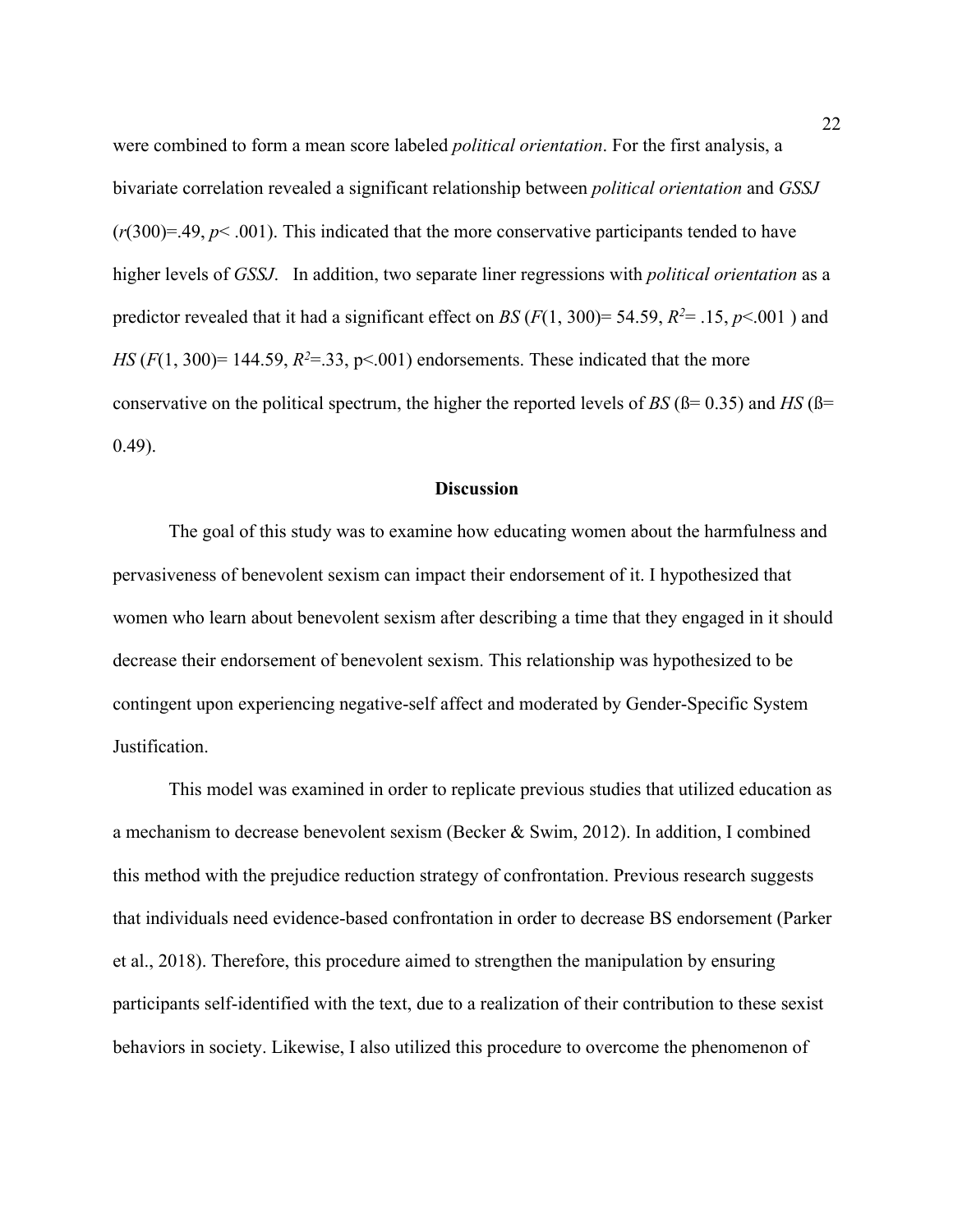sexism not being taken as seriously as other forms of prejudice (Czopp & Monteith, 2003; Becker, Zawadzki & Shields, 2014; Gulker, Mark & Monteith, 2013; Woodzicka, Mallet & Hendricks, 2015). Due to this phenomenon, sexism may require a different approach to combat it.

To further discern for whom this intervention would be the most effective, this model also included Gender-Specific System Justification (GSSJ) as a moderator. As GSSJ is linked to higher endorsement of benevolent sexism, (Jost & Kay, 2005; Becker & Wright, 2011; Douglas & Sutton, 2014) its inclusion allowed for an investigation of the intervention's effectiveness among women with different perceptions of fairness between men in women in society.

Despite my effort to strengthen the manipulation, the results indicated that educating women about the pervasiveness and harmfulness of benevolent sexism did not directly or indirectly impact their endorsement of it. In addition, describing a time in which they engaged in benevolent sexism did not produce high levels of negative-self affect for those in the education or control condition. Finally, GSSJ did not moderate either the relationship between education and benevolent sexism or education and negative-self affect.

In order to understand these findings, its critical to consider that benevolent sexism endorsement was very low for both groups. Therefore, a floor effect could have prevented education from lowering women's endorsement, as it would have been difficult to move their endorsement even lower. Furthermore, if endorsement was low, then women may not have felt as targeted by the intervention. Participants would not feel bad about themselves because they were not truly engaging in benevolent sexist behaviors. So, they may agree that benevolent sexism is a problem but believe that they do not engage in it.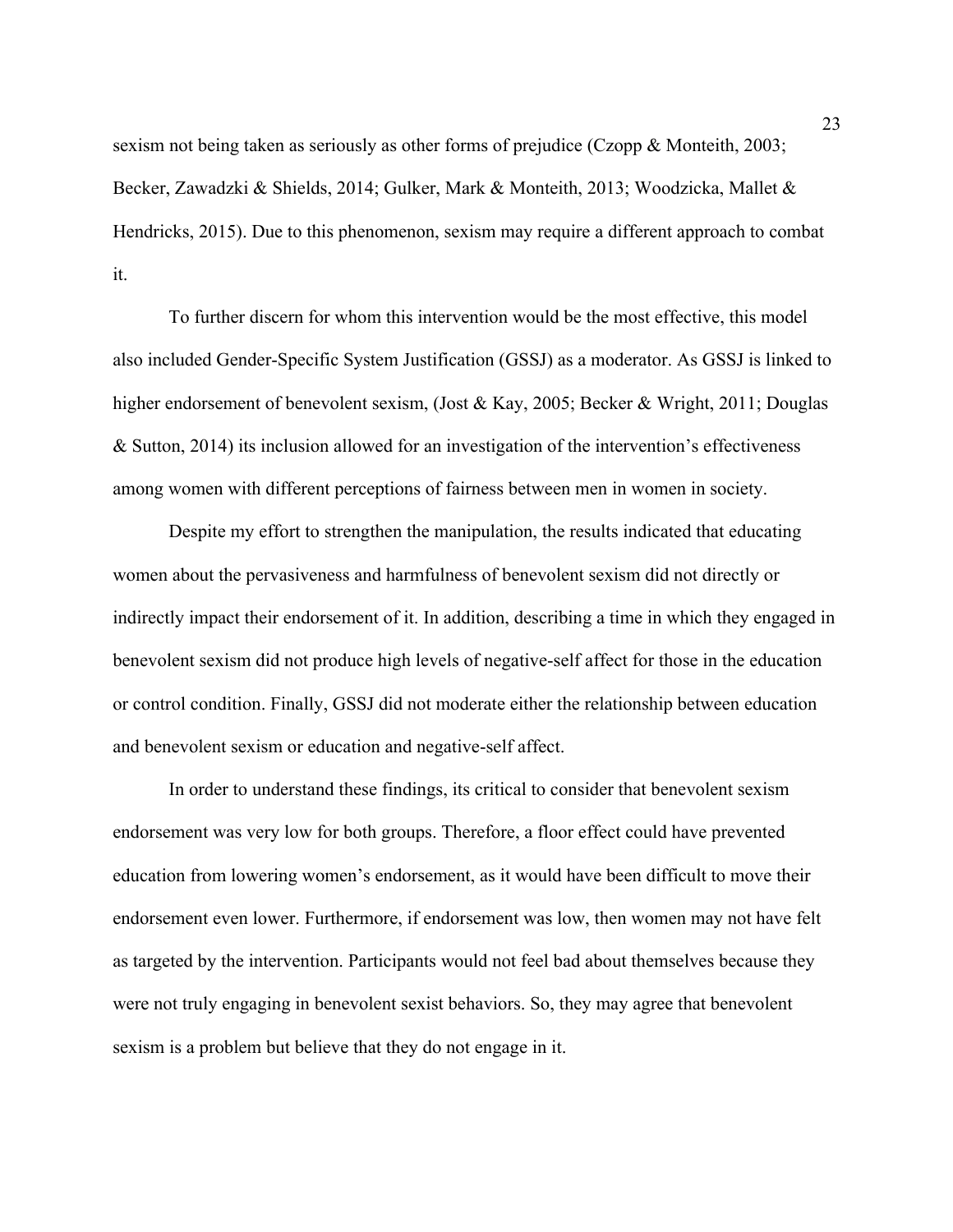It is also possible that this manipulation was not strong enough. Women were not confronted about a behavior or a belief that they had just displayed. Instead, they were confronted about a past sexist behavior. Therefore, women may have felt less personal responsibility, as they could more easily dissociate their current self from their past self. For instance, Parker et al. (2018) found that an effect for evidence-based confrontation relied upon a recent behavior, not a recalled one. If recalling a past behavior is different from a present action, then this separation could have contributed to the low negative-self affect found for both groups.

However, Parker et al. (2018) and other studies have not examined the direct impact of confrontation on benevolent sexism endorsement. Instead, reactions toward confrontation have been looked at as a function of previously held attitudes (Czopp & Monteith, 2003). Therefore, it is possible that confrontation elicits a different response and does not immediately impact benevolent sexism endorsement, which may be harder to change.

While negative-self affect did not impact benevolent sexism, it had a different impact on hostile sexism. Those who experienced more negative self-directed emotions following confrontation reported higher levels of hostile sexism. This effect could be represented as a system justifying response in the form of backlash to the confrontation (Rudman & Glick, 1999; Jost & Hunyady, 2002). When confronted about behaving in a sexist manner, participants who experienced more negative-self affect engaged in backlash in order to alleviate these negative feelings and reestablish their worldview.

Additionally, the relationship between system justification and ambivalent sexism (benevolent and hostile sexism) is not surprising. Numerous studies have found a relationship between these attitudes (Jost & Kay, 2005; Becker & Wright, 2011; Calogero & Jost, 2011;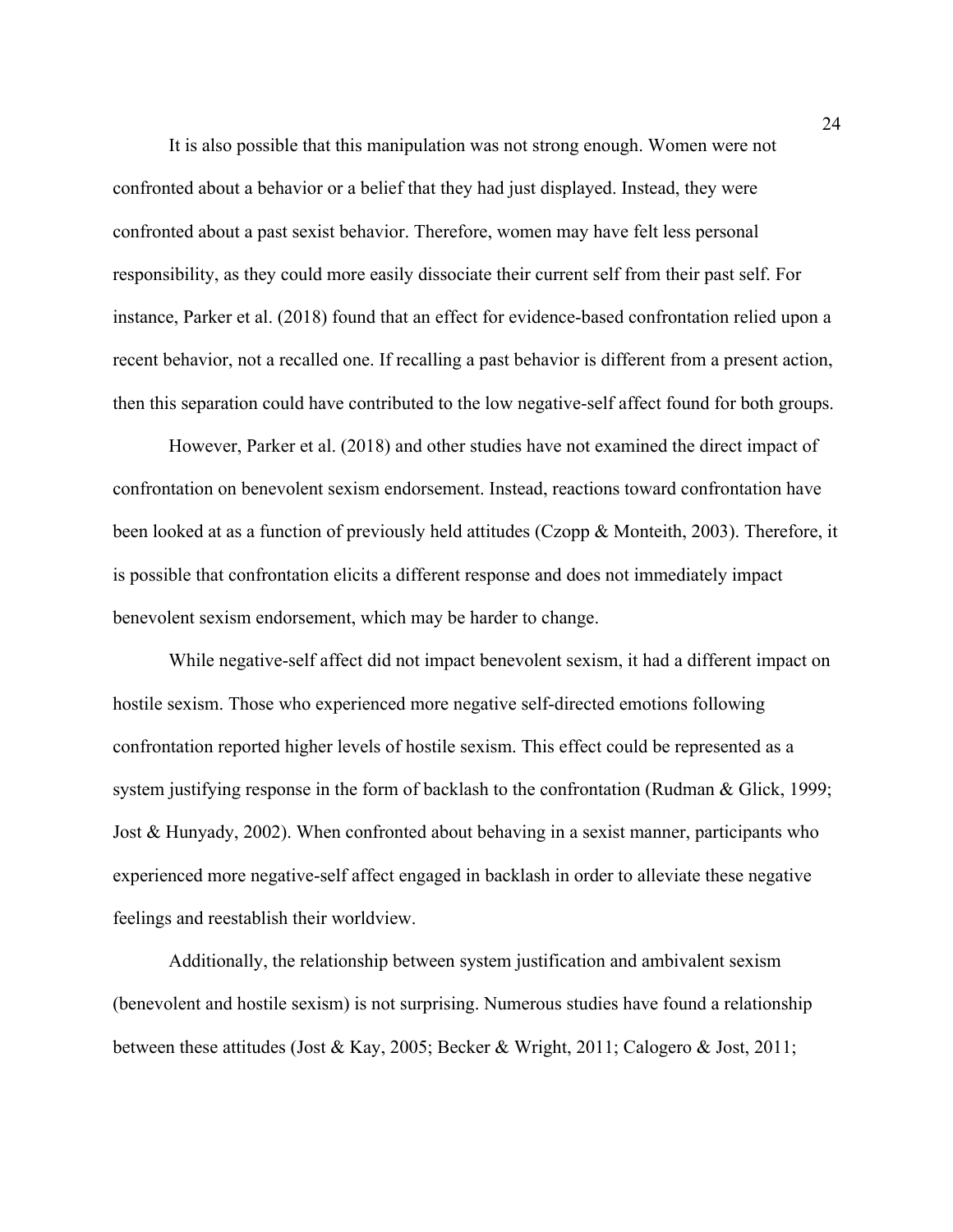Douglas & Sutton, 2014). Those who believe that the current system is fair and just for men and women are more likely to hold attitudes that justify that worldview, like benevolent and hostile sexism (Jost & Kay, 2005; Calogero & Jost, 2011). So, those who system-justify more would find the passage about benevolent sexism less harmful and less pervasive. If they already use benevolent sexism to justify the current system as fair, then they would not see these attitudes as being particularly harmful toward women or prevalent throughout society.

The link between gender-specific system justification and political orientation was also in-line with past research (Jost & Kay, 2005) However, it was interesting that political orientation also predicted hostile and benevolent sexism endorsement. This finding implies that political orientation is an important factor when considering both benevolent and hostile sexism. Therefore, this study adds to a growing body of literature that suggests that those who fall on the conservative versus the liberal end of the political spectrum may have meaningful psychological differences (Jost & Hunyady, 2002; Jost & Kay, 2005).

#### **Limitations and Future Directions**

A major limitation of this experiment was the sample population. The participants tended to be very liberal and have low endorsement of benevolent sexism. In the future, I hope to reexamine this model with a more diverse set of participants, particularly with a greater range on the political spectrum. This is of particular importance since political orientation and ambivalent sexism are highly related. It would also be important to examine this model with a greater age range. Younger women may not be as inclined to endorse benevolent sexism due to their age, generation, and relationship status (Moya, Glick, Expósito, de Lemus & Hart, 2007; Bryne,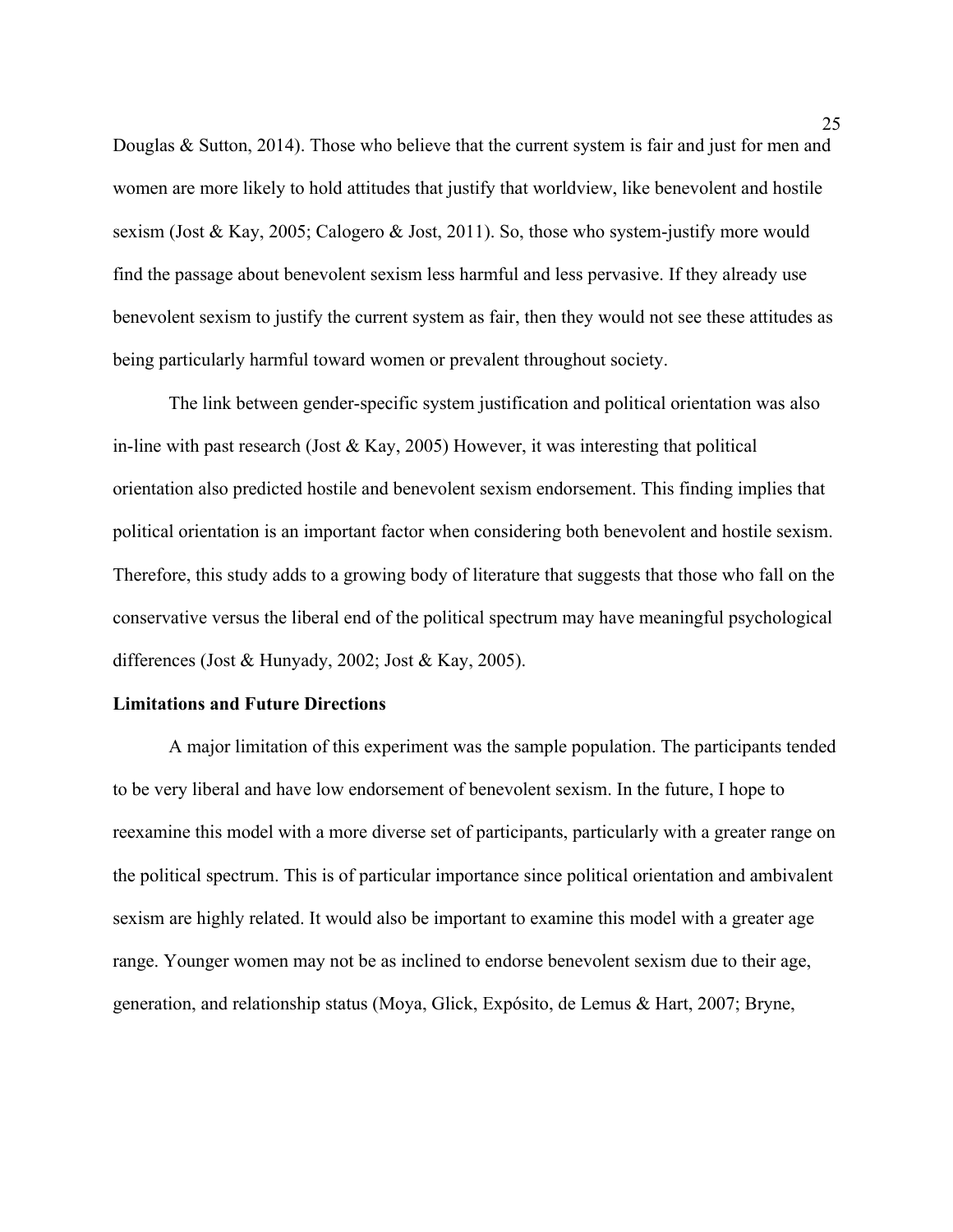Felker, Vacha-Haase & Richard, 2011; Waddell, Sibley & Osborne, 2018). Therefore, this model may be more successful with women who are not in Generation-Z.

Furthermore, to understand if participants are distancing themselves from their past selves and to learn if they are actually writing about benevolent sexist behaviors, I plan to code their written responses in the future. A coding schema would provide information about when these events occurred, affective responses to these occurrences, if participants distanced themselves from their past self, and changes in written responses before and after learning about benevolent sexism.

Despite these limitations, this study provides further support for the relationship between system justification and benevolent sexism, system justification and political orientation, and political orientation and benevolent sexism. Further studies should aim to investigate these relationships more thoroughly. With more understanding of the nuances of these relationships, interventions may be more successful at decreasing benevolent sexism endorsement among women.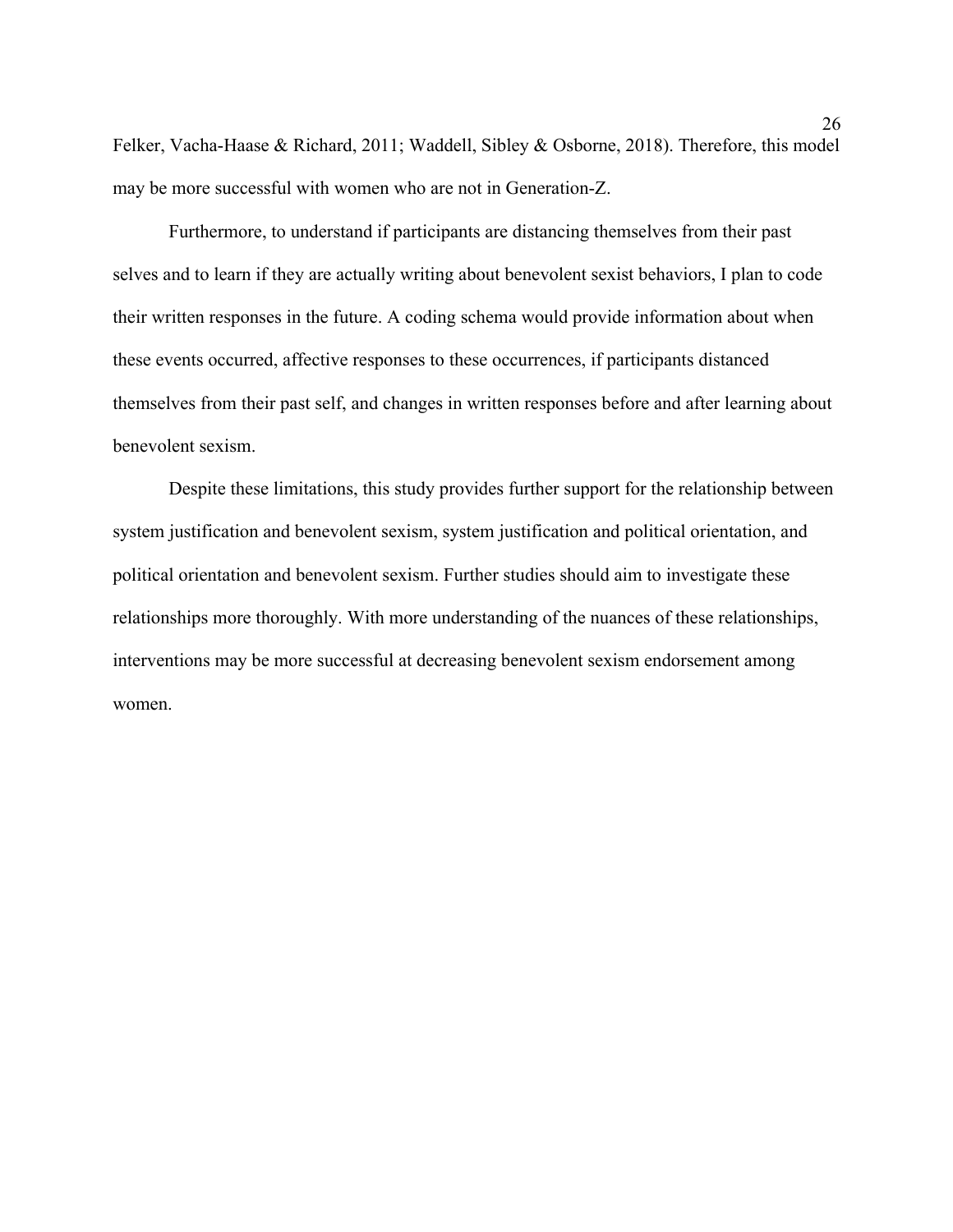APPENDIX A

PIOLT DATA FOR WRITING PROMPTS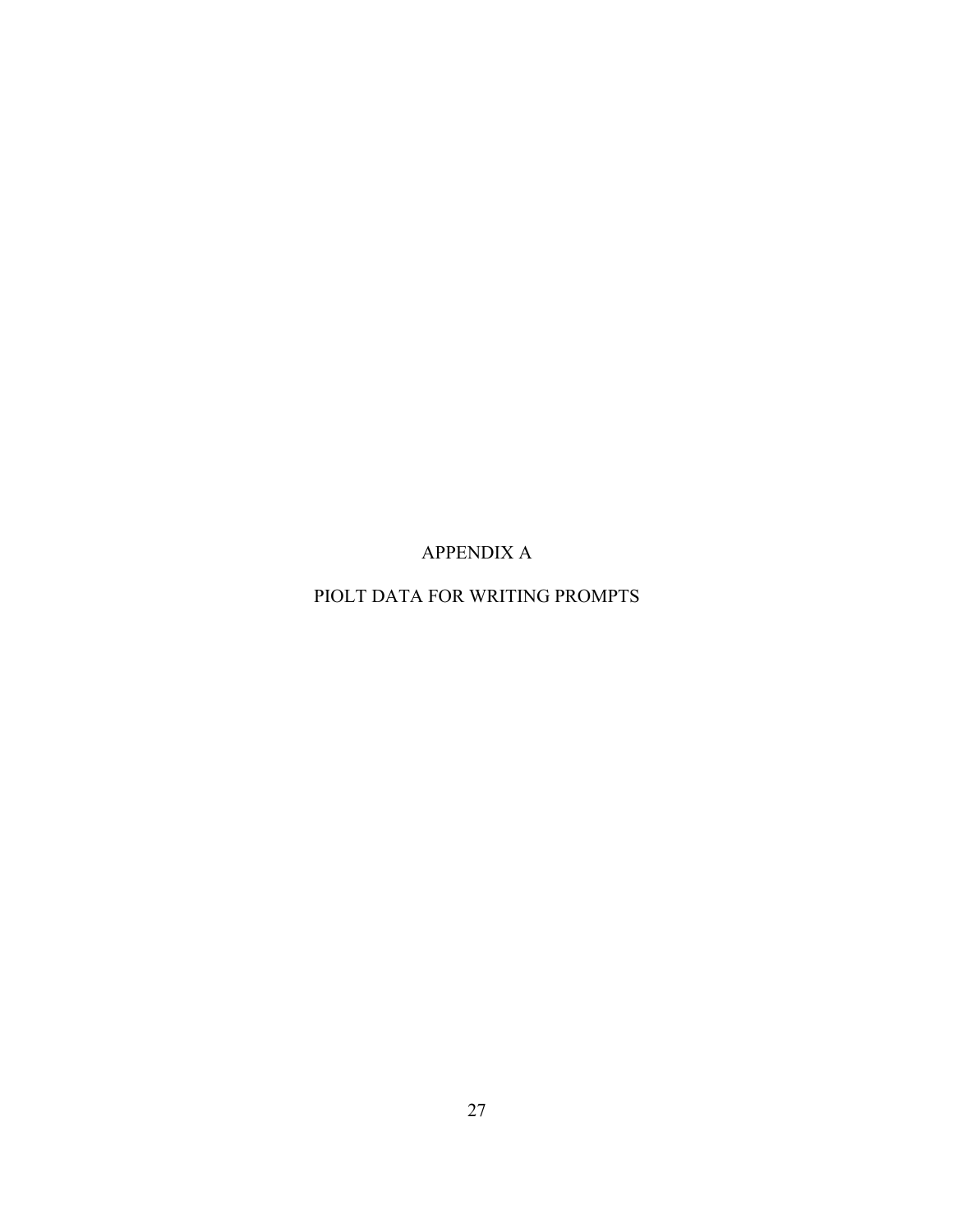

Figure 2*.* Pilot data from female Loyola undergrads (*N*= 51). This figure illustrates the participants' mean agreement with the benevolent sexism questions taken from the Ambivalent Sexism Inventory on a 6-point scale (*0= strongly disagree; 5= strongly agree*). Question three (*M*= 3.90) and question six (*M*= 3.26) were utilized to create the writing prompts.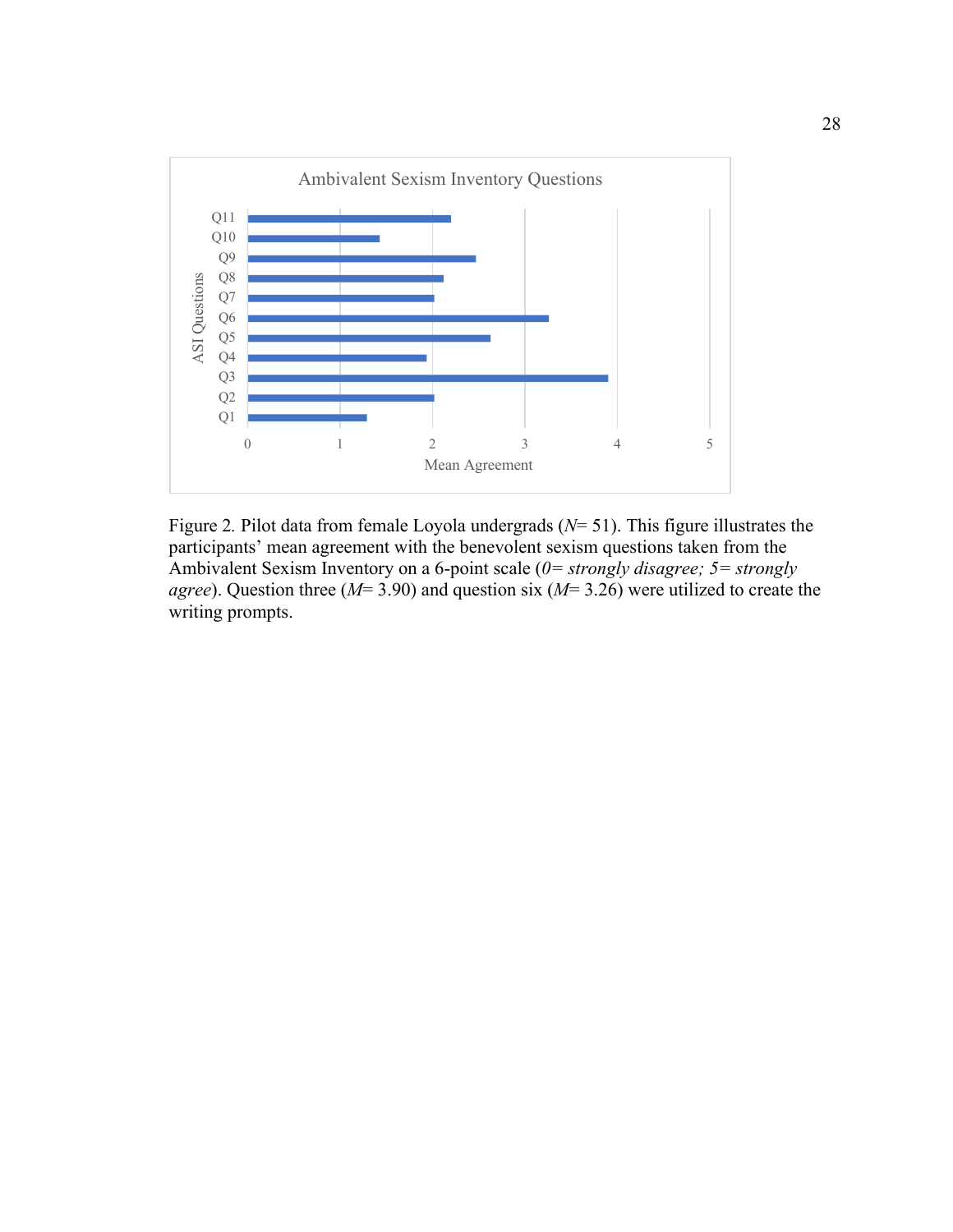APPENDIX B

GENDER-SPECIFIC SYSTEM JUSTIFICATION (JOST & KAY, 2005)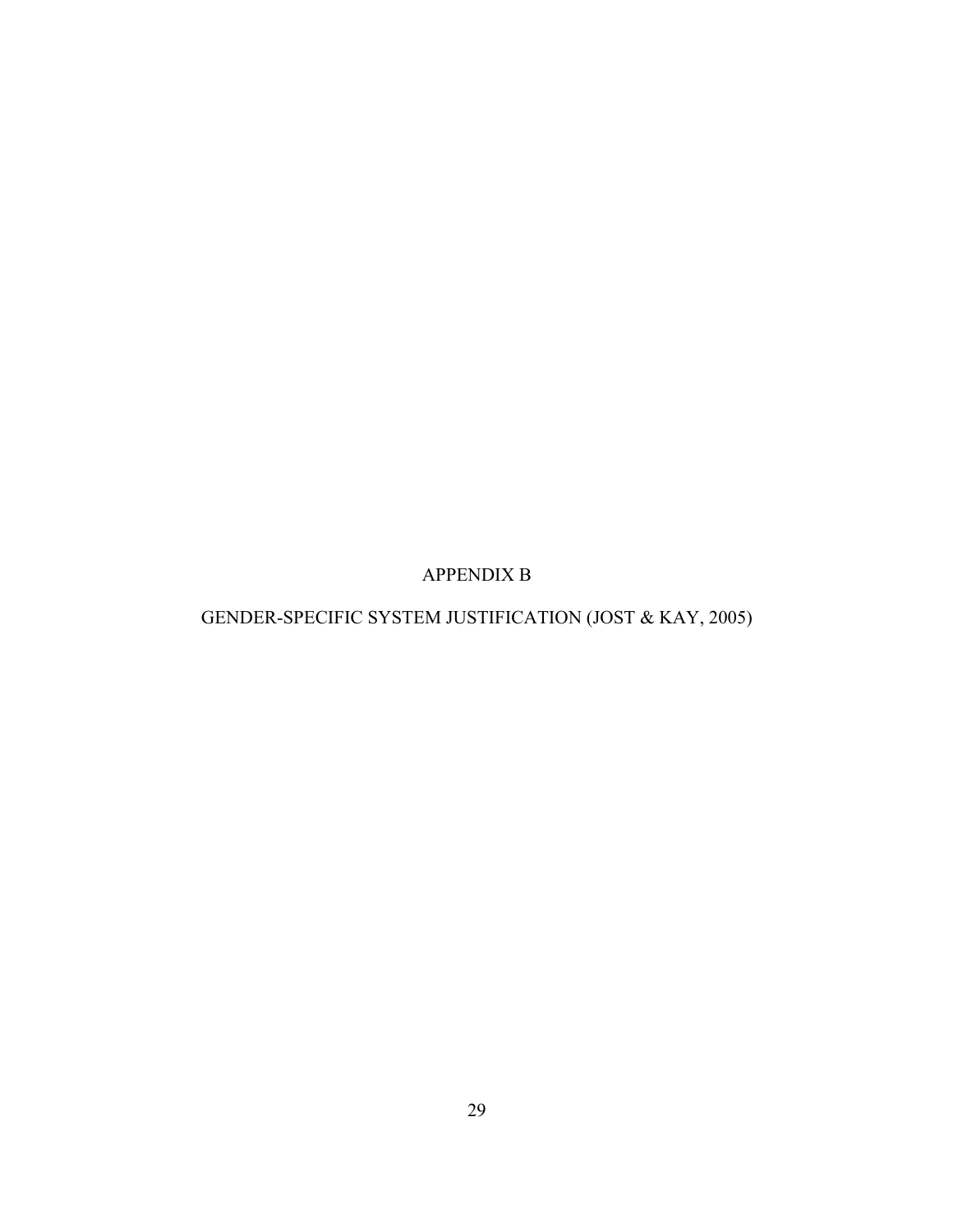Now, please read the following statements and circle a number to indicate how strongly you

agree or disagree with each statement.

| 1) In general, relations between men and women are fair. |                     |                |   |   |                                                                                              |  |
|----------------------------------------------------------|---------------------|----------------|---|---|----------------------------------------------------------------------------------------------|--|
|                                                          | 3<br>2              | 4              | 5 | 6 | 7                                                                                            |  |
| Strongly                                                 |                     | Neutral        |   |   | Strongly                                                                                     |  |
| Disagree                                                 |                     |                |   |   | Agree                                                                                        |  |
|                                                          |                     |                |   |   |                                                                                              |  |
|                                                          |                     |                |   |   | 2) The division of labor in families generally operates as it should.                        |  |
|                                                          | $\overline{2}$<br>3 | $\overline{4}$ | 5 | 6 | 7                                                                                            |  |
| Strongly                                                 |                     | Neutral        |   |   | Strongly                                                                                     |  |
| Disagree                                                 |                     |                |   |   | Agree                                                                                        |  |
| 3) Gender roles need to be radically restructured.*      |                     |                |   |   |                                                                                              |  |
|                                                          | $\overline{2}$<br>3 | 4              | 5 | 6 | 7                                                                                            |  |
| Strongly                                                 |                     | Neutral        |   |   | Strongly                                                                                     |  |
| Disagree                                                 |                     |                |   |   | Agree                                                                                        |  |
|                                                          |                     |                |   |   |                                                                                              |  |
|                                                          |                     |                |   |   | 4) For women, the United States is the best country in the world to live in.                 |  |
| 1                                                        | 3<br>$\overline{2}$ | $\overline{4}$ | 5 | 6 | 7                                                                                            |  |
| Strongly                                                 |                     | Neutral        |   |   | Strongly                                                                                     |  |
| Disagree                                                 |                     |                |   |   | Agree                                                                                        |  |
|                                                          |                     |                |   |   | 5) Most policies relating to gender and the sexual division of labor serve the greater good. |  |
|                                                          | $\overline{2}$<br>3 | 4              | 5 | 6 | 7                                                                                            |  |
| Strongly                                                 |                     | Neutral        |   |   | Strongly                                                                                     |  |
| Disagree                                                 |                     |                |   |   | Agree                                                                                        |  |
|                                                          |                     |                |   |   |                                                                                              |  |
|                                                          |                     |                |   |   | 6) Everyone (male or female) has a fair shot and wealth and happiness.                       |  |
|                                                          | $\overline{2}$<br>3 | $\overline{4}$ | 5 | 6 | 7                                                                                            |  |
| Strongly                                                 |                     | Neutral        |   |   | Strongly                                                                                     |  |
| Disagree                                                 |                     |                |   |   | Agree                                                                                        |  |
|                                                          |                     |                |   |   |                                                                                              |  |
| 7) Sexism in society is getting worse every year.*       | 2<br>3              | $\overline{4}$ | 5 | 6 | 7                                                                                            |  |
| Strongly                                                 |                     | Neutral        |   |   |                                                                                              |  |
| Disagree                                                 |                     |                |   |   | Strongly<br>Agree                                                                            |  |
|                                                          |                     |                |   |   |                                                                                              |  |
|                                                          |                     |                |   |   | 8) Society is set up so that men and women usually get what they deserve.                    |  |
|                                                          | $\mathfrak{D}$<br>3 | $\overline{4}$ | 5 | 6 | 7                                                                                            |  |
| Strongly                                                 |                     | Neutral        |   |   | Strongly                                                                                     |  |
| Disagree                                                 |                     |                |   |   | Agree                                                                                        |  |
| Note An asterix indicates reverse-scored item.           |                     |                |   |   |                                                                                              |  |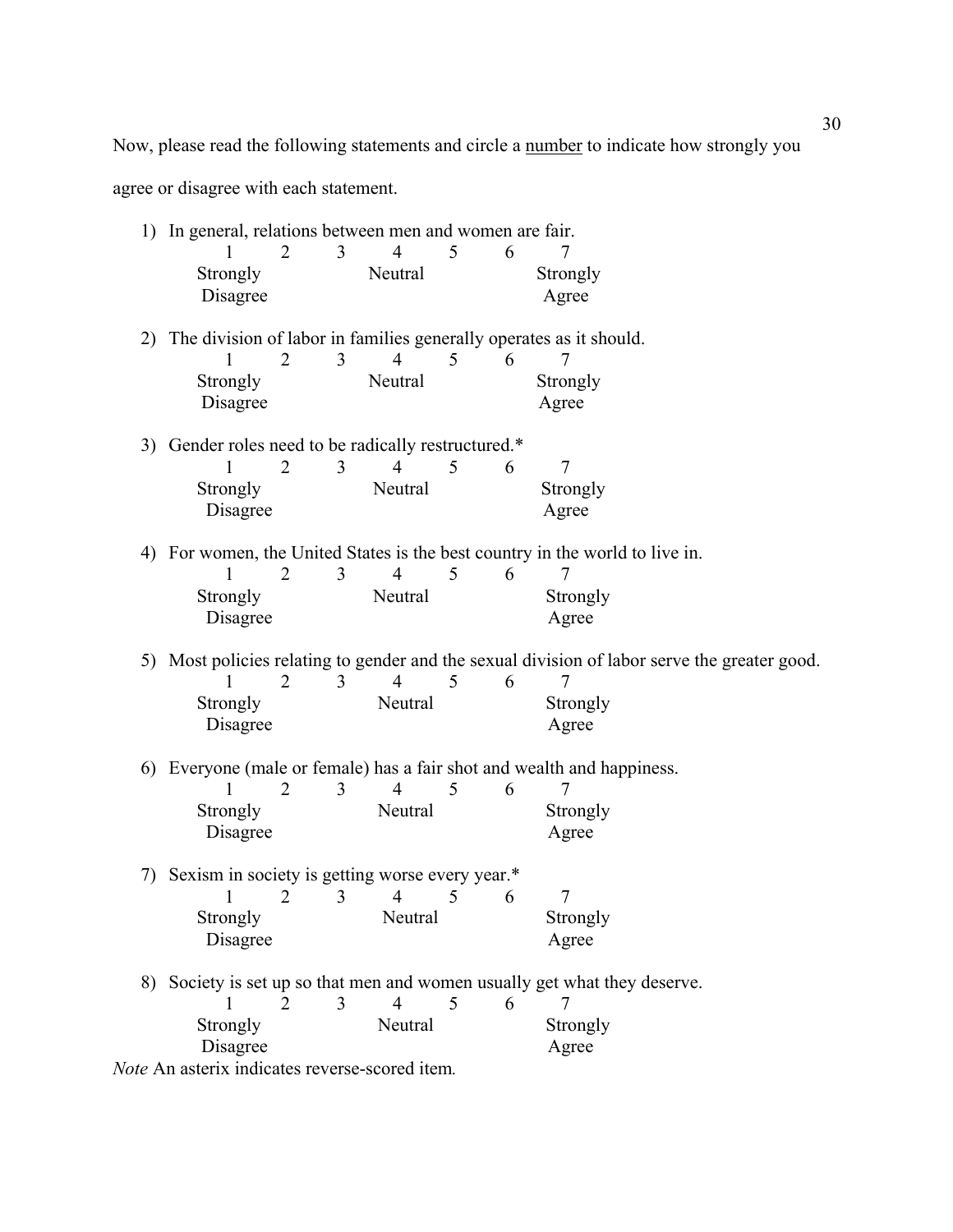APPENDIX C

# DISTRACTOR TASK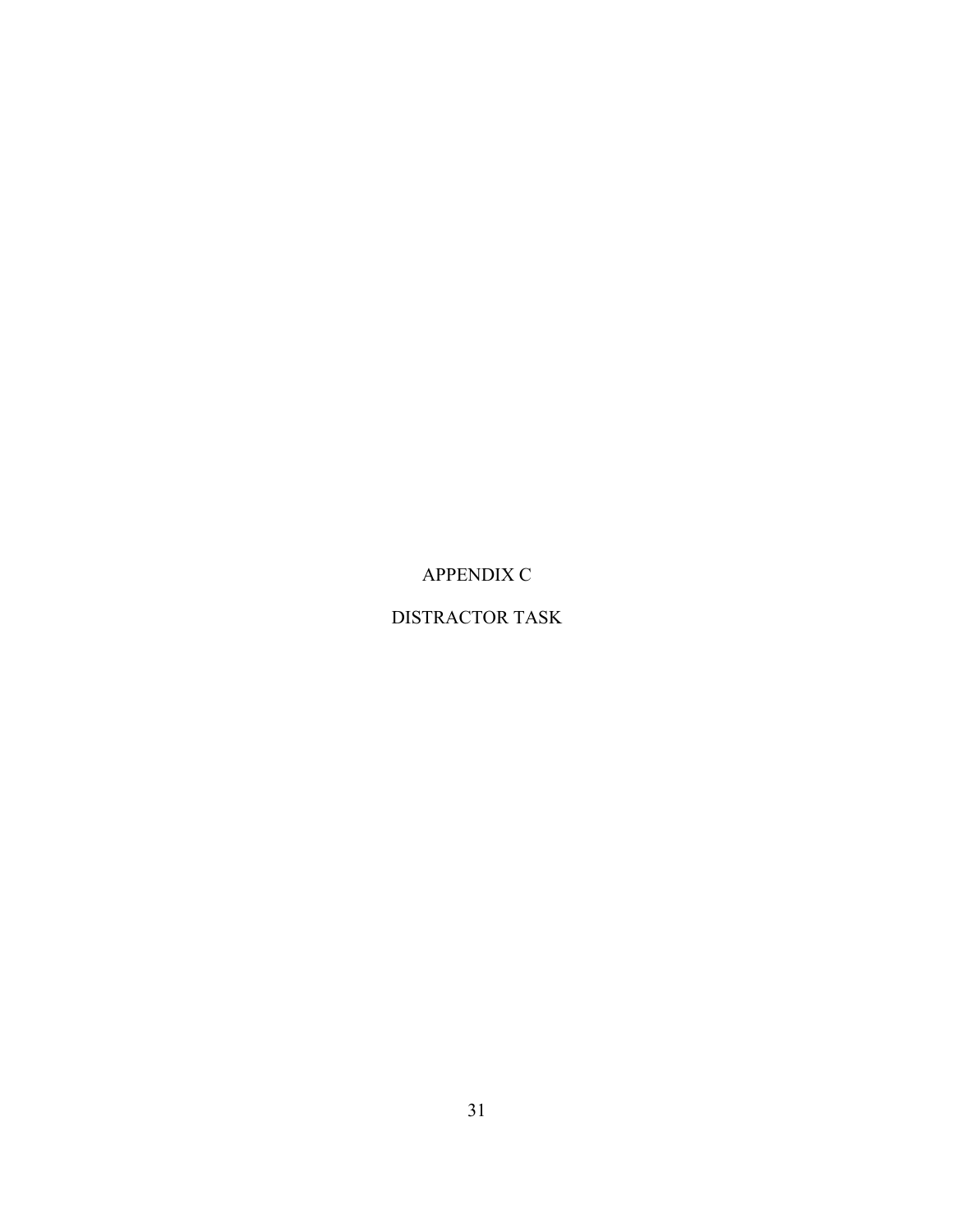# Reading Comprehension Passage

Please read the short story below and answer the factual questions that appear on the next screen. You cannot return to this reading, so make sure you read carefully before continuing.

Where does chocolate come from? Believe it or not, it grows on trees. Not as a sweet chocolate candy bar wrapped in foil, but as a cocoa bean.

These cocoa beans grow on a cacao tree, which is found in tropical areas such as Central and South America. The fruit of these trees are called pods, and they are long and hard. Inside the pods is a soft, white pulp that surrounds the thirty or so seeds. These seeds are what we call cocoa beans. They are very hard and bitter to the taste.

To make chocolate, people start by carefully taking the beans out of the pods, still covered in the white pulp, and leaving them in a bucket. The bucket is often covered with banana leaves and left for anywhere from a few days to a few weeks. This process is called fermenting. Then the beans are left to dry in the sun. Fermenting and drying the beans makes them less bitter. Then the beans are shipped to a factory to be turned into chocolate.

At the factory, beans are roasted in ovens to bring out their flavor. After roasting, the outer covering of the bean is removed. The inner bean is then crushed to form a paste known as chocolate liquor.

From this paste, people can either make cocoa powder or the chocolate we buy in stores. To make cocoa powder, the paste is crushed and pressed repeatedly to remove the fat, leaving behind only a dry, ground powder. To make chocolate, people need to add other ingredients to the paste such as milk, sugar, and cocoa butter. They then mix and heat the concoction several times to create a substance we would recognize as chocolate. It may even have fruit, nuts, or candy added to it before it is molded into a shape.

Considering all that must happen to turn a bitter cocoa bean into a chocolate bar, a dollar seems like a small price to pay for such a delicious sweet treat."

Please think of the story that you just read when answering the following questions.

- 1. Where are cacao trees found?
	- a. India
	- b. Canada
	- c. France
	- d. Central and South America

2. According to the passage, cacao beans are:

- a. Bitter
- b. Delicious
- c. Explosive
- d. Dangerous
- 3. All the following statements are true except:
	- a. chocolate bars begin life as cacao beans
	- b. chocolate contains alcohol and therefore must be fermented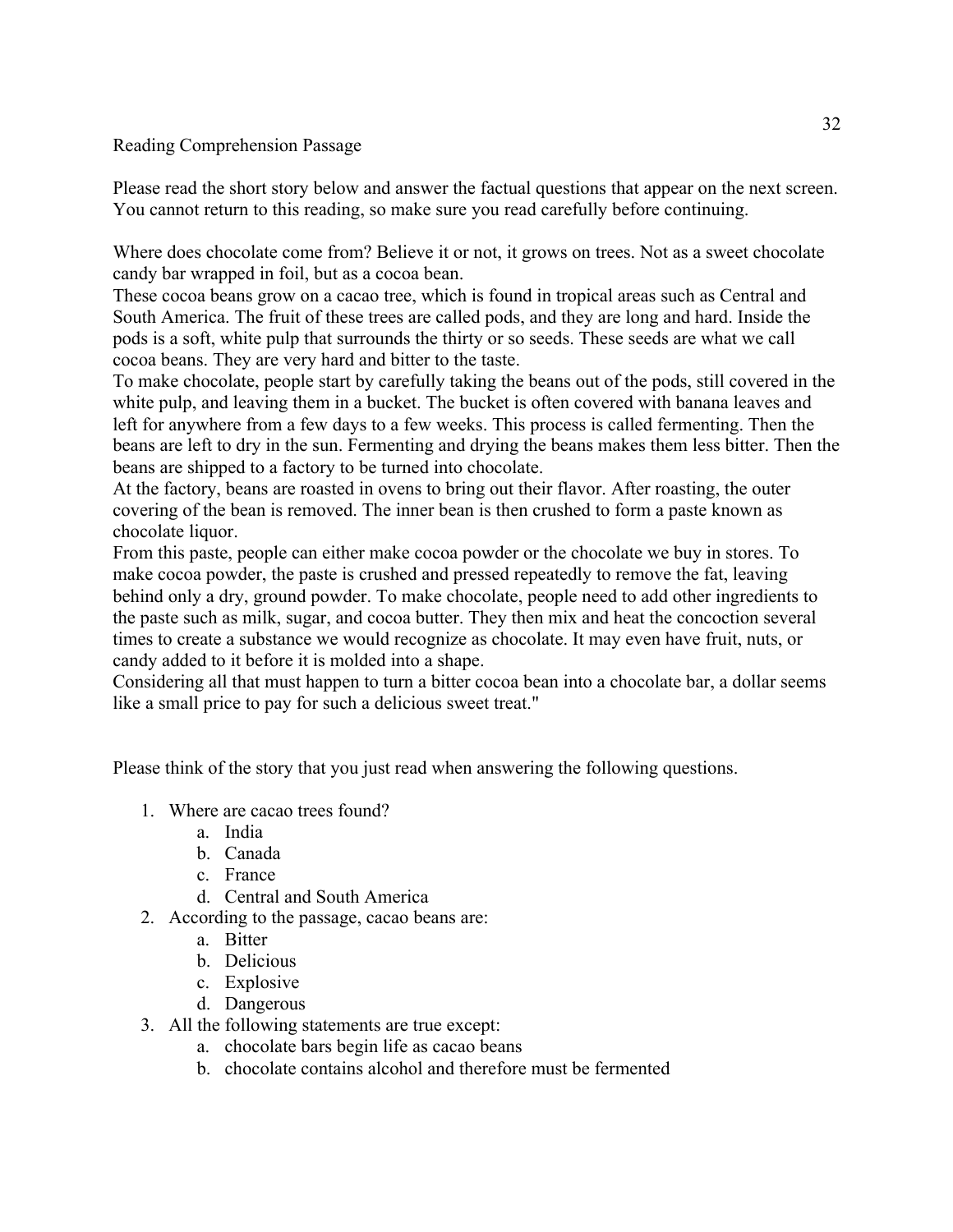- c. cacao beans grow on trees
- d. milk, sugar and cocoa powder are all ingredients needed to make a chocolate bar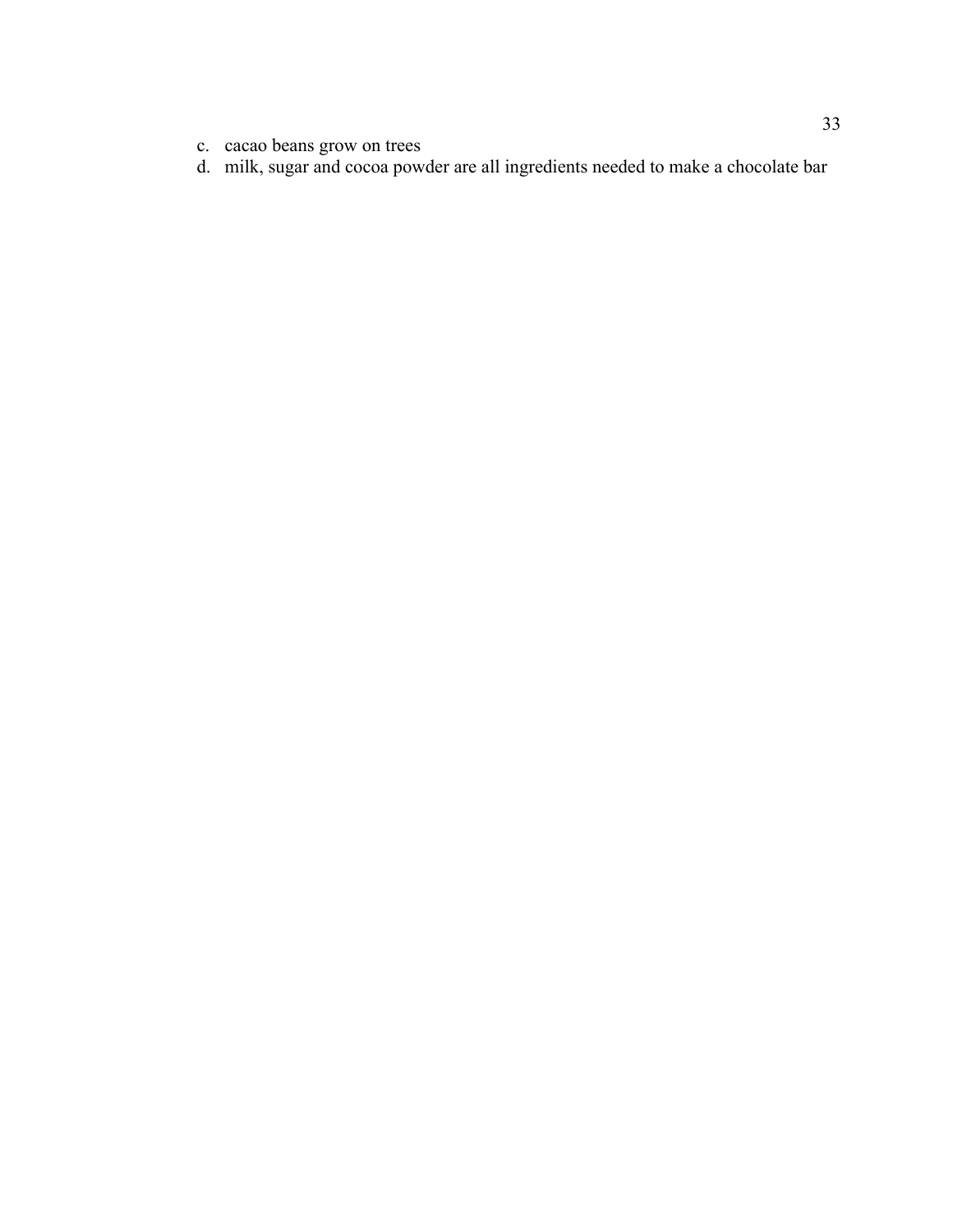APPENDIX D

# WRITING PROMPTS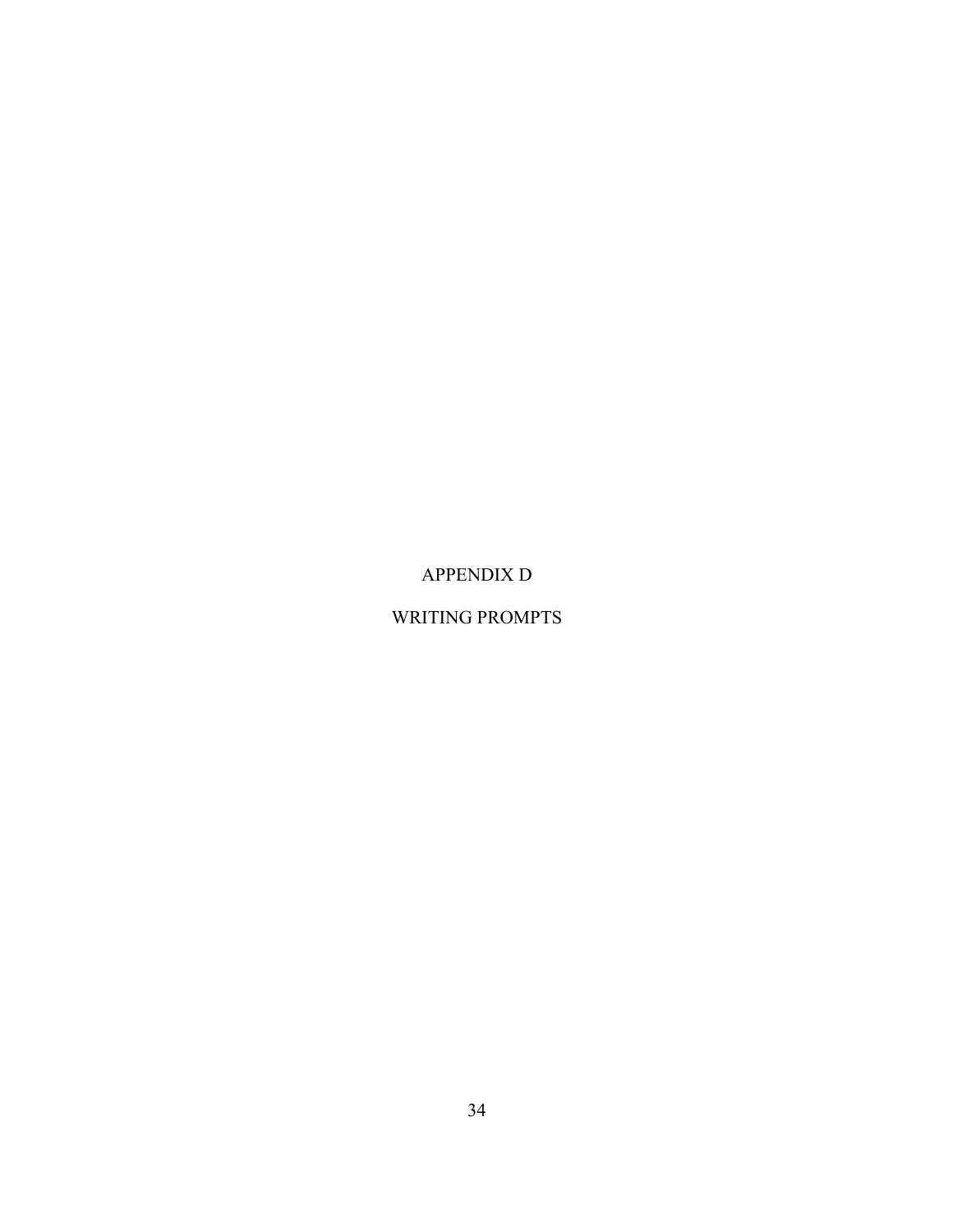# *Prompt #1*

Please read the following prompt and respond in as much detail as you can (at least 5 sentences).

Many people find themselves in a romantic relationship at one time or another. Please describe a time in which you felt that people need a romantic partner of the opposite sex in order to be truly happy. Think about what events or people led you to believe this, when and where this occurred, and why you felt like this. Please describe this experience in as much detail as you can.

# *Prompt #2*

Please read the following prompt and respond in as much detail as you can (at least 5 sentences).

When considering relationships between men and women, please describe a time in which you felt that men should idolize their romantic female partners. Think about what events or people lead you to believe this, when and where this occurred, and why you felt like this. Please describe this experience in as much detail as you can.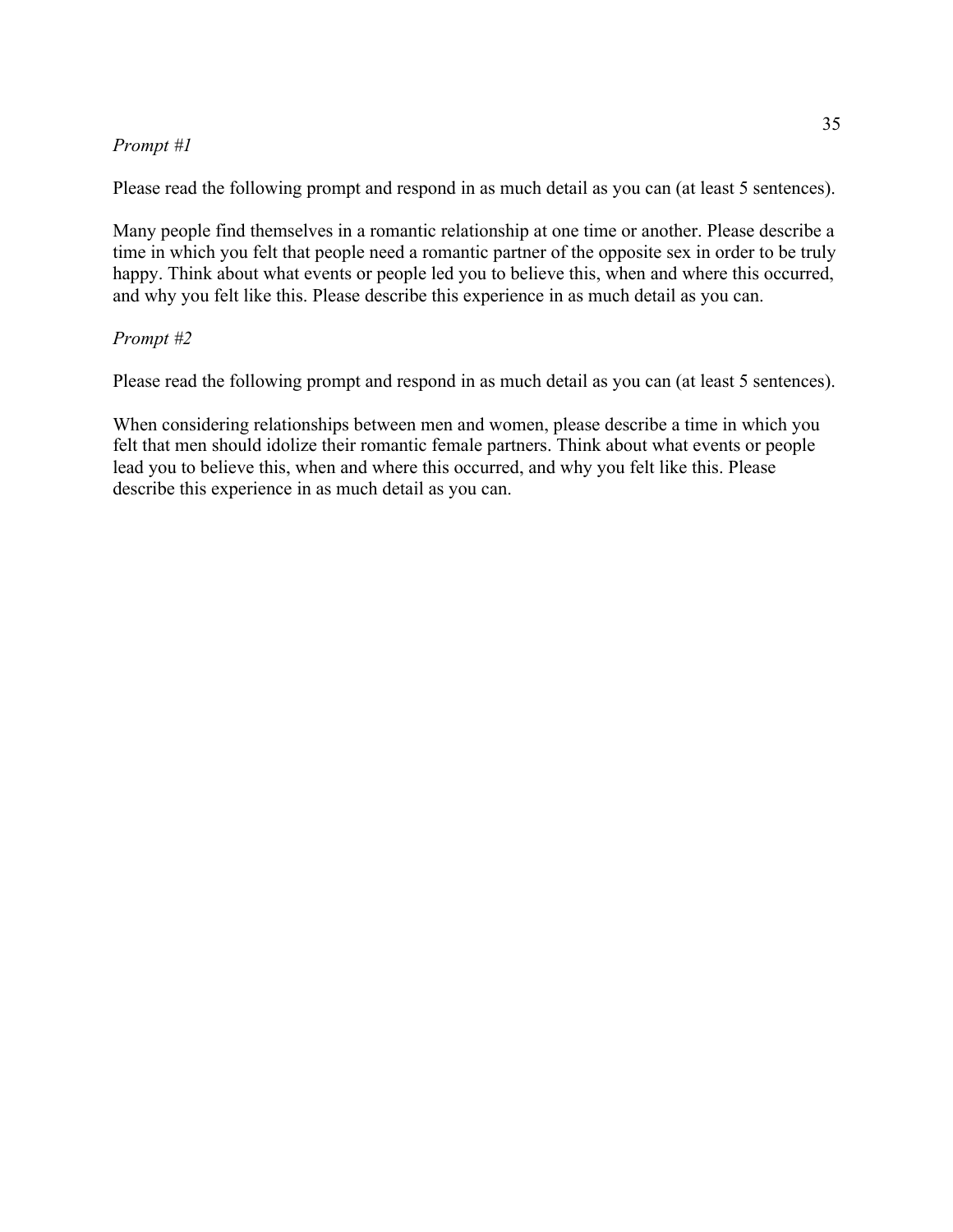APPENDIX E

NEGATIVE AFFECT QUESTIONNAIRE (CZOPP ET AL., 2006)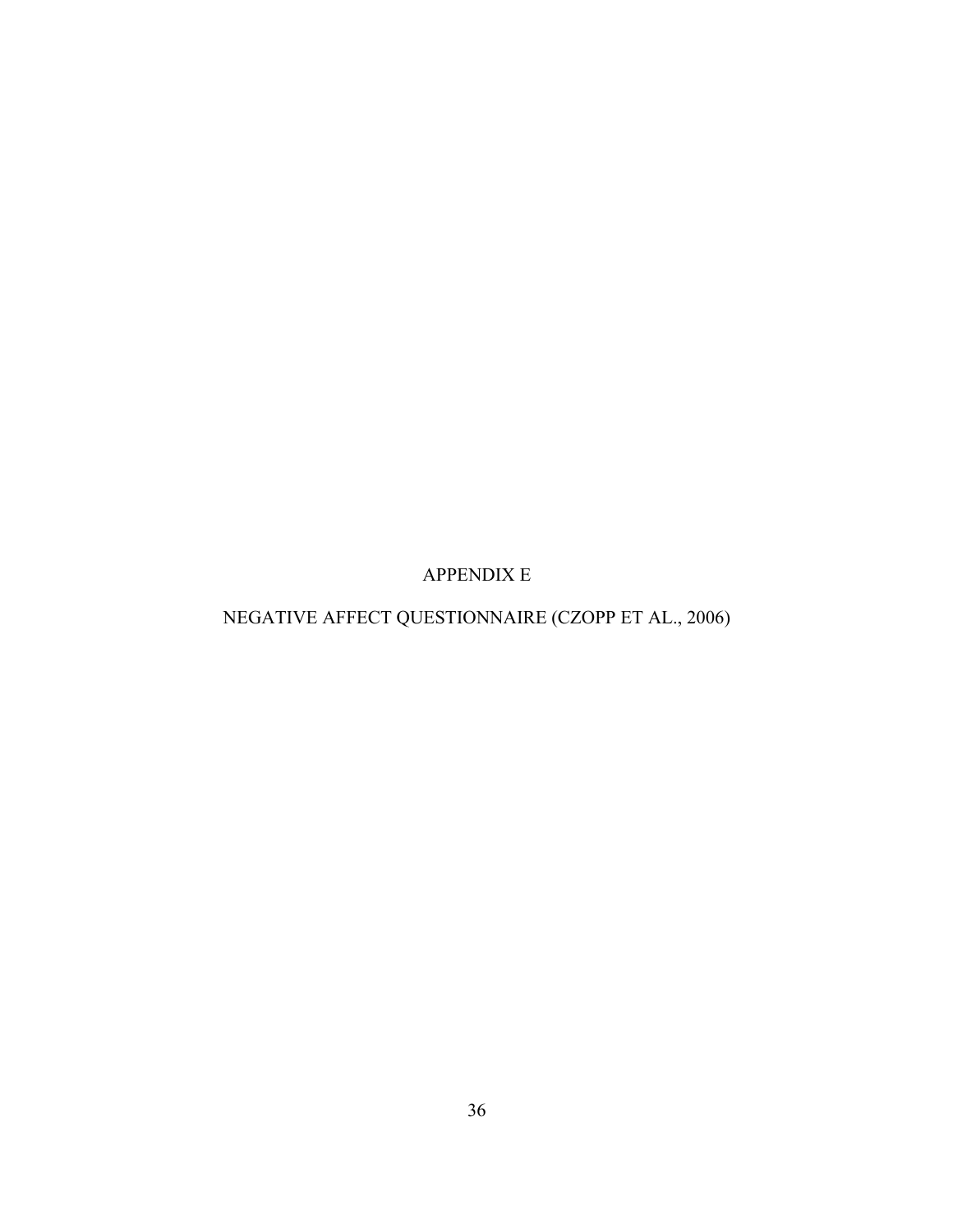Please consider the responses that you just provided, which concerned a time when you felt that people need a romantic partner of the opposite sex in order to be truly happy Below are words that can describe different types of feelings. For each word, please indicate how much it describes how you are currently feeling by circling a number on the scale. "1" means "does not apply at all," and "7" means "applies very much" to how you are feeling. Please remember that we are interested in your feelings about how you feel after reporting a time when you felt that people need a romantic partner of the opposite sex in order to be truly happy

|                       | Does not<br>Apply<br>At all |                |                |                         |   |   | Applies<br>Very<br>Much |
|-----------------------|-----------------------------|----------------|----------------|-------------------------|---|---|-------------------------|
| 1. Fearful            | $\mathbf{1}$                | $\overline{2}$ | $\overline{3}$ | $\overline{4}$          | 5 | 6 | 7                       |
| 2. Angry at myself    | $\mathbf{1}$                | $\overline{2}$ | $\overline{3}$ | $\overline{4}$          | 5 | 6 | 7                       |
| 3. Friendly           | $\mathbf{1}$                | $\overline{2}$ | $\overline{3}$ | $\overline{4}$          | 5 | 6 | $\tau$                  |
| 4. Guilty             | $\mathbf{1}$                | $\overline{2}$ | 3              | $\overline{4}$          | 5 | 6 | $\overline{7}$          |
| 5. Consistent         | $\mathbf{1}$                | $\overline{2}$ | 3              | $\overline{4}$          | 5 | 6 | 7                       |
| 6. Angry at others    | $\mathbf{1}$                | $\overline{2}$ | 3              | $\overline{4}$          | 5 | 6 | 7                       |
| 7. Uneasy             | $\mathbf{1}$                | $\overline{2}$ | 3              | $\overline{4}$          | 5 | 6 | 7                       |
| 8. Depressed          | $\mathbf{1}$                | $\overline{2}$ | 3              | $\overline{4}$          | 5 | 6 | $\overline{7}$          |
| 9. Happy              | $\mathbf{1}$                | $\overline{2}$ | 3              | $\overline{4}$          | 5 | 6 | $\overline{7}$          |
| 10. Embarrassed       | $\mathbf{1}$                | $\overline{2}$ | 3              | $\overline{4}$          | 5 | 6 | $\tau$                  |
| 11. Bothered          | $\mathbf{1}$                | $\overline{2}$ | $\overline{3}$ | $\overline{4}$          | 5 | 6 | $\tau$                  |
| 12. Anxious           | $\mathbf{1}$                | $\overline{2}$ | 3              | $\overline{4}$          | 5 | 6 | 7                       |
| 13. Frustrated        | $\mathbf{1}$                | $\overline{2}$ | 3              | $\overline{4}$          | 5 | 6 | $\tau$                  |
| 14. Annoyed at myself | $\mathbf{1}$                | $\overline{2}$ | 3              | $\overline{\mathbf{4}}$ | 5 | 6 | $\tau$                  |
|                       | Does not<br>Apply<br>At all |                |                |                         |   |   | Applies<br>Very<br>Much |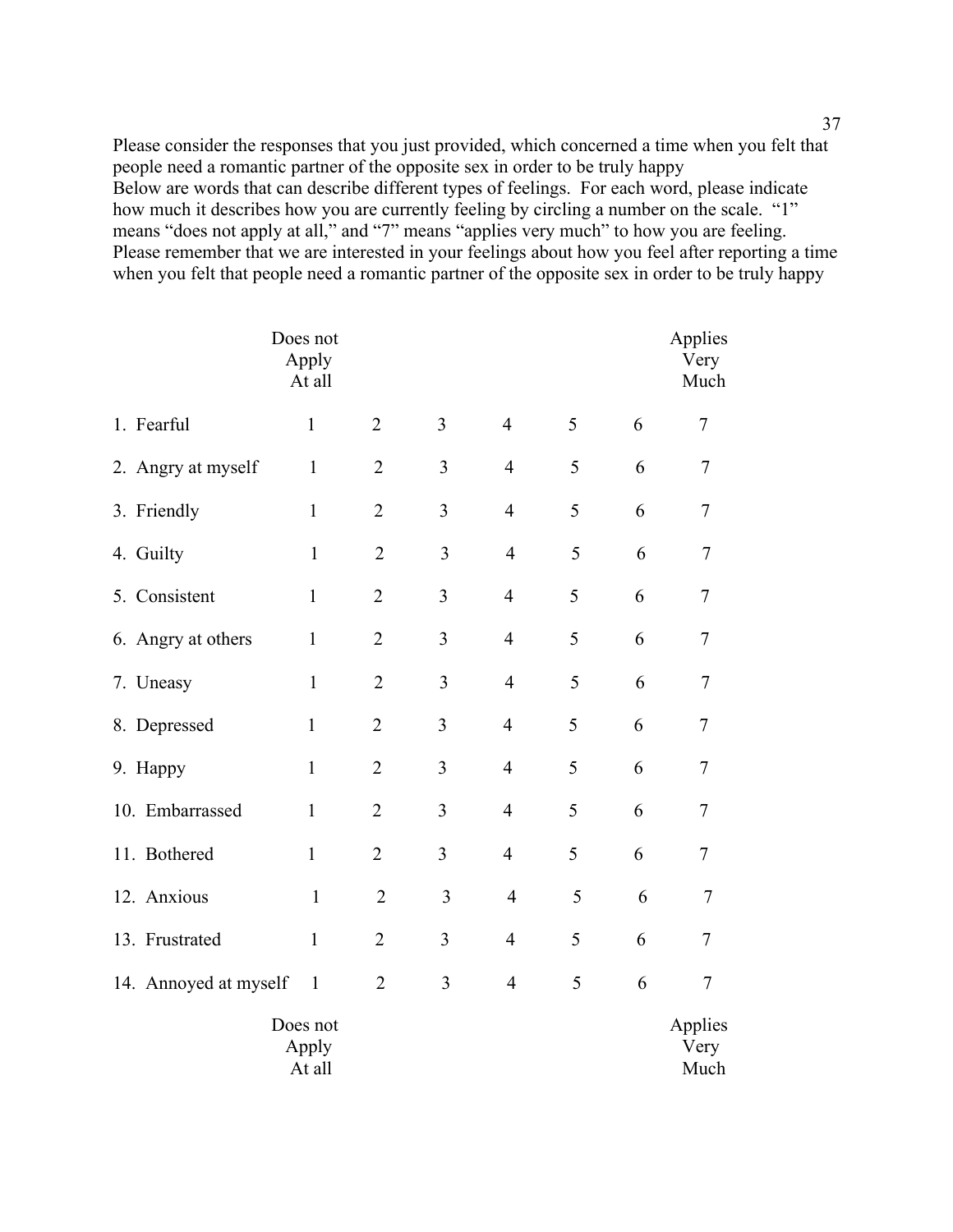| 15. Energetic                   | $\mathbf{1}$ | $\overline{2}$ | 3              | $\overline{4}$ | 5 | 6 | 7      |
|---------------------------------|--------------|----------------|----------------|----------------|---|---|--------|
| 16. Regretful                   | $\mathbf{1}$ | $\overline{2}$ | 3              | 4              | 5 | 6 | 7      |
| 17. Irritated at others         | $\mathbf{1}$ | $\overline{2}$ | 3              | $\overline{4}$ | 5 | 6 | $\tau$ |
| 18. Disappointed with<br>Myself | $\mathbf{1}$ | $\overline{2}$ | 3              | $\overline{4}$ | 5 | 6 | 7      |
| 19. Tense                       | $\mathbf{1}$ | $\overline{2}$ | 3              | $\overline{4}$ | 5 | 6 | 7      |
| 20. Disgusted with<br>Myself    | $\mathbf{1}$ | $\overline{2}$ | 3              | $\overline{4}$ | 5 | 6 | $\tau$ |
| 21. Threatened                  | $\mathbf{1}$ | $\overline{2}$ | 3              | $\overline{4}$ | 5 | 6 | 7      |
| 22. Optimistic                  | $\mathbf{1}$ | $\overline{2}$ | 3              | $\overline{4}$ | 5 | 6 | 7      |
| 23. Disgusted with<br>Others    | $\mathbf{1}$ | $\overline{2}$ | 3              | $\overline{4}$ | 5 | 6 | $\tau$ |
| 24. Content                     | $\mathbf{1}$ | $\overline{2}$ | 3              | $\overline{4}$ | 5 | 6 | 7      |
| 25. Low                         | $\mathbf{1}$ | $\overline{2}$ | 3              | $\overline{4}$ | 5 | 6 | 7      |
| 26. Uncomfortable               | $\mathbf{1}$ | $\overline{2}$ | 3              | $\overline{4}$ | 5 | 6 | 7      |
| 27. Sad                         | $\mathbf{1}$ | $\overline{2}$ | 3              | $\overline{4}$ | 5 | 6 | 7      |
| 28. Helpless                    | $\mathbf{1}$ | $\overline{2}$ | 3              | $\overline{4}$ | 5 | 6 | 7      |
| 29. Shame                       | $\mathbf{1}$ | $\overline{2}$ | 3              | $\overline{4}$ | 5 | 6 | 7      |
| 30. Neutral                     | $\mathbf{1}$ | $\overline{2}$ | $\mathfrak{Z}$ | $\overline{4}$ | 5 | 6 | 7      |
| 31. Self-critical               | $\mathbf{1}$ | $\overline{2}$ | $\mathfrak{Z}$ | $\overline{4}$ | 5 | 6 | 7      |
| 32. Good                        | $\mathbf{1}$ | $\overline{2}$ | 3              | $\overline{4}$ | 5 | 6 | $\tau$ |

# \*\* MAKE SURE YOU HAVE ANSWERED EVERY ITEM \*\*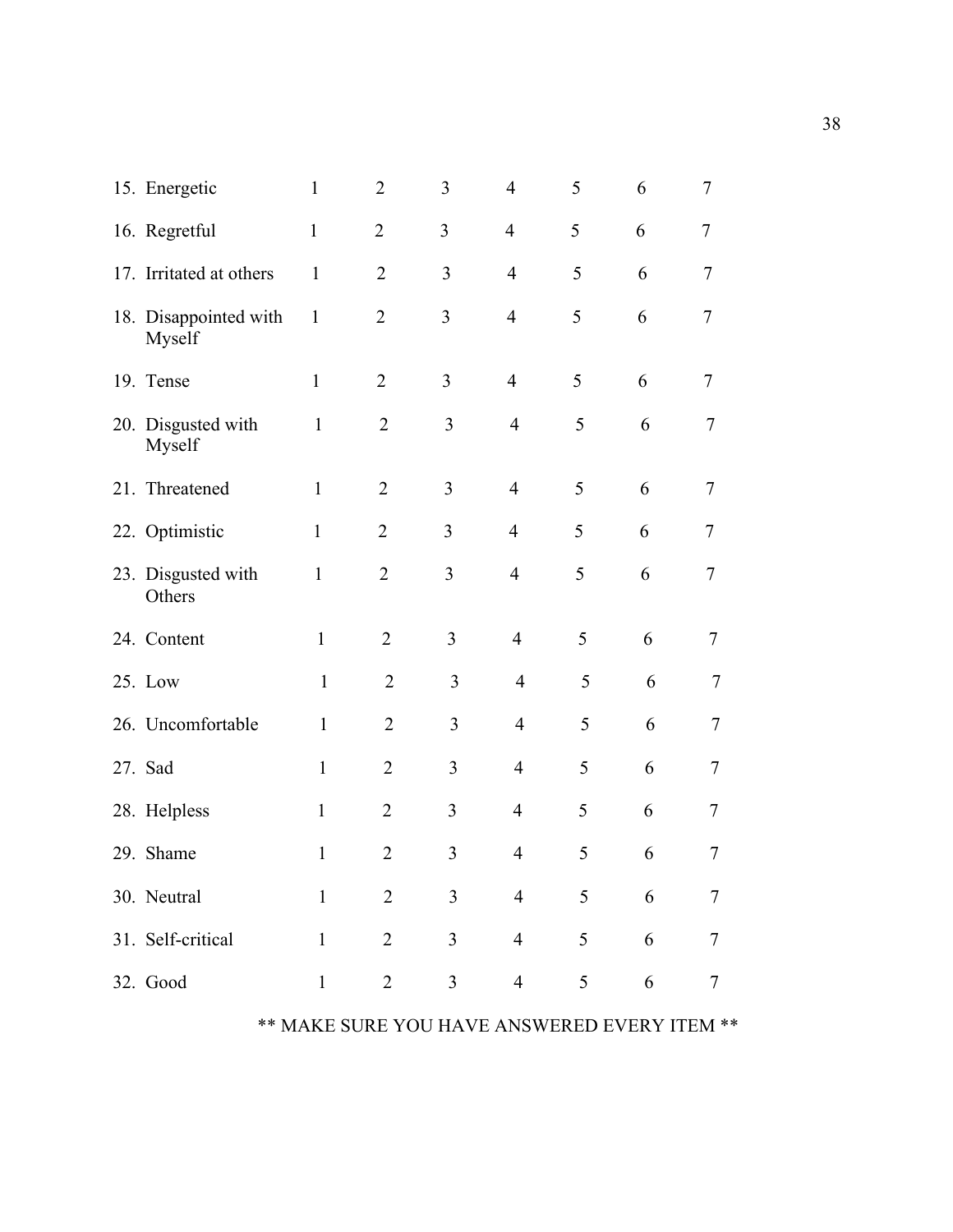APPENDIX F

# MANIPULATION PASSAGES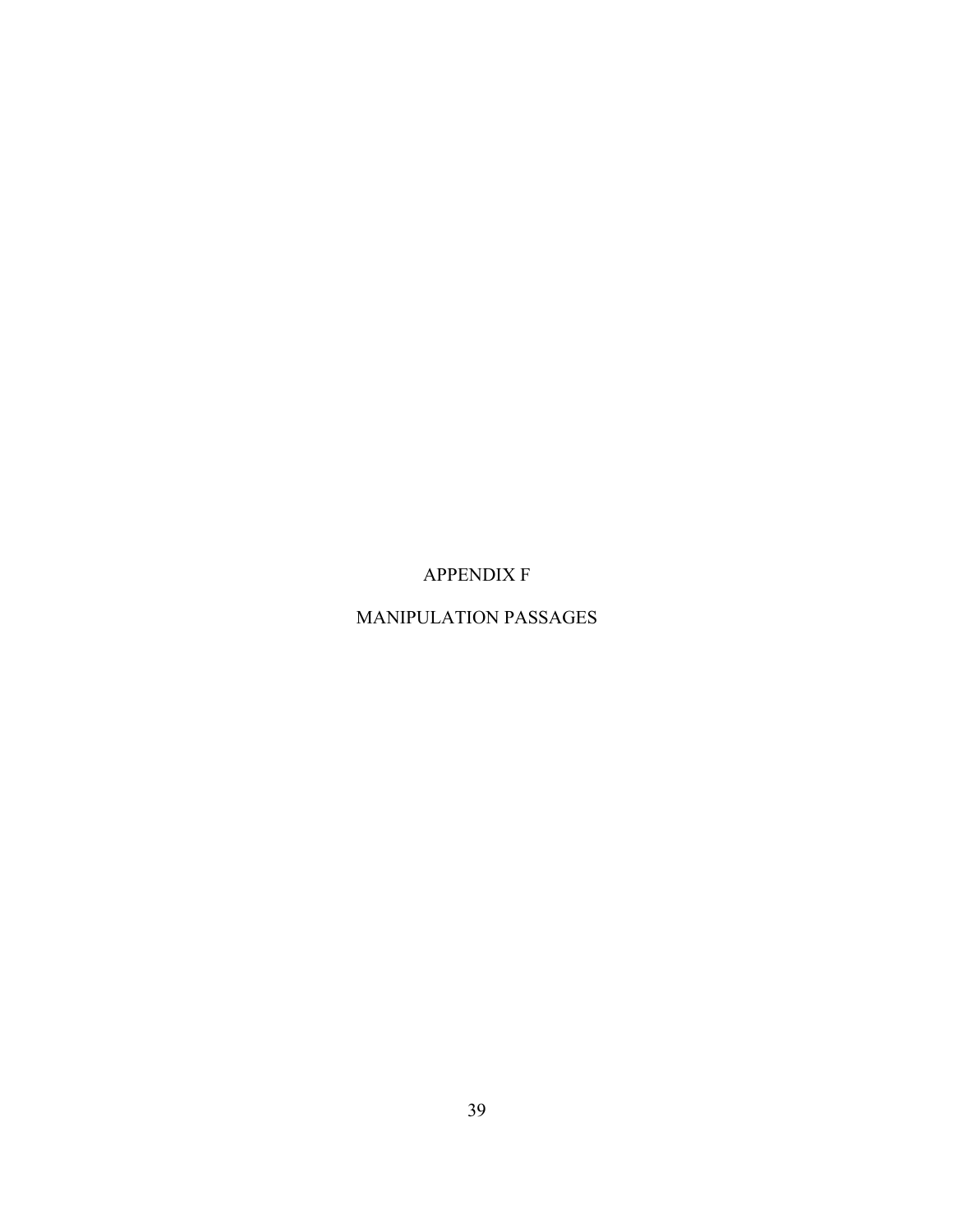#### *Harm and Pervasive Passage*

Our society has certain beliefs about the roles and relationships between men and women. These beliefs characterize men and women as each possessing unique and complementary gender differences. Each gender is thought to contribute something important to society and to interpersonal relationships. If either gender was absent, something would be lacking from society and relationships. For women, they are characterized as morally pure, warm, and empathetic. Therefore, they contribute the values of charity and giving to society. In contrast, men contribute to society and to interpersonal relationships when they cherish, protect, and provide for their wife and children and enable them to have a good life. As a result of these complementary roles, it is assumed that men cannot live without women.

These beliefs and behaviors are discriminatory. When women accept these seemingly positive attributes, they are unintentionally perpetuating their own disadvantaged position. These characteristics portray women as having incompatible attributes for jobs that go beyond helping professions. They characterize women as weak, incompetent, and in need of protection. Thus, women appear to be unsuited for a wide variety of societal positions, including positions of leadership. This characterization perpetuates women's disadvantaged position in society. In addition, these seemingly positive beliefs are highly correlated with the damaging belief that women use their sexuality and "unnecessary" complaining to gain power over men. This subsequently leads to the resentment of women.

These beliefs and behaviors are very pervasive in the United States. A Gallup Poll conducted in March 2019 found that 85% of the American population endorse these beliefs and act accordingly. For example, Americans strongly believed that having a romantic partner of the opposite sex is a necessary component for a happy and complete life.

#### *Procrastination Passage*

Procrastination is the act of unnecessarily postponing decisions or actions. Procrastination generally occurs as a result of a person's inability to self-regulate their behavior. The main driving force behind procrastination is the prioritization of short-term mood repair and emotion regulation over long-term achievement and wellbeing. Essentially, this means that when procrastinators are averse to a task for some reason, such as because they're anxious or because they find it boring, they postpone it, in order to avoid suffering from negative emotions in the present. They do this despite the fact that this delay will prevent them from achieving their goals, and despite the fact that it could cause them to experience more negative emotions in the long-term.

Procrastination has a negative impact on performance and is associated with poorer mental health. Stress, worry, and feelings of guilt are common among those who procrastinate recurrently. In addition, procrastination is associated with fewer mental health-seeking behaviors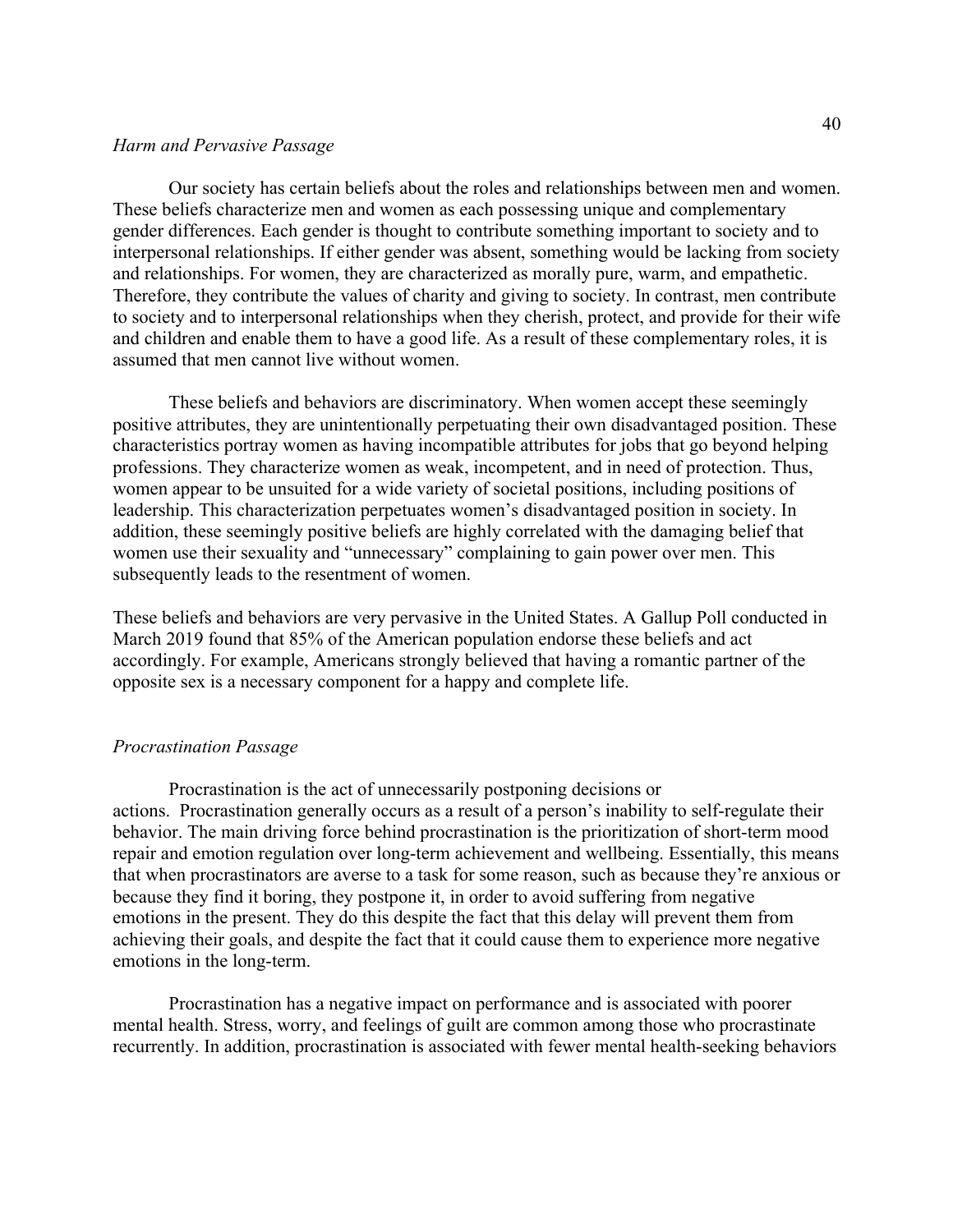and increased treatment delay, leading to greater distress and the exacerbation of illness. Among students, procrastination is associated with worse exam scores and worse grades, as well as with increased rates of course withdrawals and course failures. Procrastination is also associated with relationship problems. High levels of procrastination are associated with lower relationship satisfaction, shorter romantic relationship durations, and a higher likelihood of inter-partner conflict.

Procrastination is a highly prevalent act. In the United States, approximately 85% of students say that they engage in procrastination to some degree. In addition, the rate of procrastination in the American population is increasing over time. This finding is consistent with the growing prevalence of similar issues, such as overeating and gambling, that involve people's failure to self-regulate.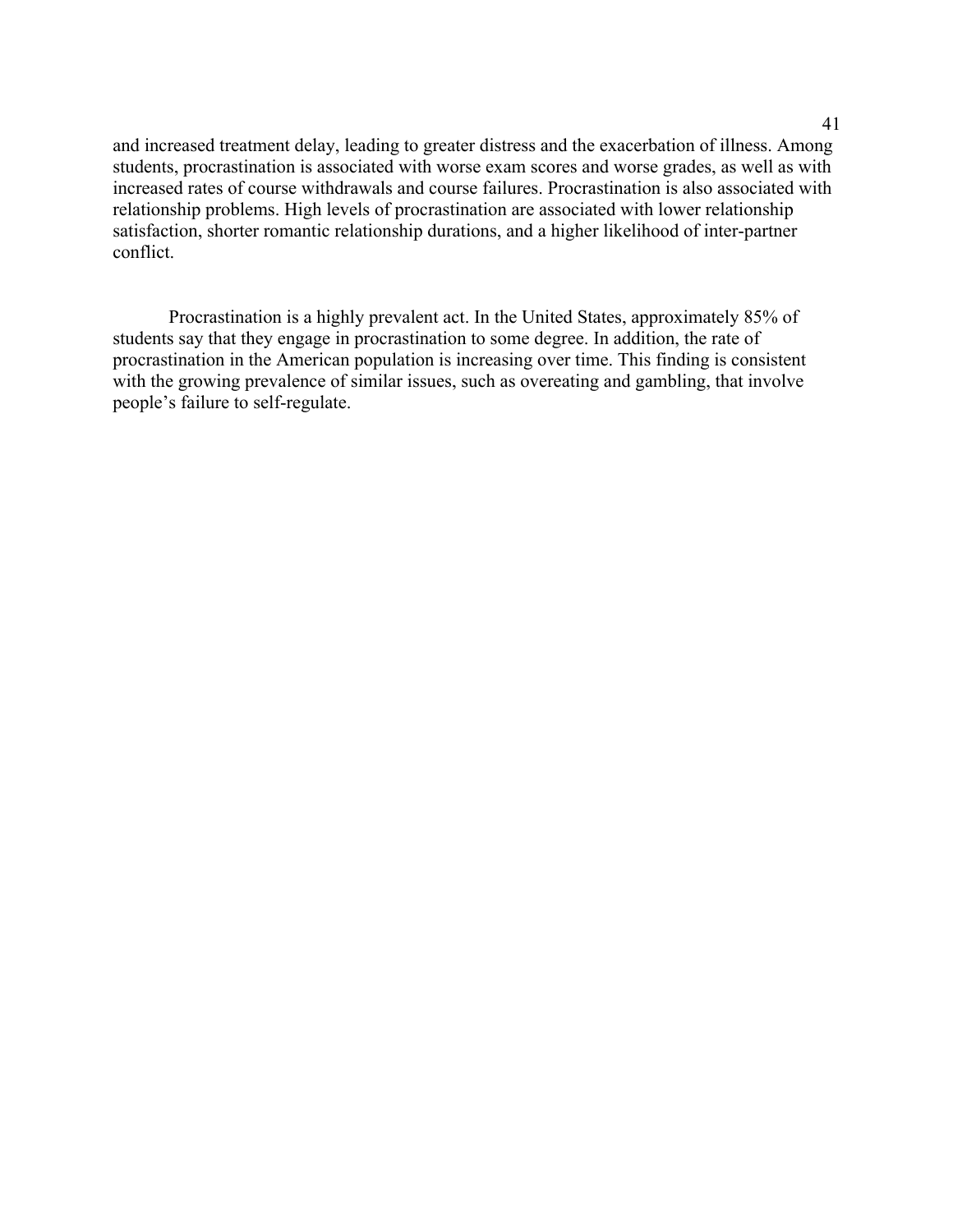APPENDIX G

# MANIPULATION CHECK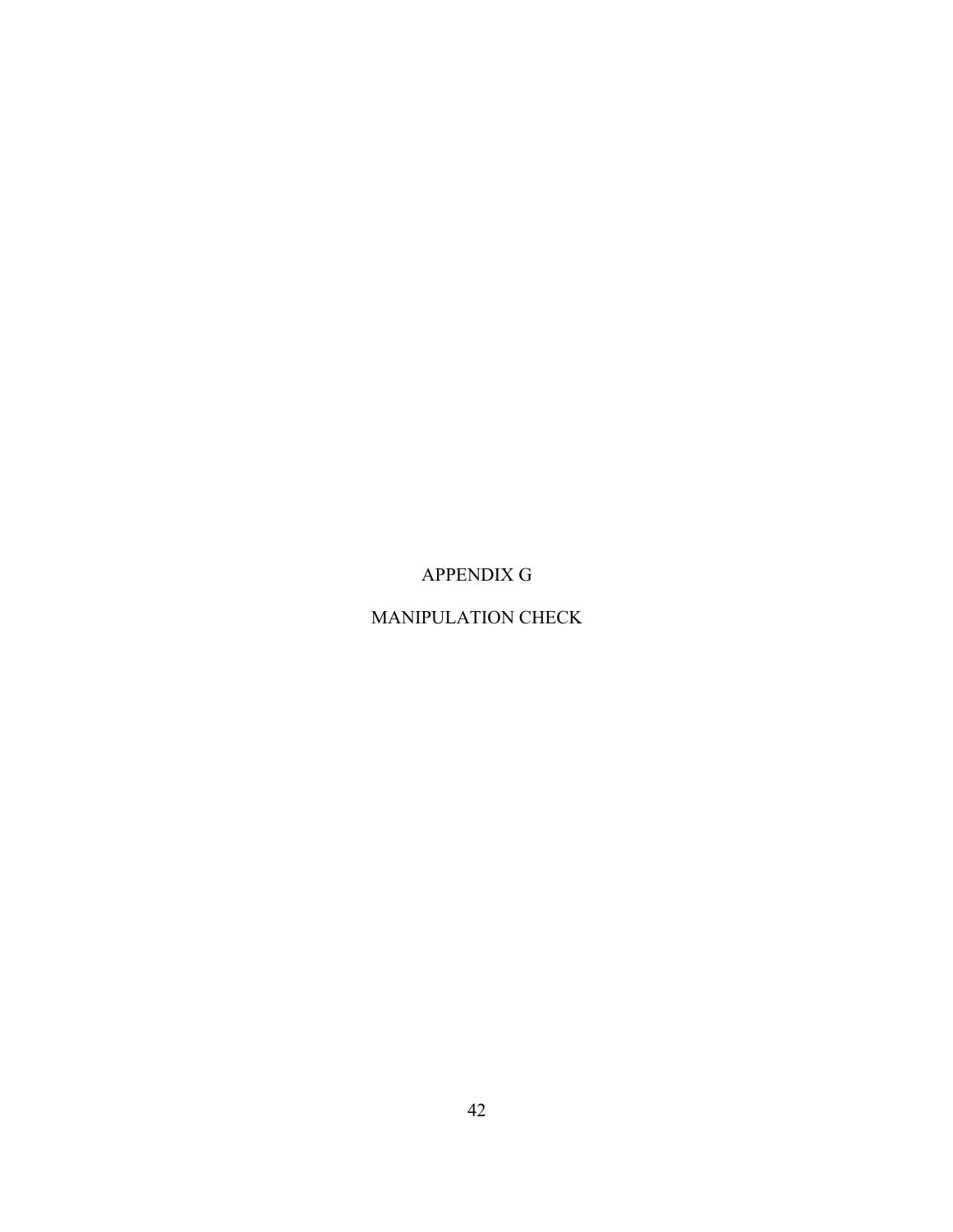Consider the previous text when answering these questions.

- 1. Are the types of beliefs and behaviors described in the essay harmful for women?
- 2. Are the described beliefs and behaviors between women and men outlined in the essay pervasive in the United States?
- 3. Do you personally believe these beliefs and behaviors are bad for women?

7 -point rating scale (1 = not at all, 7 = very much).

*Manipulation Check for Procrastination Condition:*

Consider the previous text when answering these questions.

- 1. Are the types of behaviors described in the essay harmful?
- 2. Are the behaviors outlined in the essay pervasive in the United States?
- 3. Do you personally procrastinate?

7 -point rating scale (1 = not at all, 7 = very much).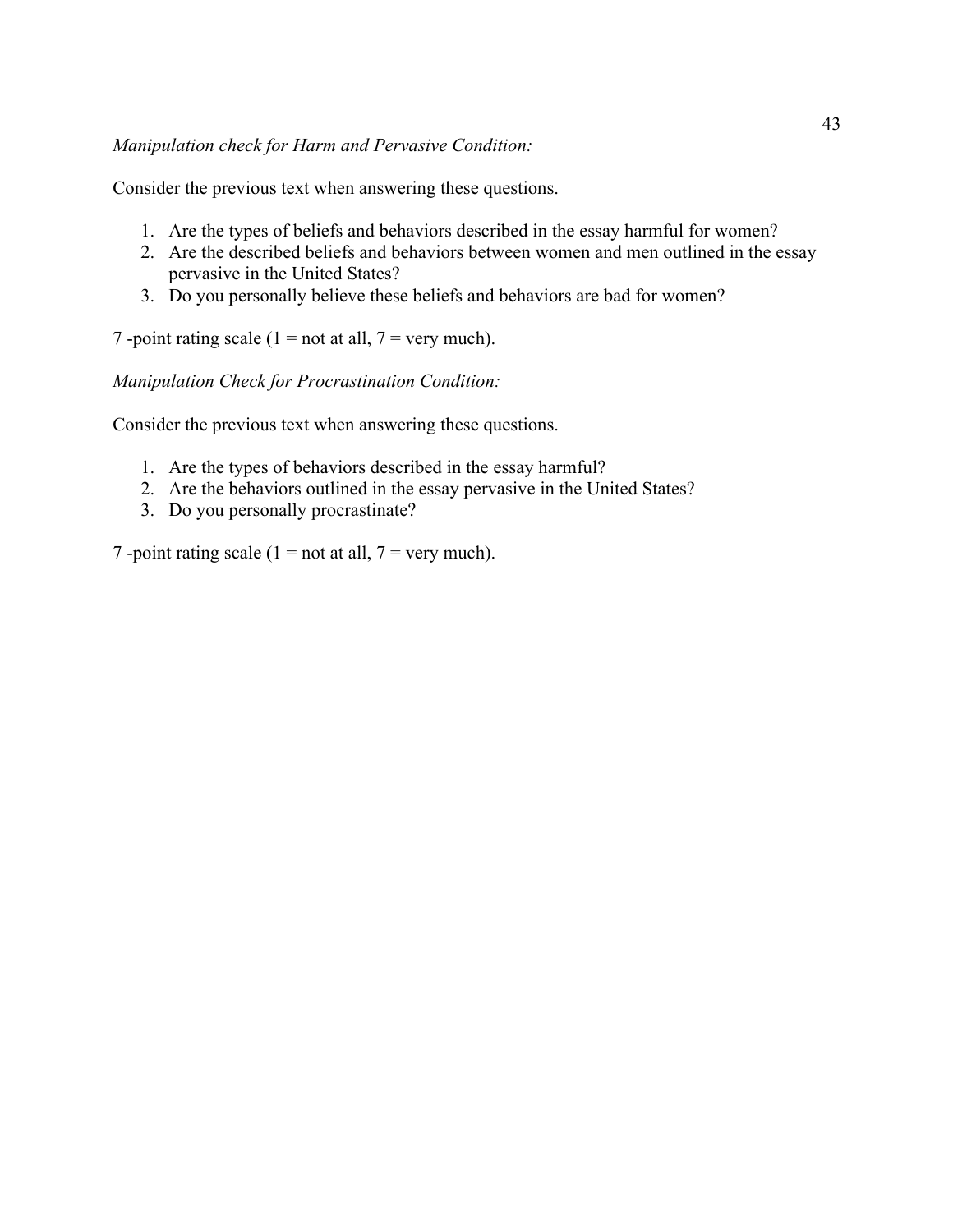# APPENDIX H

# THE AMBIVALENT SEXISM INVENTORY (GLICK & FISKE, 2001)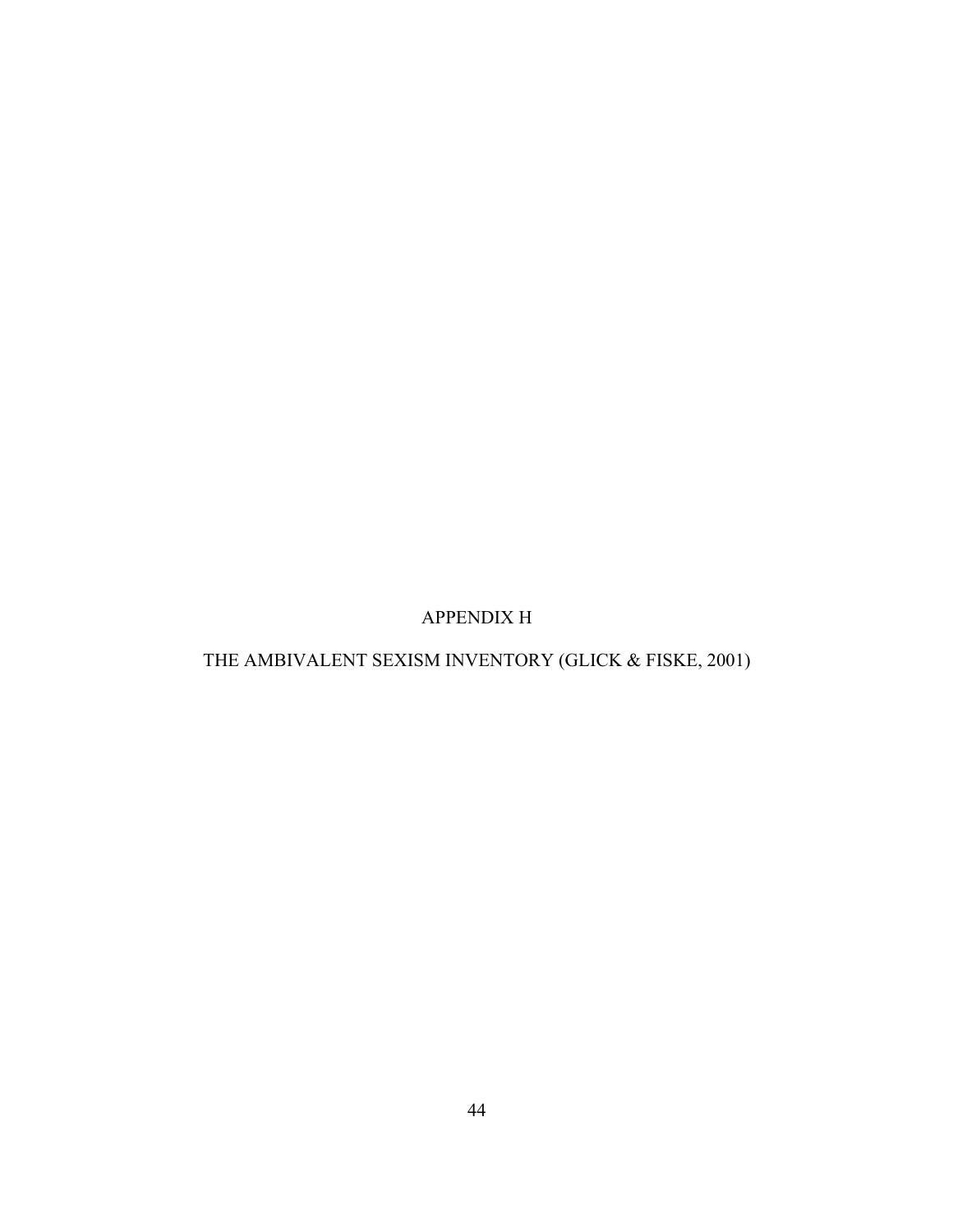- 1. No matter how accomplished he is, a man is not truly complete as a person unless he has the love of a woman.
- 2. Many women are actually seeking special favors, such as hiring policies that favor them over men, under the guise of asking for "equality."
- 3. In a disaster, women ought to be rescued before men.
- 4. Most women interpret innocent remarks or acts as being sexist.
- 5. Women are too easily offended.
- 6. People are not truly happy in life without being romantically involved with a member of the other sex.
- 7. Feminists are seeking for women to have more power than men.
- 8. Many women have a quality of purity that few men possess.
- 9. Women should be cherished and protected by men.
- 10. Most women fail to appreciate fully all that men do for them.
- 11. Women seek to gain power by getting control over men.
- 12. Every man ought to have a woman whom he adores.
- 13. Men are incomplete without women.
- 14. Women exaggerate problems they have at work.
- 15. Once a woman gets a man to commit to her, she usually tries to put him on a tight leash.
- 16. When women lose to men in a fair competition, they typically complain about being discriminated against.
- 17. A good woman should be set on a pedestal by her man.
- 18. Many women get a kick out of teasing men by seeming sexually available and then refusing male advances.
- 19. Women, compared to men, tend to have a superior moral sensibility.
- 20. Men should be willing to sacrifice their own well-being in order to provide financially for the women in their lives
- 21. Feminists are making unreasonable demands of men.
- 22. Women, as compared to men, tend to have a more refined sense of culture and good taste.

#### *Scoring:*

Total ASI score = average of all items.

Hostile Sexism = average of Items 2, 4, 5, 7, 10, 11, 14, 15, 16, 18, 21. Benevolent Sexism = average of Items 1, 3, 6, 8, 9, 12, 13, 17, 19, 20, 22.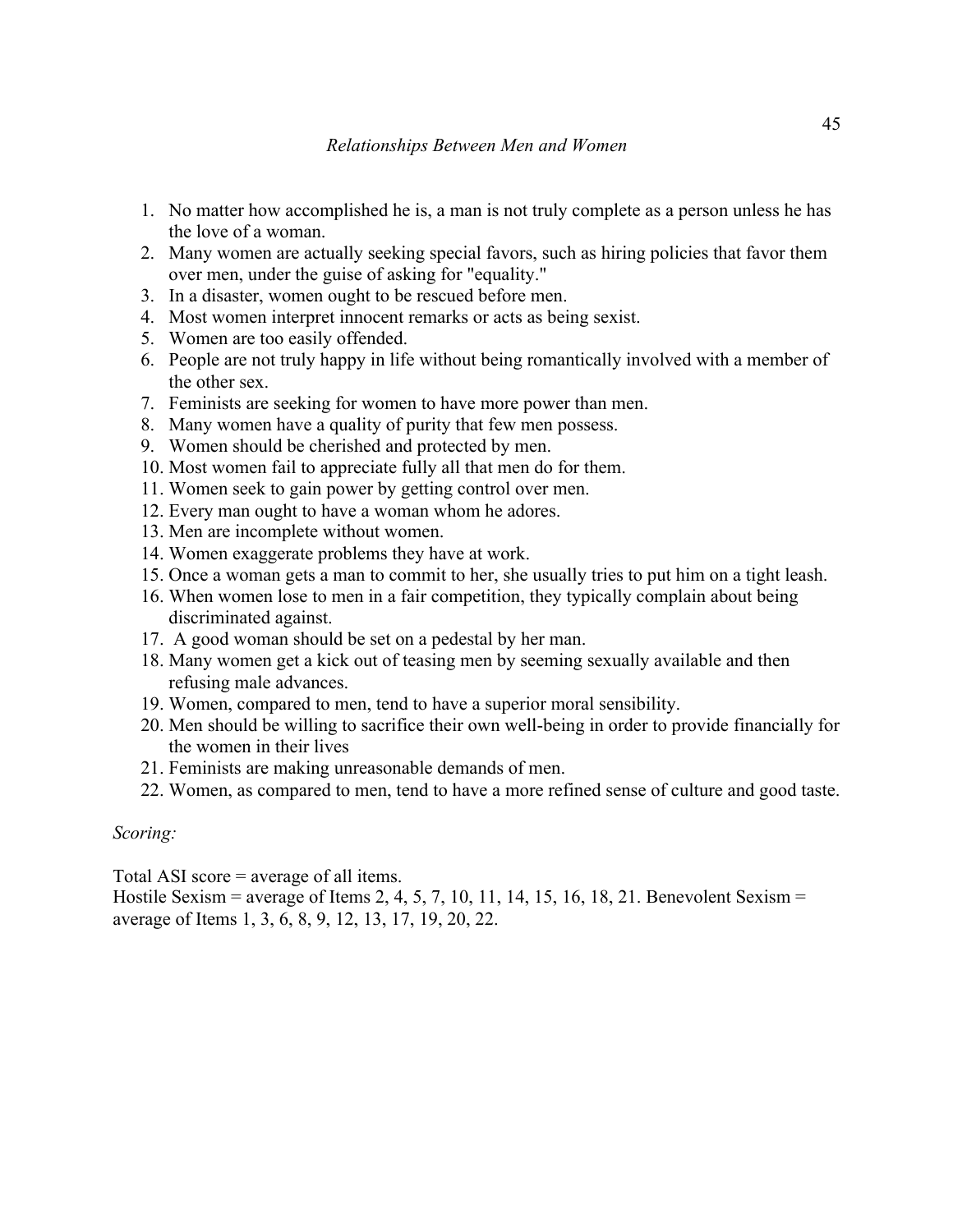APPENDIX I

DEMOGRAPHIC QUESTIONNAIRE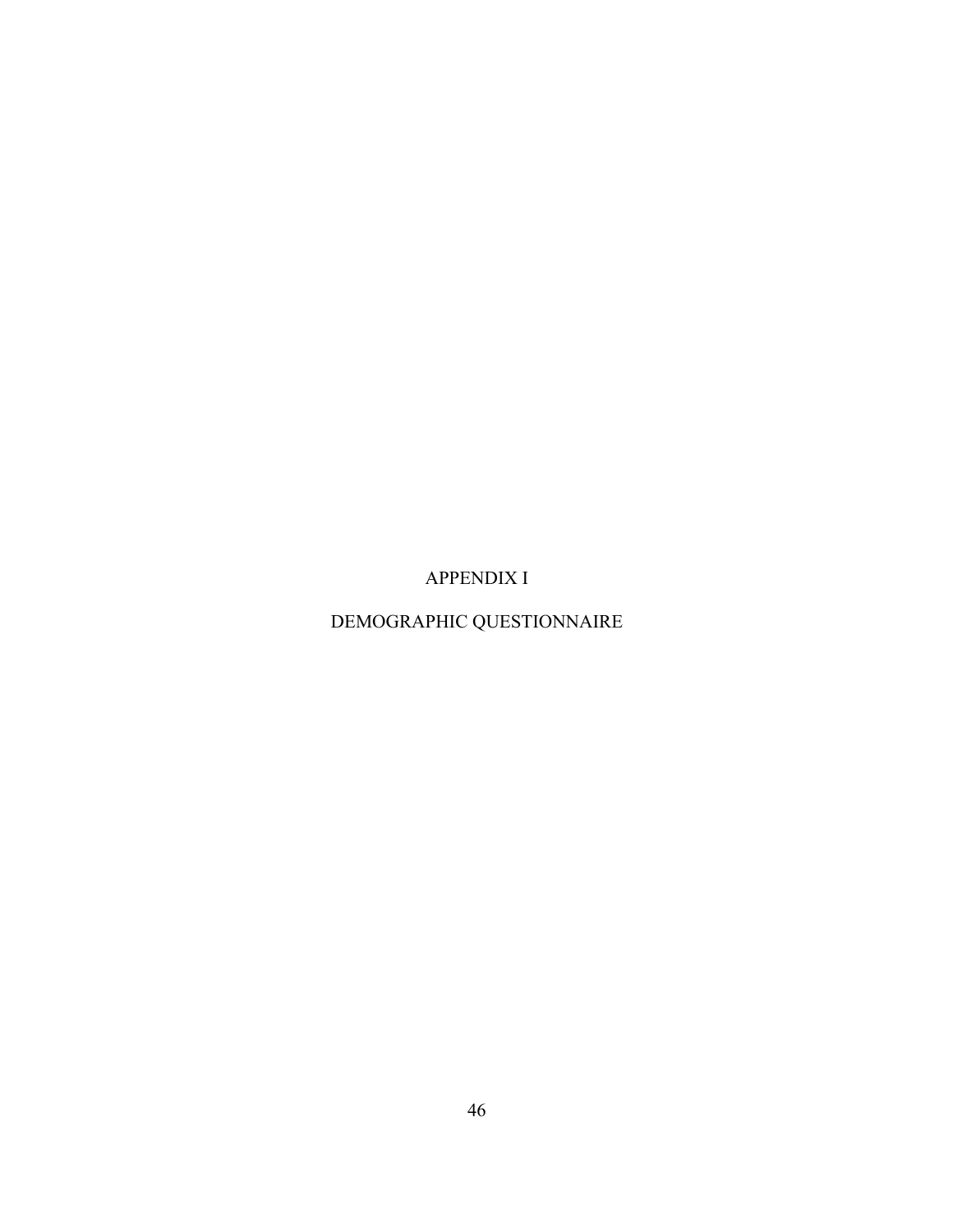- 1. What is your age? \_\_\_\_\_\_\_
- 2. What is your gender?
	- a. Woman
	- b. Man
	- c. Non-Binary
	- d. Something Different.
		- i. Please Describe:
- 3. Where would you place yourself on this political spectrum?
- $[1=Strongly liberal, 2, 3, 4, 5, 6, 7, 8, 7=Strongly conservative]$
- 4. If you had to choose, where would you place yourself on this political spectrum?

[1=Strong Democrat, 2, 3, 4, 5, 6, 7=Strong Republican]

- 5. What is your ethnicity? Circle all that apply.
	- a. White/Caucasian
	- b. Black/African American
	- c. Latinx
	- d. Asian
	- e. Middle Eastern
	- f. Other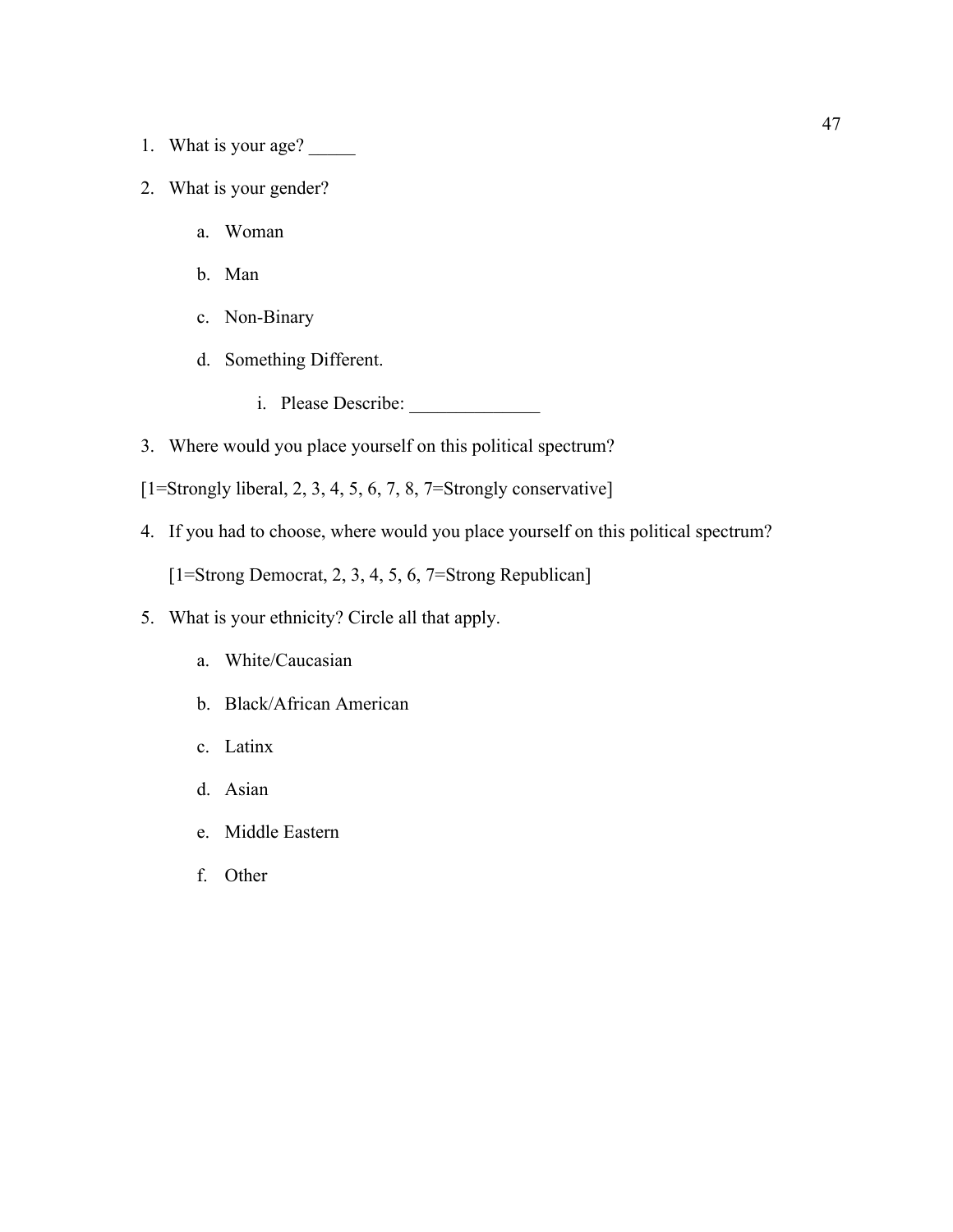#### REFERENCE LIST

- Becker, J. C., & Swim, J. K. (2011). Seeing the unseen: Attention to daily encounters with sexism as way to reduce sexist beliefs*. Psychology of Women Quarterly, 35(2)*, 227–242. https://doi-org.flagship.luc.edu/10.1177/0361684310397509
- Becker, J. C., & Swim, J. K. (2012). Reducing endorsement of benevolent and modern sexist beliefs: Differential effects of addressing harm versus pervasiveness of benevolent sexism. *Social Psychology, 43(3)*, 127–137. https://doi.org/10.1027/1864-9335/a000091
- Becker, J. C., & Wright, S. C. (2011). Yet another dark side of chivalry: Benevolent sexism undermines and hostile sexism motivates collective action for social change. *Journal of Personality and Social Psychology, 101(1)*, 62–77. https://doi.org/10.1037/a0022615
- Becker, J. C., Zawadzki, M. J., & Shields, S. A. (2014). Confronting and reducing sexism: A call for research on intervention. *Journal of Social Issues, 70(4)*, 603–614. https://doiorg.flagship.luc.edu/10.1111/josi.12081
- Byrne, Z. S., Felker, S., Vacha-Haase, T., & Rickard, K. M. (2011). A comparison of responses on the Attitudes Toward Women Scale and Attitudes Toward Feminism Scale: Is there a difference between college-age and later-life adults with the original norms? *Measurement and Evaluation in Counseling and Development, 44(4)*, 248–264. https://doi-org.flagship.luc.edu/10.1177/0748175611418982
- Calogero, R. M., & Jost, J. T. (2011). Self-subjugation among women: Exposure to sexist ideology, self-objectification, and the protective function of the need to avoid closure. *Journal of Personality and Social Psychology, 100(2)*, 211–228. https://doiorg.flagship.luc.edu/10.1037/a0021864
- Connelly, K., & Heesacker, M. (2012). Why is benevolent sexism appealing?: Associations with system justification and life satisfaction. *Psychology of Women Quarterly, 36(4)*, 432– 443. https://doi.org/10.1177/0361684312456369
- Crosby, F.J. (1984). The denial of personal discrimination. *American Behavioral Scientist, 27*, 371-386.
- Czopp, A. M., & Monteith, M. J. (2003). Confronting prejudice (literally): Reactions to confrontations of racial and gender bias. *Personality and Social Psychology*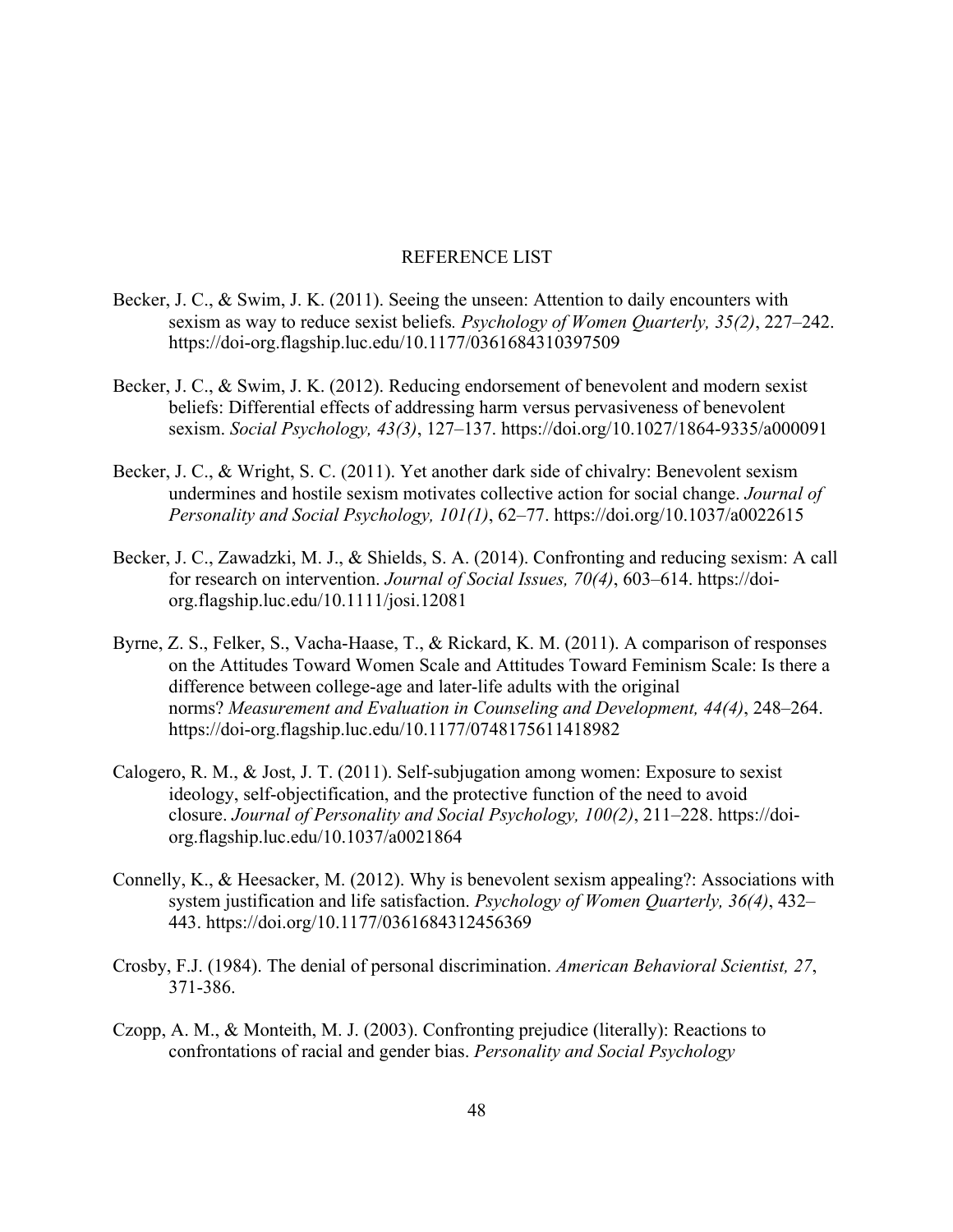*Bulletin, 29(4)*, 532–544. https://doi-org.flagship.luc.edu/10.1177/0146167202250923

- Czopp, A.M., Monteith, M.J., & Mark, A.Y. (2006) Standing up for a change: Reducing bias through interpersonal confrontation. *Journal of Personality and Social Psychology, 90,* 784-803.
- Dardenne, B., Dumont, M., & Bollier, T. (2007). Insidious dangers of benevolent sexism: Consequences for women's performance. *Journal of Personality and Social Psychology, 93*, 764–779. doi: 10.1037/0022-3514.93.5.764
- Devine, P. G., Monteith, M. J., Zuwerink, J. R., & Elliot, A. J. (1991). Prejudice with and without compunction. *Journal of Personality and Social Psychology, 60(6)*, 817–830. https://doi-org.flagship.luc.edu/10.1037/0022-3514.60.6.817
- Douglas, K. M., & Sutton, R. M. (2014). "A giant leap for mankind" but what about women? The role of system-justifying ideologies in predicting attitudes toward sexist language. *Journal of Language and Social Psychology, 33(6)*, 667–680. https://doiorg.flagship.luc.edu/10.1177/0261927X14538638
- Fiske, S. T., Cuddy, A. J. C., Glick, P., & Xu, J. (2002). A model of (often mixed) stereotype content: Competence and warmth respectively follow from status and competition. *Journal of Personality and Social Psychology, 82*, 878-902.
- Gulker, J. E., Mark, A. Y., & Monteith, M. J. (2013). Confronting prejudice: The who, what, and why of confrontation effectiveness. *Social Influence, 8(4)*, 280–293. https://doiorg.flagship.luc.edu/10.1080/15534510.2012.736879
- Glick, P. & Fiske, S. T. (2001). An Ambivalent Alliance: Hostile and Benevolent Sexism as Complementary Justifications of Gender Inequality. *American Psychologist, 56*, 109-118.
- Hayes, A. F. (2013). *Introduction to mediation, moderation, and conditional process analysis: A regression-based approach*. New York, NY: Guilford Press.
- Jost, J. T., & Hunyady, O. (2002). The psychology of system justification and the palliative Function of ideology. In W. Stroebe & M. Hewstone (Eds.), *European review of social psychology, Vol 13*. (pp. 111–153). Hove: Psychology Press/Taylor & Francis (UK). Retrieved from http://search.ebscohost.com.flagship.luc.edu/login.aspx?direct=true&db=psyh&AN=200 5-02102-004&site=ehost-liv
- Jost, J.T., & Hunyady, O. (2005). Antecedents and Consequences of System-Justifying Ideologies. *Current Directions In Psychological Science, 14*, 260-265
- Jost, J. T., & Kay, A. C. (2005). Exposure to benevolent sexism and complementary gender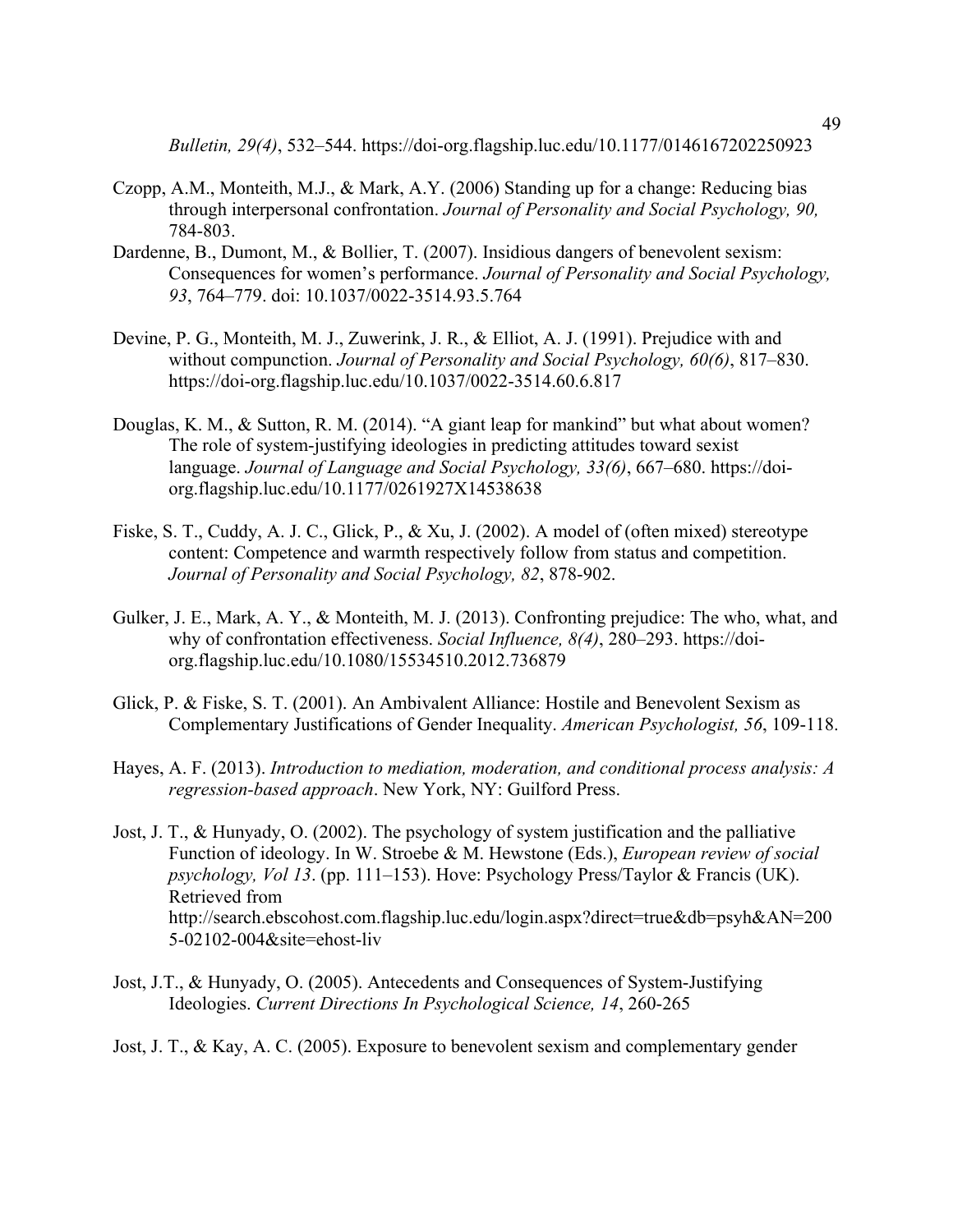stereotypes: Consequences for specific and diffuse forms of system justification. *Journal of Personality and Social Psychology, 88(3)*, 498–509.

- Koenig, A. M. & Eagly, A. H. (2014). Evidence for the social role theory of stereotype content: Observation of groups' roles shape stereotypes. *Journal of Personality and Social Psychology, 107(3),* 371-392.
- Kunda, Z., & Spencer, S. J. (2003). When do stereotypes come to mind and when do they color judgment? A goal-based theoretical framework for stereotype activation and application. *Psychological Bulletin, 129(4)*, 522–544. https://doiorg.flagship.luc.edu/10.1037/0033-2909.129.4.522
- Leippe, M. R., & Eisenstadt, D. (1999). A self-accountability model of dissonance reduction: Multiple modes on a continuum of elaboration. In E. Harmon-Jones & J. Mills (Eds.), *Cognitive dissonance: Progress on a pivotal theory in social psychology*. (pp. 201–232). Washington, DC: American Psychological Association. https://doiorg.flagship.luc.edu/10.1037/10318-009
- Macrae, C. N., Milne, A. B., & Bodenhausen, G. V. (1994). Stereotypes as energy-saving devices: A peek inside the cognitive toolbox. *Journal of Personality and Social Psychology, 66*, 37-47.
- Moya, M., Glick, P., Expósito, F., de Lemus, S., & Hart, J. (2007). It's for your own good: Benevolent sexism and women's reactions to protectively justified restrictions. *Personality and Social Psychology Bulletin, 33(10)*, 1421–1434. https://doiorg.flagship.luc.edu/10.1177/0146167207304790
- Monteith, M. J., Ashburn-Nardo, L., Voils, C. I., & Czopp, A. M. (2002). Putting the brakes on prejudice: On the development and operation of cues for control. *Journal of Personality and Social Psychology, 83*, 1029-1050.
- Paluck, E.L. & Green, D.P. (2009). Prejudice reduction: What works? A review of research and assessment of research and practice. *Annual Review of Psychology, 60*, 339-367.
- Pascoe, E. A., & Smart Richman, L. (2009). Perceived discrimination and health: A metaanalytic review. *Psychological Bulletin, 135(4)*, 531-554.
- Parker, L. R., Monteith, M. J., Moss-Racusin, C. A., & Van Camp, A. R. (2018). Promoting concern about gender bias with evidence-based confrontation*. Journal of Experimental Social Psychology, 74*, 8–23. https://doi-org.flagship.luc.edu/10.1016/j.jesp.2017.07.009
- Parker, K. & Funk, C. (2017). *Roughly four-in-ten working women say they've experienced gender discrimination at work 2017*. Pew Research Center. Retrieved from: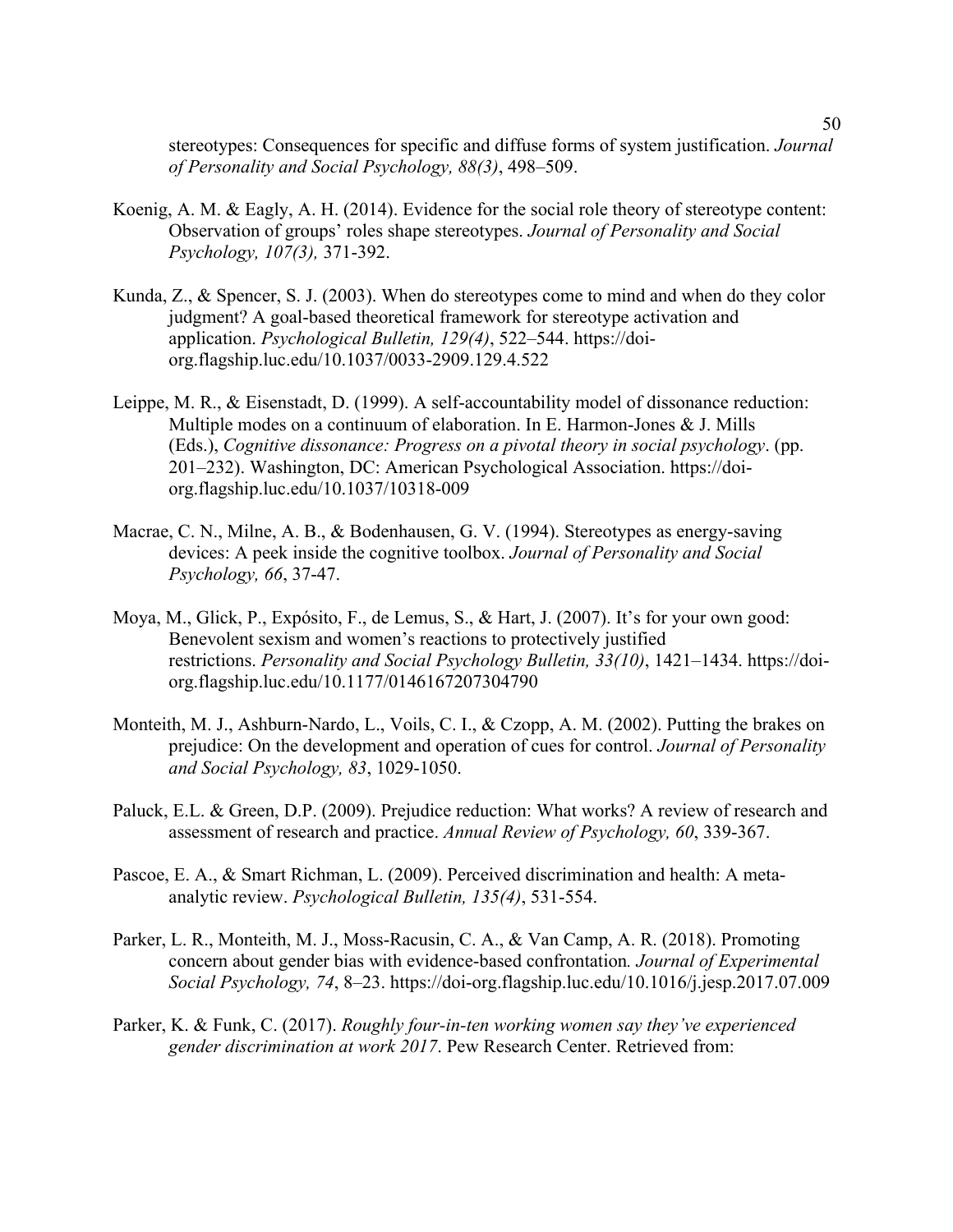http://pewrsr.ch/2ytv0xx

- Rudman, L. A., & Glick, P. (1999). Feminized management and backlash toward agentic women: The hidden costs to women of a kinder, gentler image of middle managers. *Journal of Personality and Social Psychology, 77(5)*, 1004–1010. https://doiorg.flagship.luc.edu/10.1037/0022-3514.77.5.1004
- Rudman, L. A., Moss-Racusin, C. A., Glick, P., & Phelan, J. E. (2012). Reactions to vanguards: Advances in backlash theory. *Advances in Experimental Social Psychology, 45*, 167-227.
- Son Hing, L. S., Li, W., & Zanna, M. P. (2002). Inducing hypocrisy to reduce prejudicial responses among aversive racists. *Journal of Experimental Social Psychology, 38(1)*, 71– 78. https://doi.org/10.1006/jesp.2001.1484
- Swim, J. K., Hyers, L. L., Cohen, L. L., & Ferguson, M. J. (2001). Everyday sexism: Evidence for its incidence, nature, and psychological impact from three daily diary studies. *Journal of Social Issues, 57(1)*, 31–53. https://doi.org/10.1111/0022-4537.00200
- Swim, J. K., Mallett, R., Russo-Devosa, Y., & Stangor, C. (2005). Judgments of sexism: A comparison of the subtlety of sexism measures and sources of variability in judgments of sexism. Psychology of Women Quarterly, 29(4), 406–411. https://doiorg.flagship.luc.edu/10.1111/j.1471-6402.2005.00240.x
- Vescio, T. K., Gervais, S. J., Snyder, M., & Hoover, A. (2005). Power and the Creation of Patronizing Environments: The Stereotype-Based Behaviors of the Powerful and Their Effects on Female Performance in Masculine Domains. *Journal of Personality and Social Psychology, 88(4),* 658–672. https://doi.org/10.1037/0022-3514.88.4.658
- Waddell, N., Sibley, C. G., & Osborne, D. (2019). Better off alone? Ambivalent sexism moderates the association between relationship status and life satisfaction among heterosexual women and men. *Sex Roles: A Journal of Research, 80(5–6)*, 347–361. https://doi-org.flagship.luc.edu/10.1007/s11199-018-0935-3
- Woodzicka, J. A., Mallett, R. K., Hendricks, S., & Pruitt, A. V. (2015). It's just a (sexist) joke: Comparing reactions to sexist versus racist communications. *Humor: International Journal of Humor Research, 28(2)*, 289–309. https://doiorg.flagship.luc.edu/10.1515/humor-2015-0025
- (2018, September 17). ITUC Economic and Social Policy Brief: The Gender Wage Gap. Retrieved from https://www.ituc-csi.org/brief-wage-gap